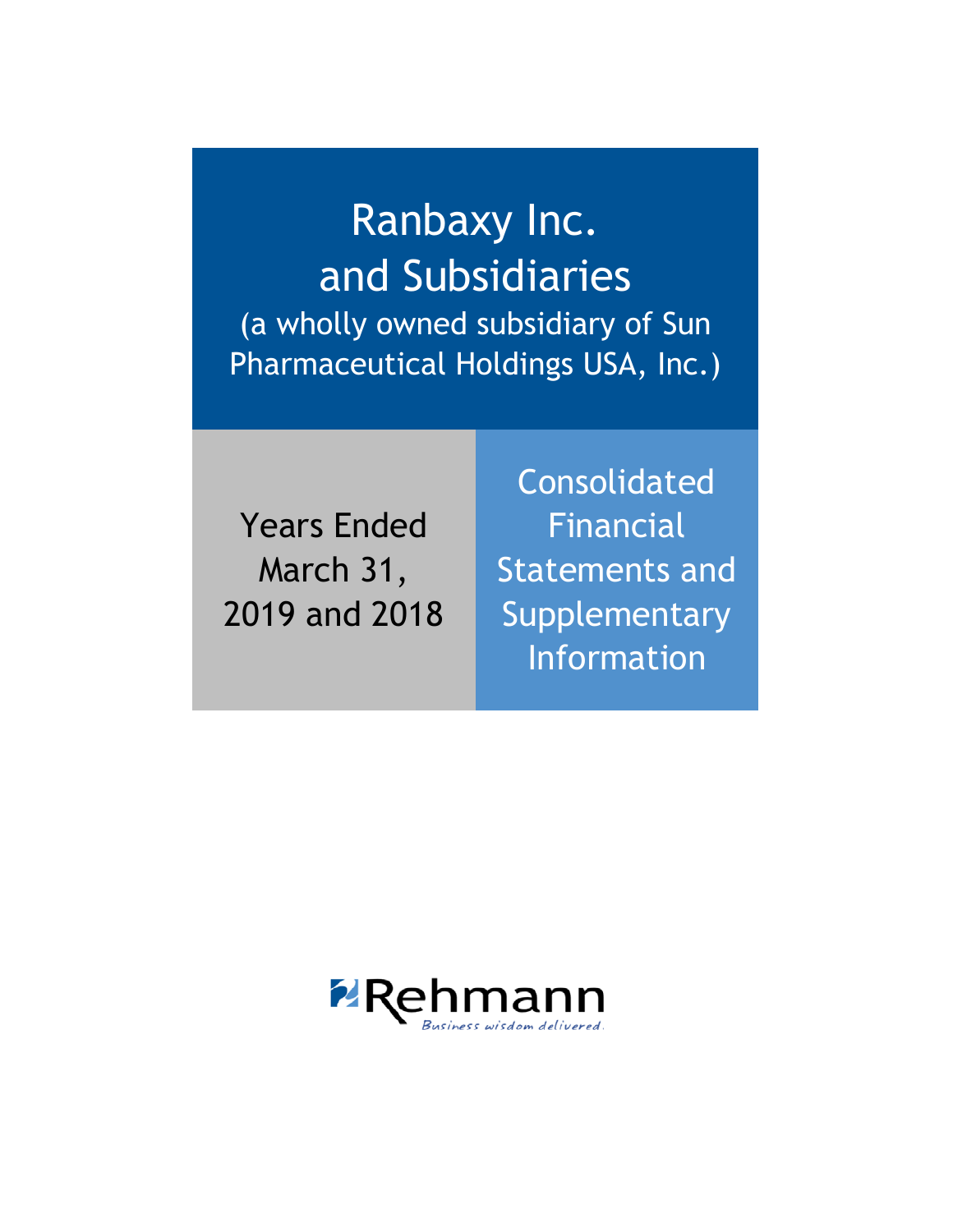**(a wholly owned subsidiary of Sun Pharmaceutical Holdings USA, Inc.)** 

### **Table of Contents**

|                                                                                        | Page |
|----------------------------------------------------------------------------------------|------|
| <b>Independent Auditors' Report</b>                                                    | 1    |
| <b>Financial Statements for the Years Ended</b><br>March 31, 2019 and 2018             |      |
| <b>Consolidated Balance Sheets</b>                                                     | 3    |
| <b>Consolidated Statements of Operations</b>                                           | 4    |
| <b>Consolidated Statements of Shareholders' Equity</b>                                 | 5    |
| <b>Consolidated Statements of Cash Flows</b>                                           | 6    |
| Notes to Consolidated Financial Statements                                             | 7    |
| Independent Auditors' Report on Consolidating Supplementary Information                | 23   |
| Consolidating Supplementary Information for the Years Ended<br>March 31, 2019 and 2018 | 24   |
| <b>Consolidating Balance Sheets</b>                                                    | 25   |
| <b>Consolidating Statements of Operations</b>                                          | 33   |
| <b>Consolidating Statements of Shareholders' Equity</b>                                | 37   |
| <b>Consolidating Statements of Cash Flows</b>                                          | 38   |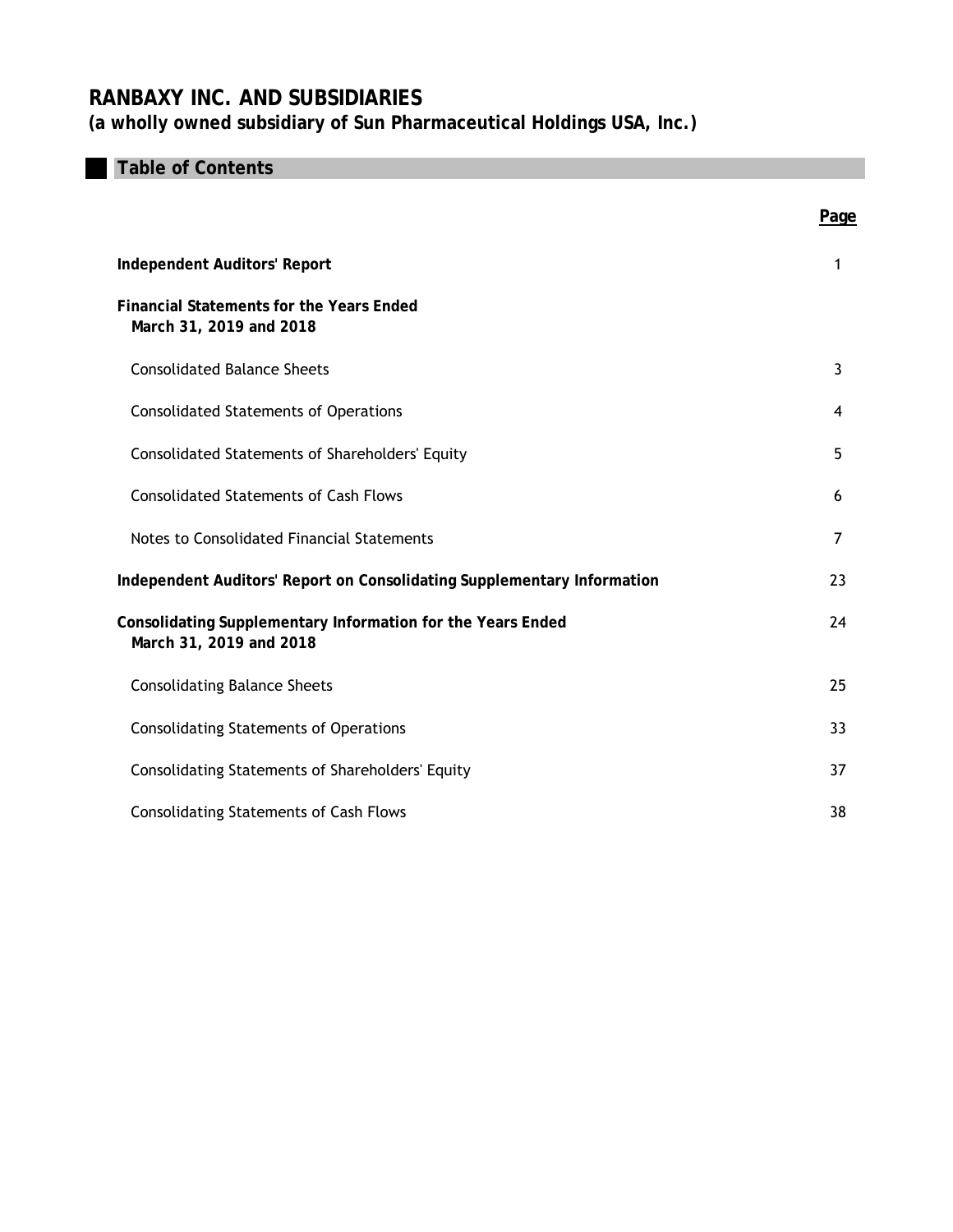# **ZRehmann**

**Rehmann Robson**

1500 W. Big Beaver Road 2nd Floor Troy, MI 48084 Ph: 248.952.5000 Fx: 248.952.5750 rehmann.com

#### **INDEPENDENT AUDITORS' REPORT**

July 8, 2019

Board of Directors and Shareholders Ranbaxy Inc. and Subsidiaries Princeton, New Jersey

We have audited the accompanying consolidated financial statements of *Ranbaxy Inc. and Subsidiaries* (the "Company"), which comprise the consolidated balance sheets as of March 31, 2019 and 2018, and the related consolidated statements of operations, shareholders' equity, and cash flows for the years then ended, and the related notes to the consolidated financial statements.

### *Management's Responsibility for the Consolidated Financial Statements*

Management is responsible for the preparation and fair presentation of these consolidated financial statements in accordance with accounting principles generally accepted in the United States of America; this includes the design, implementation, and maintenance of internal control relevant to the preparation and fair presentation of consolidated financial statements that are free from material misstatement, whether due to fraud or error.

### *Independent Auditors' Responsibility*

Our responsibility is to express an opinion on these consolidated financial statements based on our audits. We conducted our audits in accordance with auditing standards generally accepted in the United States of America. Those standards require that we plan and perform the audit to obtain reasonable assurance about whether the consolidated financial statements are free from material misstatement.

An audit involves performing procedures to obtain audit evidence about the amounts and disclosures in the consolidated financial statements. The procedures selected depend on auditor judgment, including the assessment of the risks of material misstatement of the consolidated financial statements, whether due to fraud or error. In making those risk assessments, the auditor considers internal control relevant to the Company's preparation and fair presentation of the consolidated financial statements in order to design audit procedures that are appropriate in the circumstances, but not for the purpose of expressing an opinion on the effectiveness of the Company's internal control. Accordingly, we express no such opinion. An audit also includes evaluating the appropriateness of accounting policies used and the reasonableness of significant accounting estimates made by management, as well as evaluating the overall presentation of the consolidated financial statements.

We believe that the audit evidence we have obtained is sufficient and appropriate to provide a basis for our audit opinion.

Rehmann is an independent member of Nexia International.

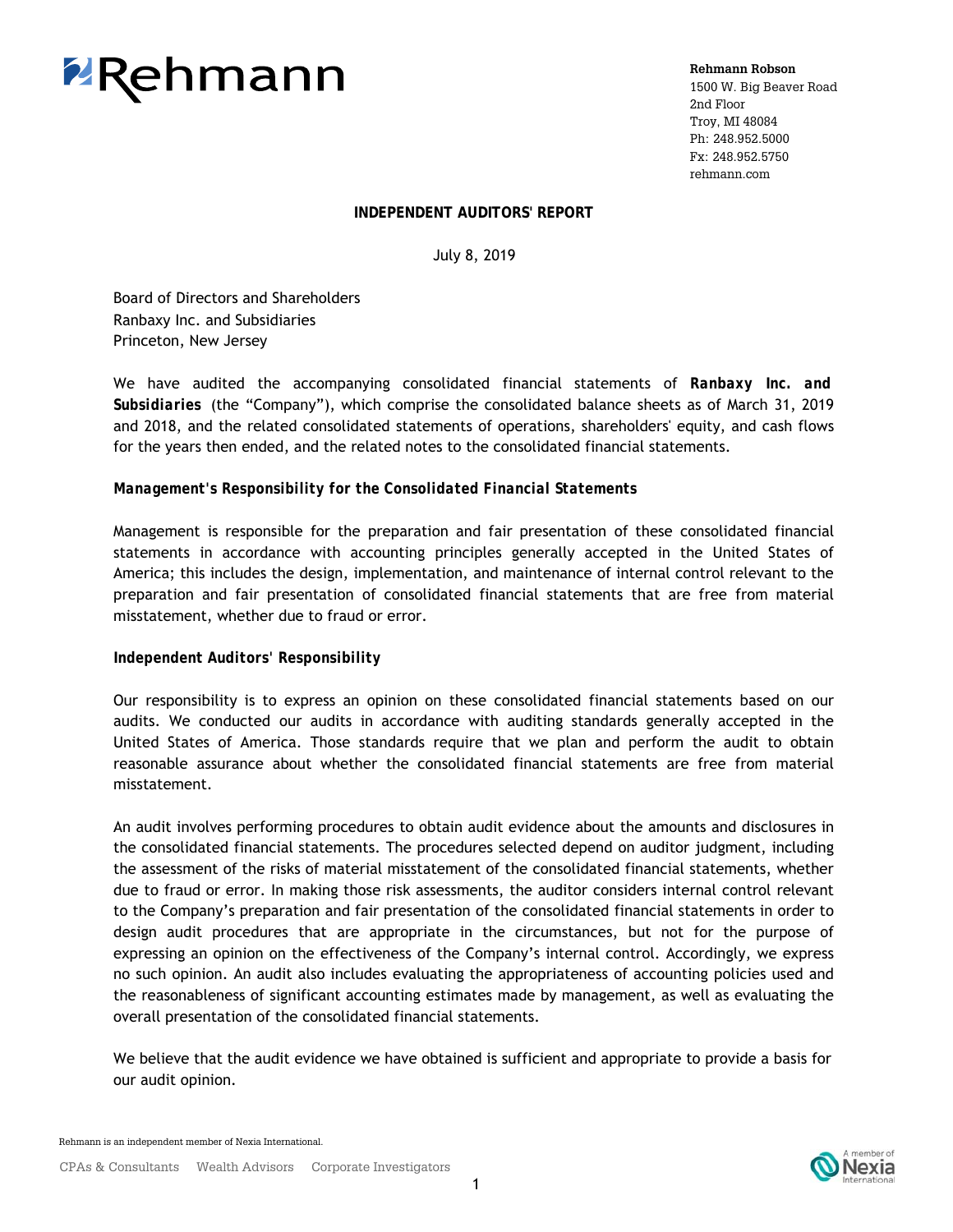### *Opinion*

In our opinion, the consolidated financial statements referred to above present fairly, in all material respects, the consolidated financial position of *Ranbaxy Inc. and Subsidiaries* as of March 31, 2019 and 2018, and the consolidated results of their operations and their cash flows for the years then ended in accordance with accounting principles generally accepted in the United States of America.

#### *Change in Accounting Principles*

As described in Note 1, effective April 1, 2018, the Company implemented a recent accounting principle related to revenue recognition. Our opinion is not modified with respect to this matter.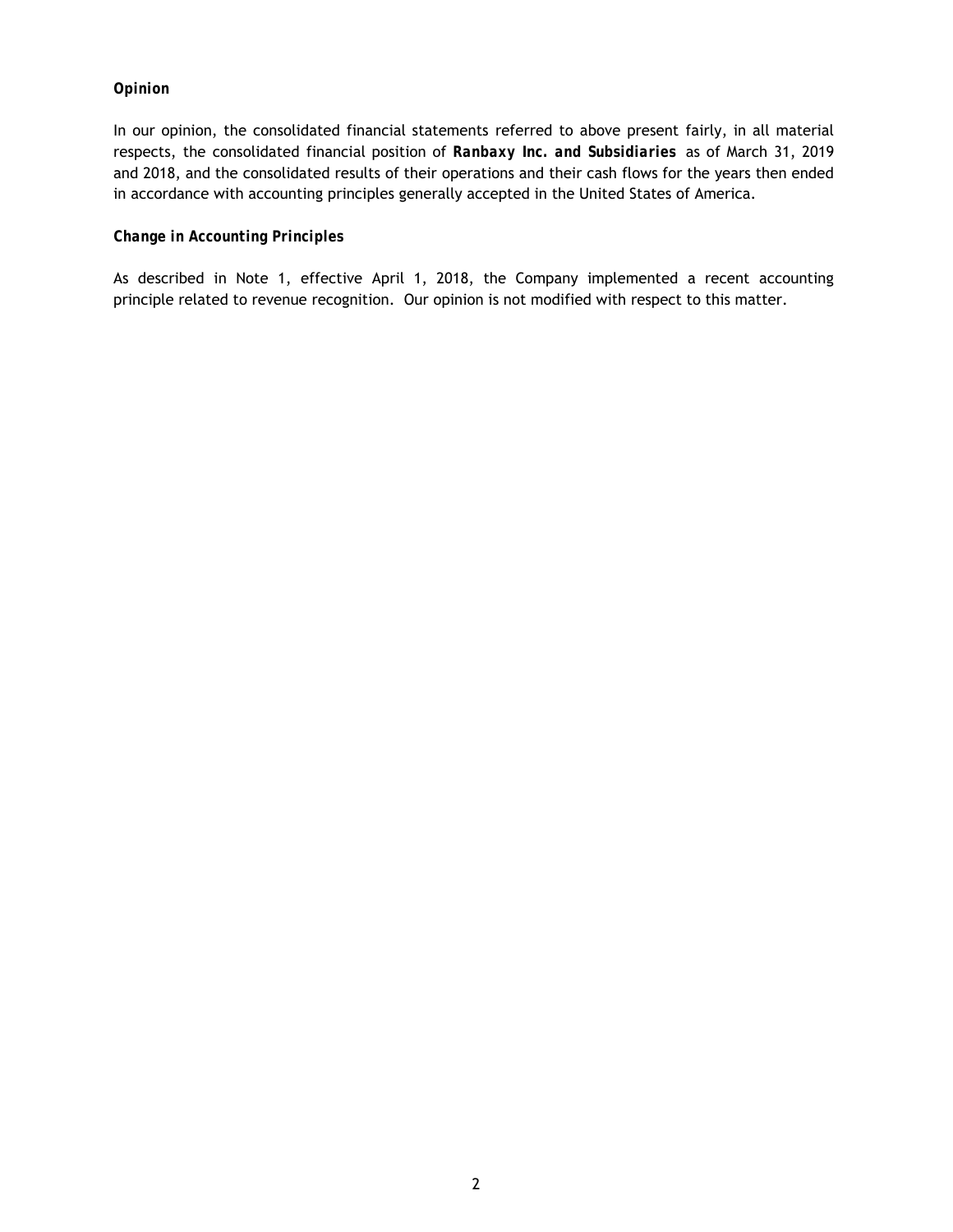**(a wholly owned subsidiary of Sun Pharmaceutical Holdings USA, Inc.)**

#### **Consolidated Balance Sheets**

*(amounts in thousands)*

|                                                   | March 31      |     |          |
|---------------------------------------------------|---------------|-----|----------|
| <b>ASSETS</b>                                     | 2019          |     | 2018     |
| <b>Current assets</b>                             | \$<br>2,630   |     | 6,102    |
| Cash and cash equivalents                         | 9,400         | \$. | 8,674    |
| Accounts receivable, net                          |               |     |          |
| Due from affiliated entities                      | 10,831        |     | 14,262   |
| Inventories                                       | 78,737        |     | 47,938   |
| Prepaid expenses and deposits                     | 3,528         |     | 1,298    |
| <b>Total current assets</b>                       | 105,126       |     | 78,274   |
| Property, plant and equipment                     | 560           |     | 560      |
| Land                                              |               |     |          |
| Buildings and improvements                        | 79,832        |     | 78,491   |
| Equipment                                         | 112,614       |     | 97,045   |
| Furniture and fixtures                            | 1,390         |     | 1,325    |
| Construction in process                           | 6,138         |     | 5,084    |
| Total                                             | 200,534       |     | 182,505  |
| Less accumulated depreciation                     | 119,296       |     | 106,188  |
| Net property, plant and equipment                 | 81,238        |     | 76,317   |
|                                                   |               |     |          |
| Goodwill                                          | 9,966         |     | 9,966    |
| Other intangible assets, net                      | 1,200         |     | 2,400    |
| Allocated income taxes receivable                 | 8,500         |     | 4,946    |
| <b>Total assets</b>                               | \$<br>206,030 | \$  | 171,903  |
| LIABILITIES AND SHAREHOLDERS' EQUITY              |               |     |          |
| <b>Current liabilities</b>                        |               |     |          |
| Accounts payable - trade                          | \$<br>39,815  | \$. | 22,386   |
| Accrued expenses                                  | 2,841         |     | 2,134    |
| <b>Total current liabilities</b>                  | 42,656        |     | 24,520   |
|                                                   |               |     |          |
| Advances from affiliate / due to related parties  | 85,314        |     | 86,523   |
| Allocated income tax payable                      | 1,386         |     | 1,229    |
| Deferred income taxes                             | 9,679         |     | 5,808    |
| <b>Total liabilities</b>                          | 139,035       |     | 118,080  |
| Commitments and contingencies (Notes 5, 6 and 10) |               |     |          |
| Shareholders' equity                              |               |     |          |
| Controlling interest                              |               |     |          |
| Common stock                                      | 13,000        |     | 13,000   |
| Additional paid-in capital                        | 46,893        |     | 46,893   |
| Retained earnings (accumulated deficit)           | 5,534         |     | (8, 155) |
| Total controlling interest                        | 65,427        |     | 51,738   |
| Noncontrolling interest                           | 1,568         |     | 2,085    |
| Total shareholders' equity                        | 66,995        |     | 53,823   |
| Total liabilities and shareholders' equity        | \$<br>206,030 | \$  | 171,903  |
|                                                   |               |     |          |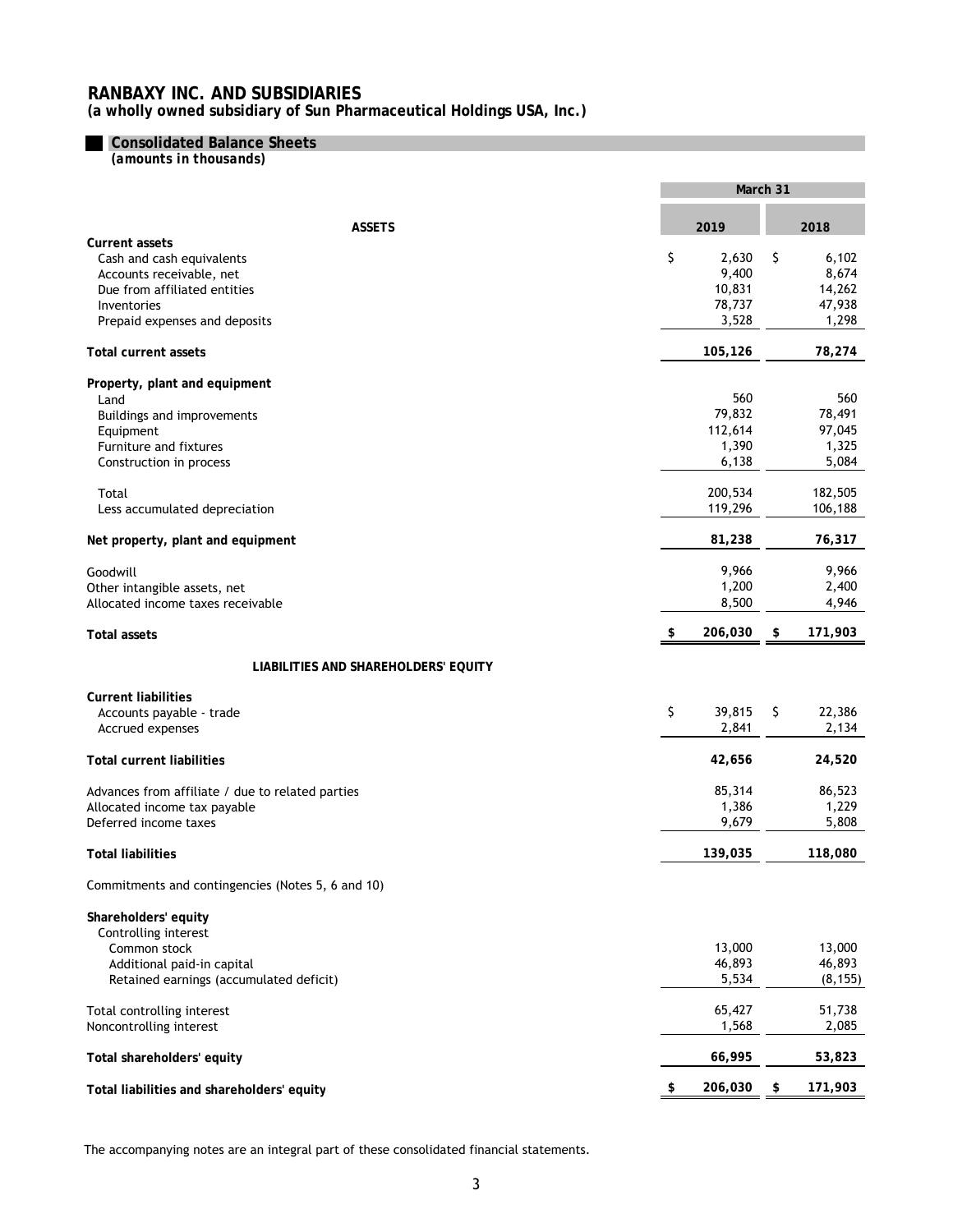**(a wholly owned subsidiary of Sun Pharmaceutical Holdings USA, Inc.)**

### **Consolidated Statements of Operations**

*(amounts in thousands)*

|                                                           |    | <b>Year Ended March 31</b> |    |               |  |  |
|-----------------------------------------------------------|----|----------------------------|----|---------------|--|--|
|                                                           |    | 2019                       |    | 2018          |  |  |
| Net sales                                                 | \$ | 167,114                    | \$ | 246,046       |  |  |
| Research and development<br>Royalties                     |    | 12,561<br>1,326            | \$ | 17,591<br>684 |  |  |
| <b>Total revenue</b>                                      |    | 181,001                    |    | 264,321       |  |  |
| Cost of goods sold                                        |    | 144,964                    |    | 247,144       |  |  |
| Selling, general and administrative expenses              |    | 14,958                     |    | 18,521        |  |  |
| Research and development costs                            |    | 12,762                     |    | 11,781        |  |  |
| Loss (gain) on disposal of property, plant, and equipment |    | 332                        |    | (118)         |  |  |
| Operating income (loss)                                   |    | 7,985                      |    | (13,007)      |  |  |
| Other income<br>Interest income                           |    |                            |    | 1,466         |  |  |
| Income (loss) before income taxes (benefit)               |    | 7,985                      |    | (11, 541)     |  |  |
| Allocated income taxes (benefit)                          |    | 473                        |    | (6, 823)      |  |  |
| Net income (loss)                                         |    | 7,512                      |    | (4, 718)      |  |  |
| Net income attributable to noncontrolling interest        |    | 1,876                      |    | 2,074         |  |  |
| Net income (loss) attributable to controlling interest    | S  | 5,636                      | \$ | (6, 792)      |  |  |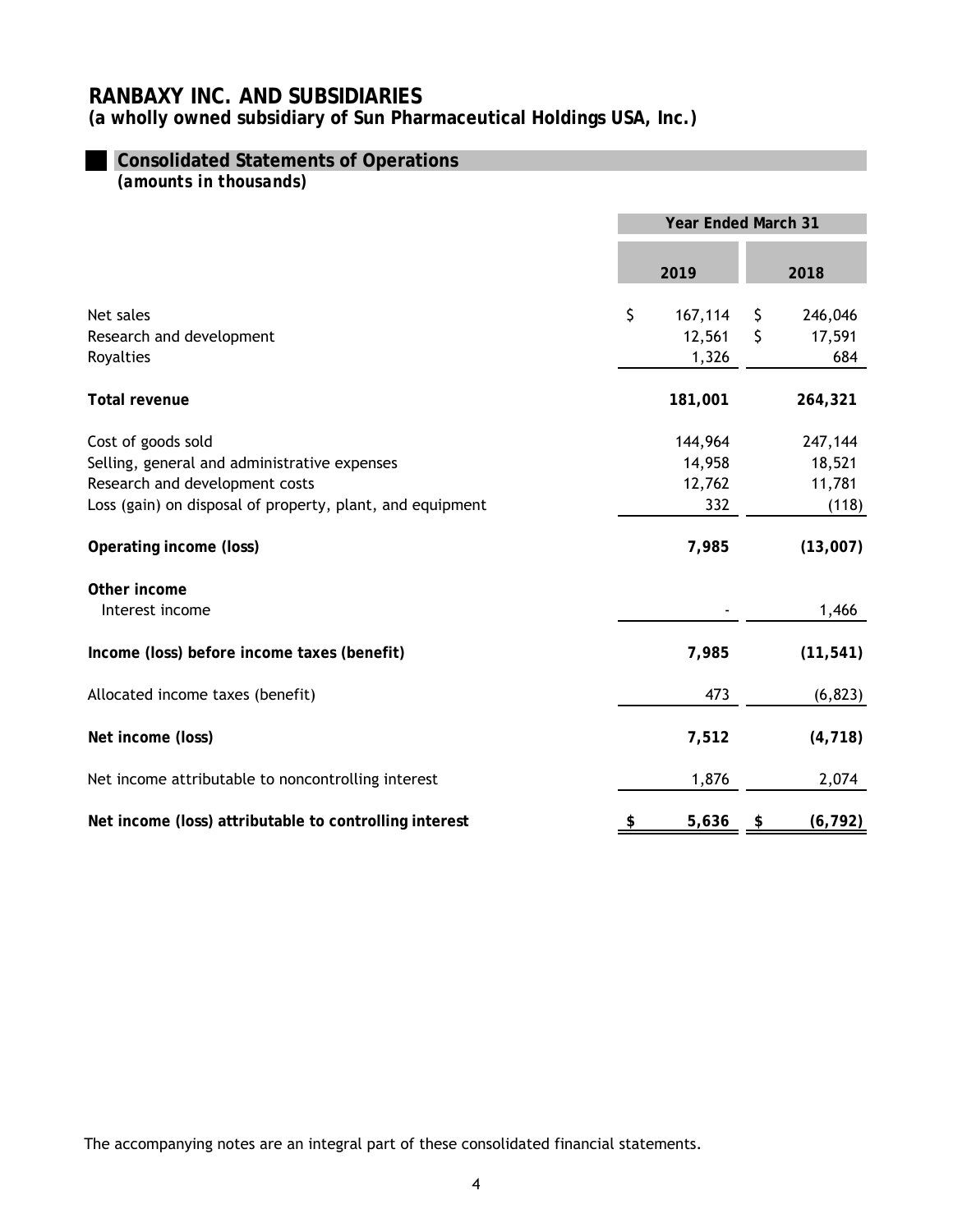**(a wholly owned subsidiary of Sun Pharmaceutical Holdings USA, Inc.)**

### **Consolidated Statements of Shareholders' Equity**

*(in thousands except share data)*

|                             |               | <b>Common Stock</b> | Additional<br>Paid-in    | Retained  | <b>Total</b><br>Controlling | Noncontrolling  | <b>Total</b><br>Shareholders' |
|-----------------------------|---------------|---------------------|--------------------------|-----------|-----------------------------|-----------------|-------------------------------|
|                             | <b>Shares</b> | Amount              | Capital                  | Earnings  | Interest                    | <b>Interest</b> | Equity                        |
| Balances,<br>April 1, 2017  | 10            | \$13,000            | \$46,893                 | \$(1,901) | 57,991<br>\$                | \$<br>564       | \$<br>58,555                  |
| Net loss                    |               |                     | $\blacksquare$           | (6, 792)  | (6, 792)                    | 2,074           | (4, 718)                      |
| Distributions               |               |                     |                          |           |                             | (553)           | (553)                         |
| Share-based<br>compensation |               |                     | $\blacksquare$           | 539       | 539                         |                 | 539                           |
| Balances,<br>March 31, 2018 | 10            | 13,000              | 46,893                   | (8, 154)  | 51,738                      | 2,085           | 53,823                        |
| Net income                  |               |                     | $\blacksquare$           | 5,636     | 5,636                       | 1,876           | 7,512                         |
| Contributions               |               |                     | $\overline{\phantom{a}}$ | 8,053     | 8,053                       |                 | 8,053                         |
| <b>Distributions</b>        |               |                     |                          |           |                             | (2, 393)        | (2, 393)                      |
| Balances,<br>March 31, 2019 |               | 10 \$13,000         | $$46,893$ $$5,535$       |           | \$65,427                    | 1,568<br>\$     | 66,995<br>\$                  |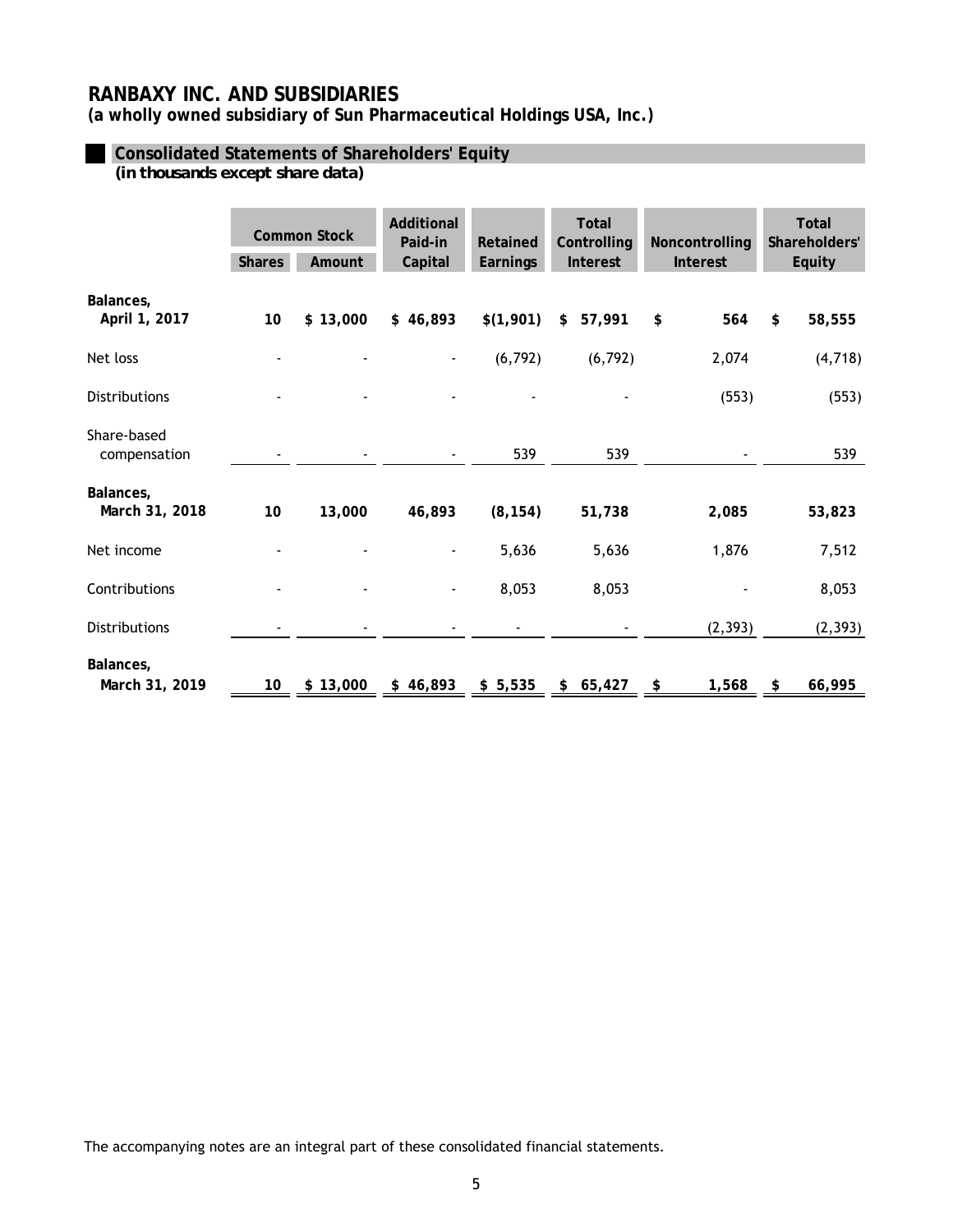**(a wholly owned subsidiary of Sun Pharmaceutical Holdings USA, Inc.)**

### **Consolidated Statements of Cash Flows**

*(in thousands)*

|                                                             | Year Ended March 31 |    |           |  |  |
|-------------------------------------------------------------|---------------------|----|-----------|--|--|
|                                                             | 2019                |    | 2018      |  |  |
| Cash flows from operating activities                        |                     |    |           |  |  |
| Net income (loss)                                           | \$<br>7,512         | \$ | (4, 718)  |  |  |
| Adjustments to reconcile net income (loss) to net cash      |                     |    |           |  |  |
| provided by operating activities                            |                     |    |           |  |  |
| Depreciation                                                | 8,009               |    | 9,136     |  |  |
| Amortization                                                | 1,200               |    | 1,200     |  |  |
| Loss (gain) on disposal of property, plant, and equipment   | 331                 |    | (118)     |  |  |
| Deferred income taxes (benefit)                             | 3,872               |    | (3, 104)  |  |  |
| Share-based compensation                                    |                     |    | 539       |  |  |
| Changes in operating assets and liabilities                 |                     |    |           |  |  |
| which (used) provided cash                                  |                     |    |           |  |  |
| Accounts receivable                                         | (726)               |    | (3, 158)  |  |  |
| Due from / to affiliates and related parties                | 2,222               |    | 24,065    |  |  |
| Inventories                                                 | (30, 799)           |    | (12, 746) |  |  |
| Allocated income tax receivable / payable                   | (3, 398)            |    | (1,707)   |  |  |
| Prepaid expenses and deposits                               | (2, 230)            |    | (352)     |  |  |
| Accounts payable                                            | 17,429              |    | (3, 568)  |  |  |
| Accrued expenses                                            | 707                 |    | (1, 912)  |  |  |
| Net cash provided by operating activities                   | 4,129               |    | 3,557     |  |  |
| Cash flows from investing activities                        |                     |    |           |  |  |
| Purchases and construction of property, plant and equipment | (5,401)             |    | (3,035)   |  |  |
| Proceeds from disposal of property, plant, and equipment    | 193                 |    | 120       |  |  |
| Net cash used in investing activities                       | (5, 208)            |    | (2, 915)  |  |  |
| Cash used in financing activities                           |                     |    |           |  |  |
| <b>Distributions</b>                                        | (2, 393)            |    | (553)     |  |  |
| Net (decrease) increase in cash and cash equivalents        | (3, 472)            |    | 89        |  |  |
| Cash and cash equivalents, beginning of year                | 6,102               |    | 6,013     |  |  |
| Cash and cash equivalents, end of year                      | \$<br>2,630         | \$ | 6,102     |  |  |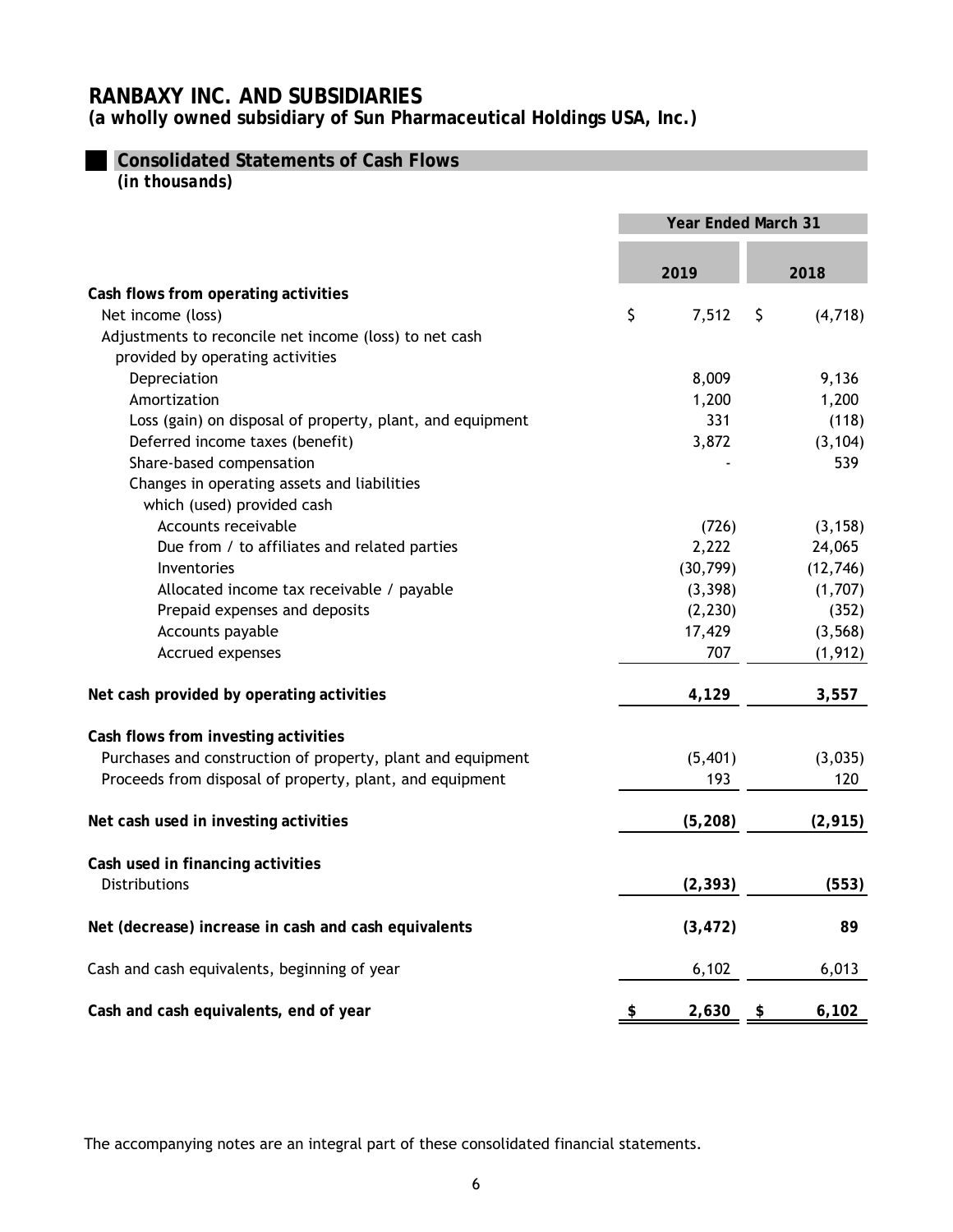#### **Notes to Consolidated Financial Statements**

*(amounts in thousands)*

#### **1. NATURE OF BUSINESS AND SUMMARY OF SIGNIFICANT ACCOUNTING POLICIES**

#### *Organization, Basis of Presentation, and Nature of Business*

*Ranbaxy Inc.* ("Ranbaxy") is a wholly owned subsidiary of Sun Pharmaceuticals Holdings USA, Inc. ("Holding") with headquarters in Princeton, New Jersey. Ranbaxy Inc. has no operating activities. All operating activities are carried out by its subsidiaries: Ohm Laboratories, Inc., InSite Vision Incorporated and Ranbaxy Signature LLC. (Together the "Company"). The subsidiaries are wholly owned, with the exception of Ranbaxy Signature LLC which is a 67.5% owned joint venture. Two other wholly owned subsidiaries, Ranbaxy Pharmaceuticals, Inc. and Ranbaxy Laboratories, were dissolved effective July 31, 2017, at which time all assets and liabilities of these two subsidiaries were simultaneously transferred to Sun Pharmaceutical Industries, Inc. and subsidiaries ("Sun"), an entity related through common ownership and management control.

The Company develops, licenses, manufactures, markets and distributes over-the-counter pharmaceuticals to the nation's largest wholesalers, distributors, and warehousing and non-warehousing chain drugstores throughout the United States, Canada and Puerto Rico. The process of developing a line of proprietary drugs requires approvals by the United States Food and Drug Administration ("FDA") of Abbreviated New Drug Applications ("ANDAs") for generic drugs. The Company distributes various products exclusively for Sun Pharmaceutical Industries Limited ("Sun Limited"), an entity related through common ownership and management control. The Company also develops ophthalmic products and a liquid form of a diabetes drug and distributes Company-owned products (those products for which the Company owns the ANDAs) manufactured in its own facilities as well as by Sun Limited and other third parties. Additionally, the Company manufactures products for parties related through common ownership and management.

Subsidiaries of Ranbaxy Inc. include:

Ohm Laboratories, Inc. ("Ohm") is based in New Brunswick, New Jersey, and has two manufacturing locations in New Jersey and one warehouse in New Brunswick. Ohm develops, licenses and manufactures over -the -counter pharmaceuticals.

InSite Vision Incorporated ("InSite") is based in Alameda, California and develops products to treat eye problems: ocular infection, pain and inflammation from ocular surgery and glaucoma.

Ranbaxy Signature L.L.C. ("Signature") has the rights to a diabetic product that is marketed and distributed through Sun.

#### *Principles of Consolidation*

The consolidated financial statements, which are the responsibility of management, have been prepared in conformity with accounting principles generally accepted in the United States of America (US GAAP). The consolidated financial statements are prepared in the functional currency of US dollars and include the accounts of consolidated subsidiaries. All significant intercompany accounts and transactions have been eliminated in consolidation.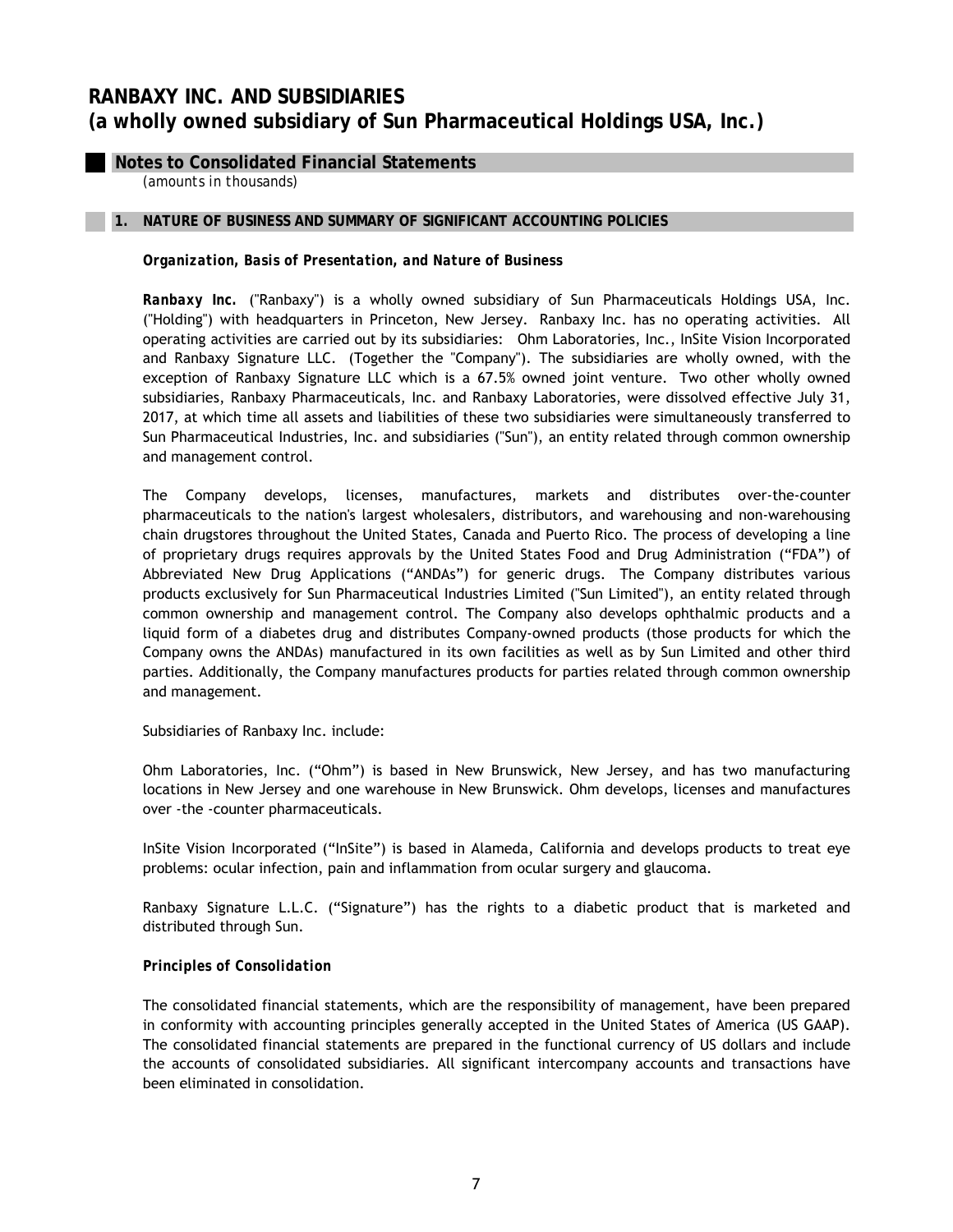#### **Notes to Consolidated Financial Statements**

*(amounts in thousands)*

#### *Use of Estimates*

The preparation of consolidated financial statements in conformity with US GAAP requires management to make estimates and assumptions that affect the reported amounts of assets and liabilities and disclosure of contingent assets and liabilities at the dates of the consolidated financial statements and the reported amounts of revenues and expenses during the reporting years. Actual results could differ from those estimates. Significant estimates include, but are not limited to, realization of deferred tax assets, provisions for estimated customer returns, discounts, rebates, coupons and other price adjustments, including customer chargebacks (see "Revenue Recognition" below), valuation of inventories, determination of useful lives and potential impairment of property, plant and equipment and intangible assets and other long-lived assets.

#### *Cash and Cash Equivalents*

Cash and cash equivalents consist of demand deposits in banks, cash on hand and all highly liquid investments purchased with an original maturity of three months or less. The Company invests its excess cash primarily in deposits with major banks and in other high quality short-term liquid money market investments. During the normal course of business, the Company may maintain cash on deposit in excess of federally insured limits with financial institutions. The Company maintains a policy of making investments only with institutions with at least an investment grade credit rating.

#### *Due from / to Affiliated Entities*

The Company engages in various related party transactions (Note 11) resulting in advances due to related parties on the balance sheet. There are no formal repayment terms for this non-interest bearing loan. It is not anticipated that these balances will be repaid within the next year and accordingly, the balance has been classified as noncurrent in the balance sheets. These related party transactions also result in amounts due from affiliated entities which are due under normal trade terms.

#### *Revenue Recognition*

Revenue from product sales is recognized only when: the parties to the contract have approved it and are committed to perform their respective obligation, the Company can identify each party's rights regarding the distinct goods or services to be transferred ("performance obligations"), the Company can determine the transaction price for the goods or services to be transferred, the contract has commercial substance and it is probable that the Company will collect the consideration to which it is entitled in exchange for the goods or services that will be transferred to the customer.

Revenues are recorded in the amount of consideration to which the Company expects to be entitled in exchange for performance obligations upon transfer of control to the customer, excluding amounts collected on behalf of other third parties and sales taxes.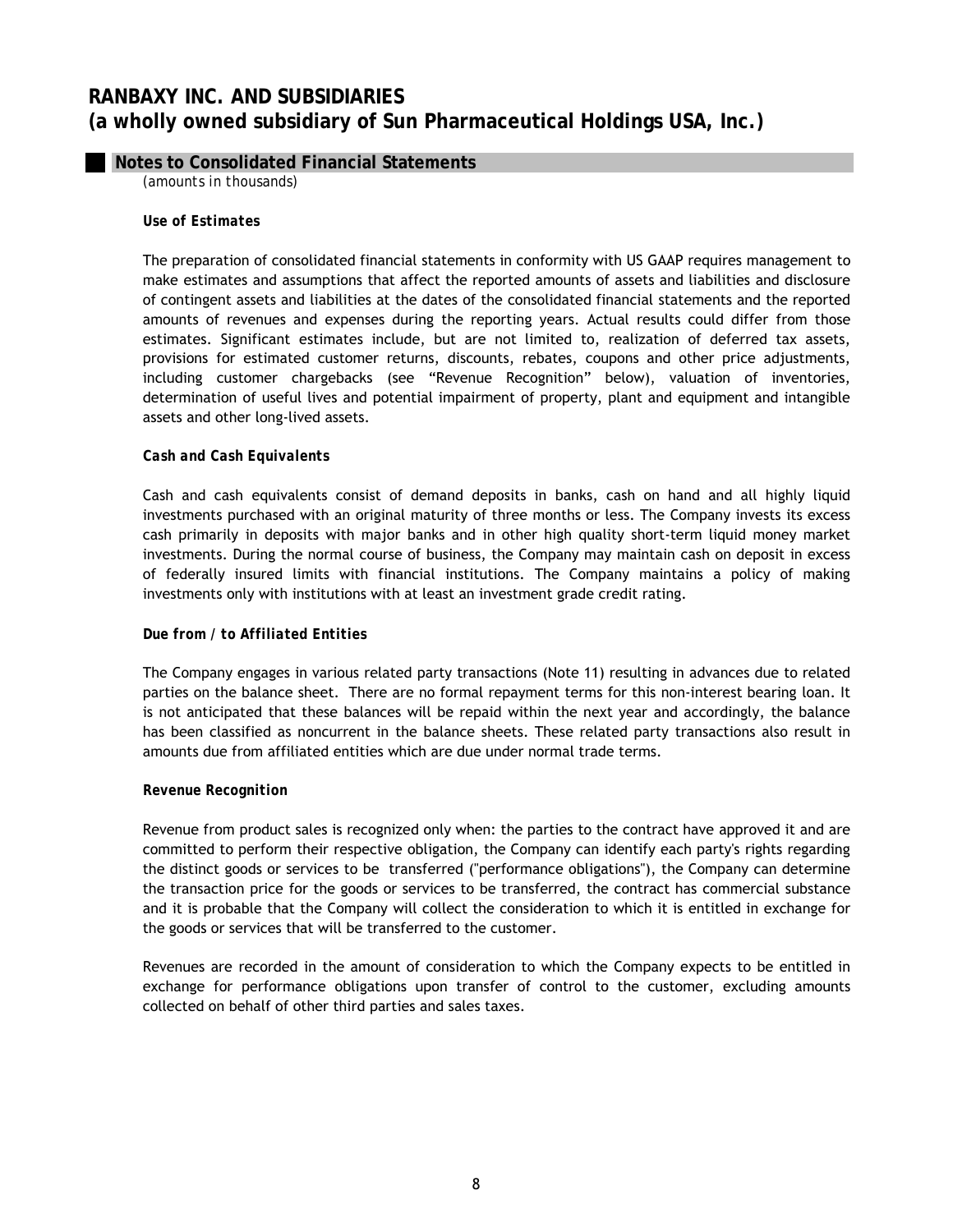### **Notes to Consolidated Financial Statements**

*(amounts in thousands)*

The amount of consideration the Company expects to be entitled varies as a result of rebates, chargebacks, returns, and other sales reserves and allowances the Company offers its customers and their customers, as well as the occurrence or nonoccurrence of future events, including milestone events. A minimum amount of variable consideration is recorded concurrently with the satisfaction of performance obligations to the extent that it is probably that a significant reversal in the amount of cumulative revenue recognized will not occur when the uncertainty associated with the variable consideration is subsequently resolved. Estimates of variable consideration are based on historical experience and the specific terms in the individual agreements (which management believes approximates expected value). Rebates and chargebacks are the largest components of sales reserves and allowances. For further description of sales reserves and allowances and how they are estimated, see "Allowances for Sales Adjustments" below.

Shipping and handling costs are considered to be a fulfillment cost. These costs are included in selling, general and administrative expenses and amounted to \$1,475 and \$1,437 in Fiscal 2019 and Fiscal 2018, respectively.

The Company does not adjust the promised consideration for the effects of a significant financing component as it is expected, at contract inception, that the period between the transfer of the promised goods or services to the customer and the time the customer pays for these goods or services to be generally one year or less. The Company's credit terms to customers are in average between sixty and ninety days.

The Company's customers consist primarily of large pharmaceutical wholesalers who sell directly into the retail channel, chain drug stores, distributors, and managed care customers.

Revenue from the sales of goods, including sales to wholesalers, is recognized when the customer obtains control of the product. This generally occurs when the products are received by the customers and they obtain the risks and rewards of ownership and the Company has a right to payment.

The Company makes sales of products under various marketing and distribution agreements. The Company recognizes revenue from such sales in accordance with Financial Accounting Standards Board ("FASB") ASC Topic 606-10-55-37, *"Principal versus Agent Considerations."* Management has evaluated the various indicators described under this guidance and has determined that such revenues should be considered on a gross reporting basis. The factors include the following, which led management to make such determination: (1) the title of the goods have been transferred to the Company and the Company assumes all general inventory risks; (2) the Company is responsible for fulfilling the promise to provide the specified goods to customers; and (3) the Company has discretion in establishing the prices for the specific goods.

Revenue from royalties promised in exchange for a license of Intellectual property is recognized only when, or as, the later of subsequent sale or the performance obligation to which some or all of the salesbased royalty has been allocated, has been satisfied. Revenues from licensing arrangements included royalty income of \$1,326 and \$684 in Fiscal 2019 and Fiscal 2018, respectively, and are included in "Other operating revenue" on the consolidated statements of operations.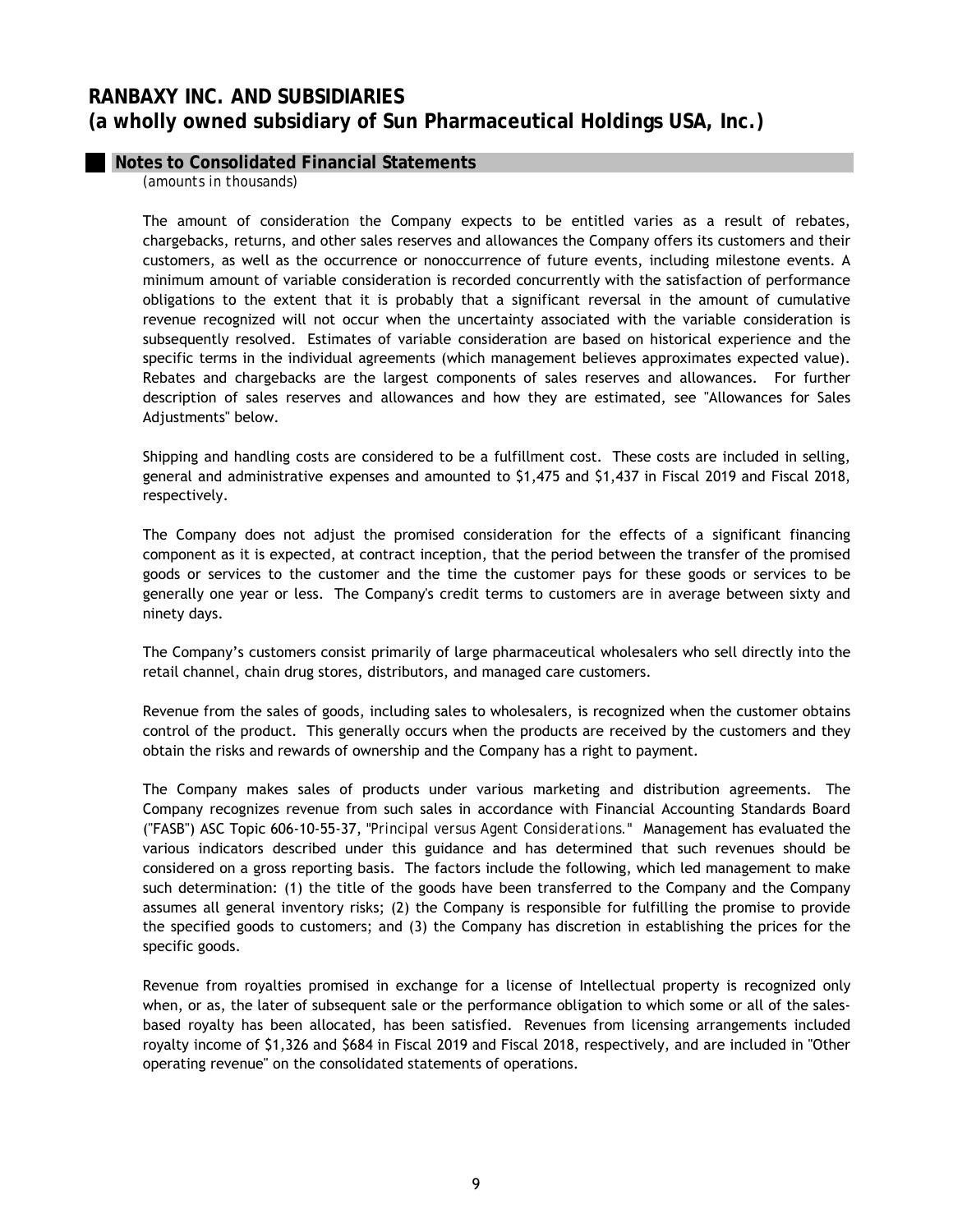### **Notes to Consolidated Financial Statements**

*(amounts in thousands)*

InSite performs research and development activities on behalf of Sun Limited. These activities are undertaken with the prospect of gaining new scientific or technical knowledge and to plan or design for the production of new or substantially improved products or processes. Revenue related to these activities is recognized when the performance obligations outlined by Sun Limited are fulfilled. The Company manufactures exhibit batches for Sun Limited and also provides business support services to Sun Limited and Ranbaxy Canada (a party related through ultimate common ownership). The Company recovers the cost of manufacturing exhibit batches and the cost of services plus an agreed-upon markup pursuant to the terms of the respective agreements. These revenues amounted to \$12,561 and \$17,591 for Fiscal 2019 and Fiscal 2018, respectively.

Contract assets are mainly comprised of trade receivables net of doubtful accounts, which includes amounts billed and currently due from customers.

Contract liabilities are mainly comprised of trade accounts payable and certain accrued expenses.

#### *Allowances for Sales Adjustments*

Variable consideration includes sales reserves and allowances. Chargebacks, customer rebates, shelf stock adjustments and sales discounts are netted against trade receivables. Sales returns, Medicaid and Medicare rebates, managed care rebates, and patient coupons are recorded within accrued expenses on the consolidated balance sheets. The Company recognizes these provisions at the time of the sale and adjusts them if the actual amounts differ from the estimated provisions. The following briefly describes the nature of each deduction and how the provisions are estimated:

#### *Chargebacks*

Chargebacks represent the Company's most significant provision against gross accounts receivable and related reduction to gross sales revenue. Chargebacks are retroactive credits given to wholesale customers that represent the difference between the lower price they sell (contractual price) to retail, chain stores, and managed care organizations and what the Company charges the wholesaler. The Company estimates chargebacks at the time of sale to their wholesale customers. The Company is currently unable to specifically determine whether the amounts provided in specific prior periods for chargeback allowances have been over or understated. Wholesaler customers who submit chargebacks to the Company do not reference a specific invoice that the chargeback is related to when the chargeback is submitted to the Company. Thus, the Company cannot determine the specific period to which the wholesaler's chargeback relates.

The Company considers the following factors in the determination of the estimates of sales chargebacks:

- 1) The historical data of chargebacks as a percentage of sales, as well as actual chargeback reports received from primary wholesaler customers.
- 2) Volume of all products sold to wholesaler customers and the average chargeback rates for the current quarter as compared to the previous quarter and compared to the last six-month period.
- 3) The sales trends and future estimated prices of products, wholesale acquisition cost ("WAC"), the contract prices with the retailers, chain stores, managed care organizations (end-users), and wholesaler customer's contract prices.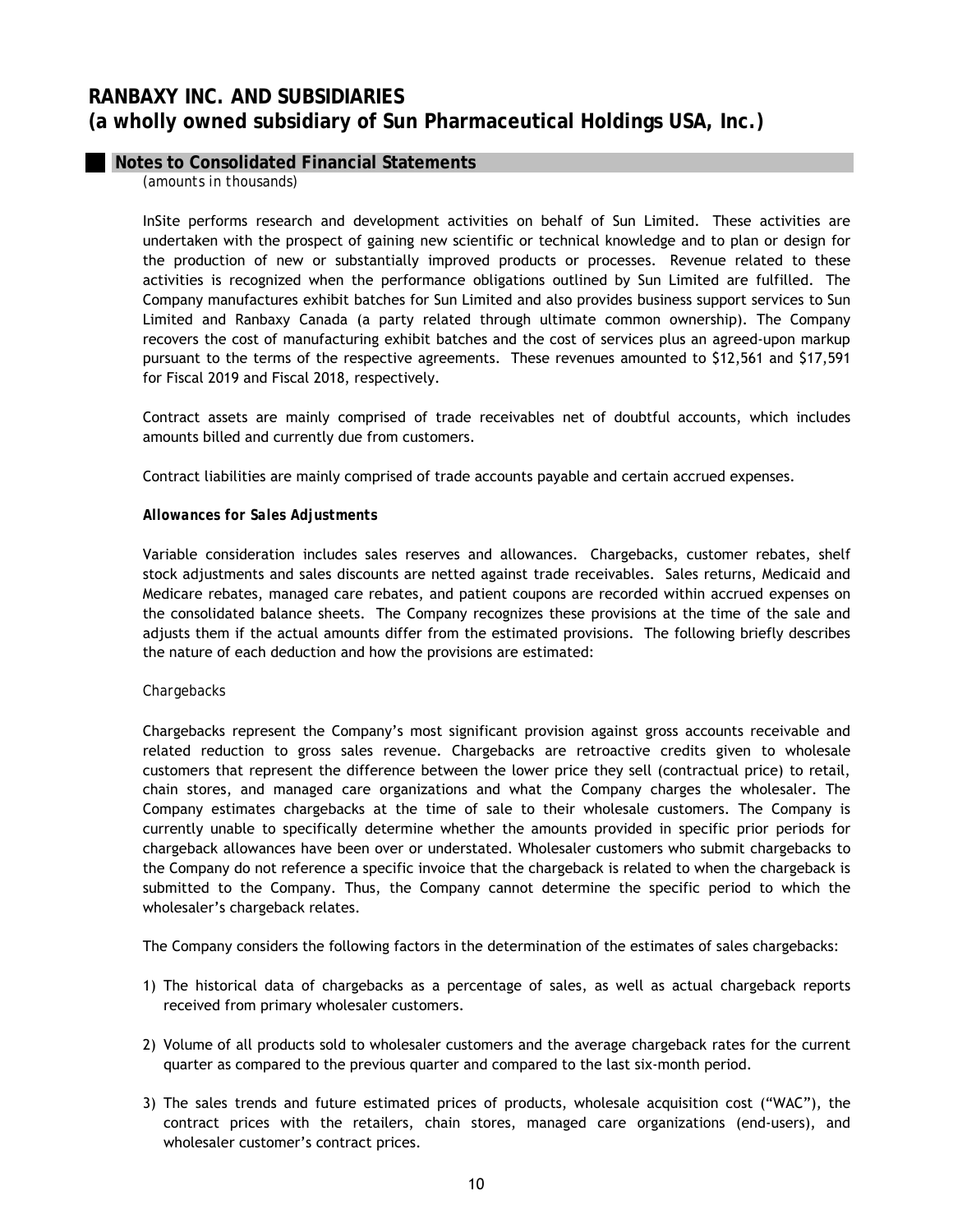#### **Notes to Consolidated Financial Statements**

*(amounts in thousands)*

4) The Company utilizes data on remaining inventories on hand at primary wholesaler customers at the end of each reporting period in the calculation of estimates.

#### *Shelf Stock Adjustments*

General practices within the pharmaceutical industry include granting customers a shelf stock adjustment based on the customers' existing inventory and decreases in the market price of the related product. The most significant of these adjustments relate to products for which an exclusivity period exists.

Management considers the following factors when recording an allowance for shelf stock adjustments: 1) estimated launch dates of competing products based on market intelligence, 2) estimated decline in market price of products based on historical experience and input from customers, and 3) levels of inventory held by customers at the date of the pricing adjustments.

#### *Rebates*

Customer rebates are estimated at the end of every reporting period, based on direct or indirect purchases. If the purchases are direct (purchases made by end use customers directly from the Company), the rebates are recognized when products are purchased and a periodic credit is given. For indirect purchases (purchases by end use customers through wholesale customers), the rebates are recognized based on the terms with such customer.

#### *Medicaid and Other Governmental Rebates*

Medicaid rebates are earned by states based on the amount of our products dispensed under the Medicaid plan. Medicaid rebates are principally comprised of amounts due under U.S. Government pricing programs such as Medicaid, Medicare and Tricare (Department of Veteran Affairs). These rebates have been estimated as per the stipulated regulations and prescribed guidelines, which consider the calculation of the average manufacturers' price, historical data the Company receives from the public sector benefit providers, which is based on the final dispensing of the products by a pharmacy to a benefit plan participant, and fluctuations in sales volumes.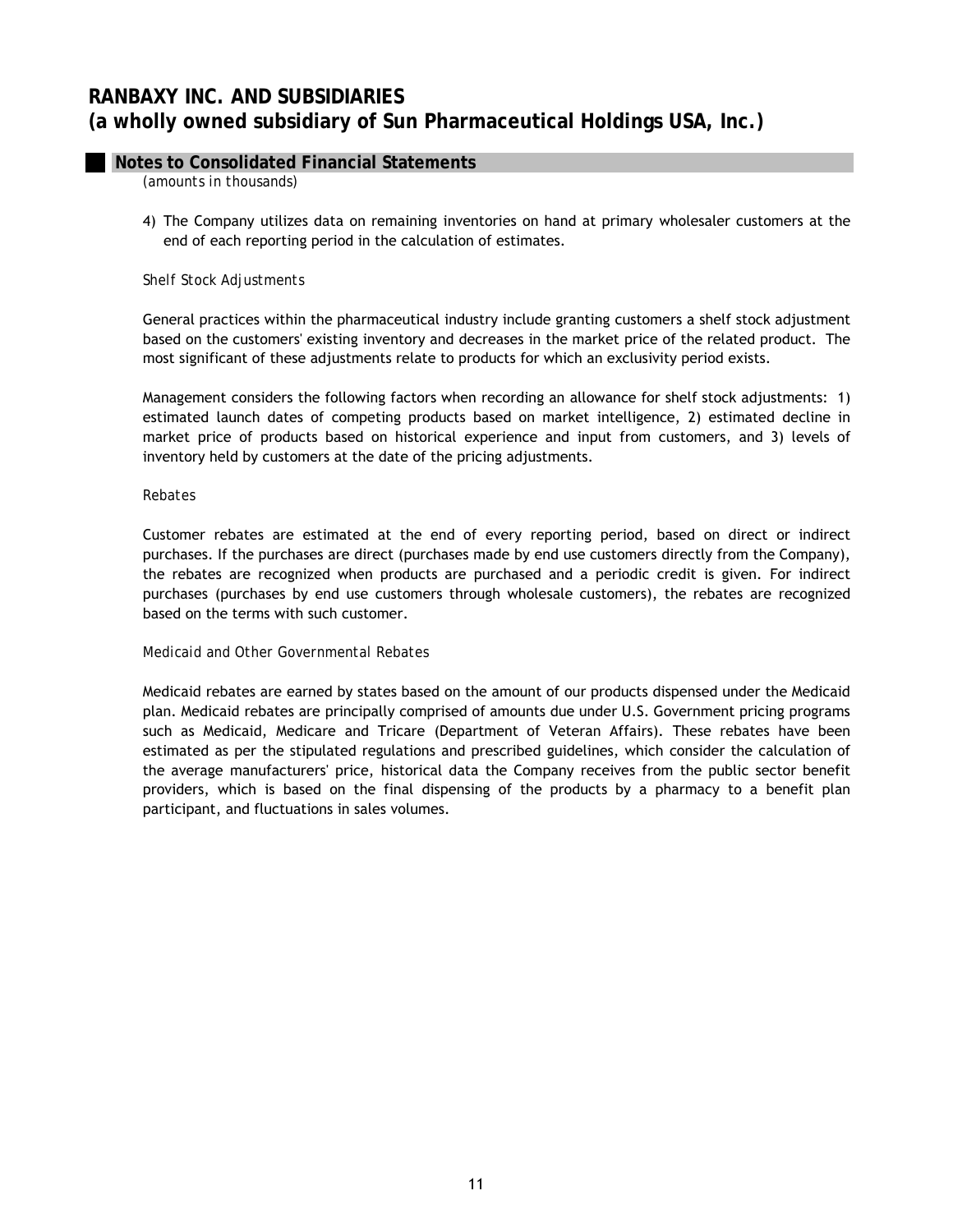### **Notes to Consolidated Financial Statements**

*(amounts in thousands)*

#### *Product Returns*

In the pharmaceutical industry, customers are normally granted the right to return product for credit, or replacement with fresh product, if the product has not been used prior to its expiration date. The Company's return policy typically allows product returns for products within a 12-month window from six months prior to the expiration date and up to six months after the expiration date. The Company estimates the level of sales that will ultimately be returned, pursuant to its return policy, and records a related allowance at the time of sale. These amounts are deducted from its gross sales to determine net sales. These estimates take into consideration historical returns of the products and the Company's future expectations. The Company periodically reviews the allowances established for returns and adjusts them based on actual experience, as necessary. The primary factors considered in estimating its potential product returns include shelf life of expiration date of each product and historical levels of expired product returns. If the Company becomes aware of any returns due to product quality related issues, this information is used to estimate an additional allowance. The Company provides for an allowance related to returns resulting from product recalls, in the period that such recalls occur. The amount of actual product return could be either higher or lower than the amounts provided. Changes in these estimates, if any, would be recorded in the income statement in the period the change is determined. If the Company over or under estimates the quantity of product that will ultimately be returned, there may be a material impact to its financial statements.

#### *Allowance for Doubtful Accounts*

Doubtful accounts are estimated based on the data available from external sources, including information obtained related to the financial condition of customers. Delinquent accounts are reviewed by management on a quarterly basis, to identify and record allowances, as considered necessary, for accounts receivable not expected to be recoverable. The Company concluded, based on management assessment, that an allowance for doubtful accounts is not considered necessary at March 31, 2019 or 2018.

#### *Accounts Receivable*

The Company sells its products using customary trade terms; the resulting accounts receivable are unsecured. Accounts receivable are stated at the amount management expects to collect from outstanding balances. The Company provides for probable uncollectible amounts through a charge to earnings and a credit to a valuation allowance based on management's assessment of the current status of individual accounts. Balances that are still outstanding after the Company has attempted reasonable collection efforts are written off through a charge to the valuation allowance and a credit to trade accounts receivable.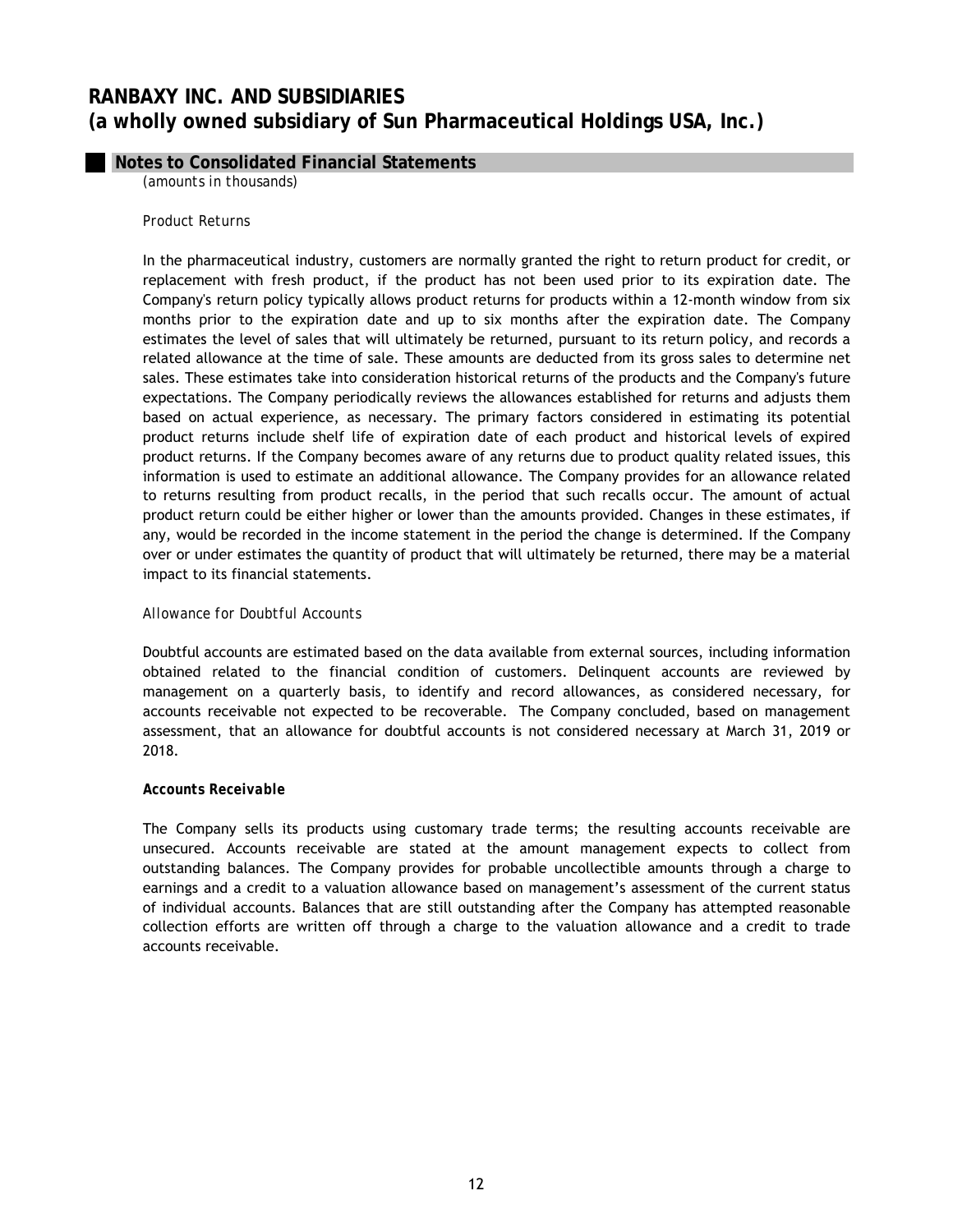### **Notes to Consolidated Financial Statements**

*(amounts in thousands)*

#### *Inventories*

Inventories, which consist of raw materials, goods in transit and finished goods, as well as work-inprocess, are stated at the lower of cost, determined using the moving average method, or net realizable value. The Company analyzes its inventory levels quarterly and writes down any inventory that has become obsolete and inventory that has a cost basis in excess of its expected net realizable value. Expired inventory is disposed of and the related costs are expensed when incurred. Materials acquired for research and development on products yet to be launched are written off in the year of acquisition. Inventory includes material purchased related to products for which the Company has filed ANDAs with the FDA, and the commercial launch of such products will commence once the approvals are received. The determination of whether or not inventory costs will be realizable requires estimates by management. A critical estimate in this determination is the estimate of the future expected inventory requirements, whereby the Company compares its internal sales forecasts to inventory on hand. Actual results may differ from those estimates and additional inventory write-offs may be required. The Company must also make estimates about the amount of manufacturing overhead to allocate to its finished goods and work in process inventories. Although the manufacturing process is generally similar for its products, the Company must make judgments as to the portion of costs to allocate to purchased product, work in process and finished goods, and such allocations can vary based upon the composition of these components and the fact that each product does not necessarily require the same amount of time or effort for the same production step. Accordingly, the assumptions made can impact the value of reported inventories and cost of sales. For inventories related to distributed products, the Company absorbs losses of obsolesce or expiries, however if mutually agreed upon and in specific circumstances (like inventory built up on launch of new products), the Company recovers the cost from suppliers. The Company incurs costs related to non-supply of products it has committed to sell to its customers as per the contracts it has entered with these customers. As mutually agreed, the Company recovers certain of these costs from its suppliers.

#### *Property, Plant and Equipment and Depreciation*

Property, plant and equipment is carried at cost less accumulated depreciation, which for property and equipment acquired in business acquisitions approximates the fair value determined at the acquisition date. Land is carried at cost. Construction in process is carried at cost until such time the associated asset(s) are placed into service. Depreciation is computed using the straight-line method over the estimated useful lives of the related assets, which range from 3 to 40 years. Major improvements and renewals are capitalized, while ordinary maintenance and repairs are expensed. Management annually reviews these assets for impairment.

#### *Income Taxes*

Deferred income tax assets and liabilities are computed annually for differences between the consolidated financial statement and federal income tax bases of assets and liabilities that will result in taxable or deductible amounts in the future, based on enacted tax laws and rates applicable to the periods in which the differences are expected to affect taxable income. In concluding that it is morelikely-than-not that the Company's deferred tax assets will be realized, the Company evaluates both positive and negative evidence regarding the future utilization of these assets. Valuation allowances are established, when necessary, to reduce deferred tax assets to the amount expected to be realized. Income tax expense is the tax payable or refundable for the year plus or minus the change during the year in deferred tax assets and liabilities.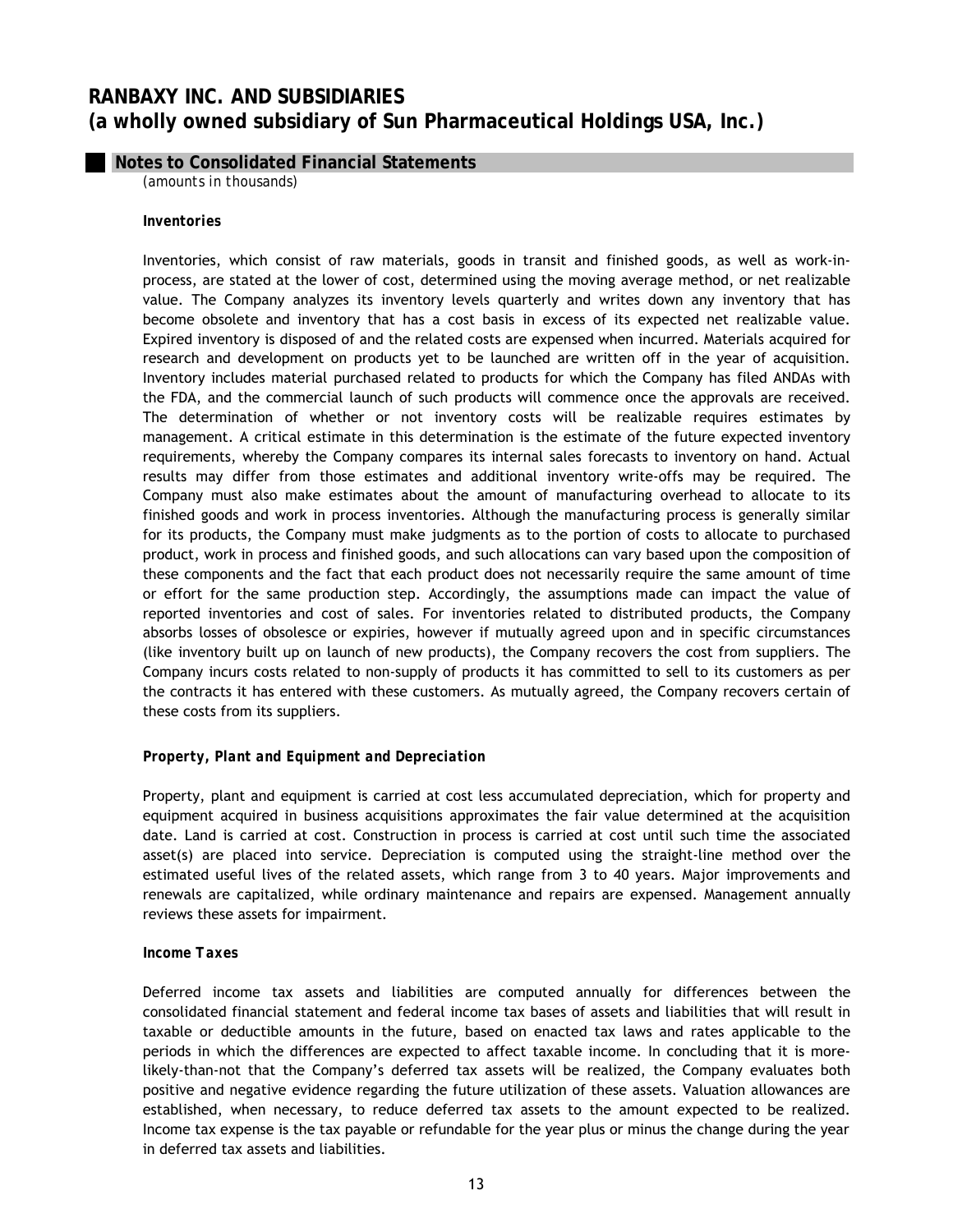### **Notes to Consolidated Financial Statements**

*(amounts in thousands)*

See Note 5 for a description of the impact of the Federal Tax Cuts and Jobs Act, which the U.S. Government enacted on December 22, 2017.

#### *Research and Development Costs*

Research and development costs settled in cash are charged to expense as incurred. Capital expenditures incurred on equipment and facilities that are acquired or constructed for research and development activities and having alternative future uses are capitalized as tangible assets when acquired or constructed. The Company has not incurred any non-cash research and development costs during the Fiscal years ended March 31, 2019 and 2018.

#### *Goodwill*

Goodwill represents the cost in excess of the fair value of net assets acquired in business combinations. Goodwill is tested annually for impairment or more frequently if events or circumstances indicate that the asset might be impaired. The Company concluded, based on management assessment, that there was no impairment at March 31, 2019 or 2018.

#### *Other Intangible Assets*

Intangible assets with finite lives are amortized over periods ranging from three to fifteen years and are evaluated for impairment at least annually. Intangibles are included in the "Other intangible assets, net" caption on the consolidated balance sheets. The Company concluded, based on management's assessment, that there was no impairment at March 31, 2019 or 2018.

#### *Allocation of Income Taxes*

The Company is party to a tax sharing arrangement with an entity related through common ownership and management control (Note 11) and reports income taxes in these financial statements using the separate return method. Deferred income tax assets and liabilities are computed annually for differences between the financial statement and federal income tax bases of assets and liabilities that will result in taxable or deductible amounts in the future, based on enacted tax laws and rates applicable to the periods in which the differences are expected to affect taxable income. In concluding that it is more-likely-than-not that the Company's deferred tax assets will be realized, the Company evaluates both positive and negative evidence regarding the future utilization of these assets. Valuation allowances are established, when necessary, to reduce deferred tax assets to the amount expected to be realized. Income tax expense is the tax payable or refundable for the year plus or minus the change during the year in deferred tax assets and liabilities.

#### *Employee Stock Options*

The Company recognizes all employee share-based compensation as a cost in the consolidated financial statements. Common stock options are measured at grant date fair value of the award, estimated using the Black-Scholes option pricing model.

#### *Reclassification*

Certain amounts as reported in the Fiscal 2018 consolidated financial statements have been reclassified to conform with the Fiscal 2019 presentation.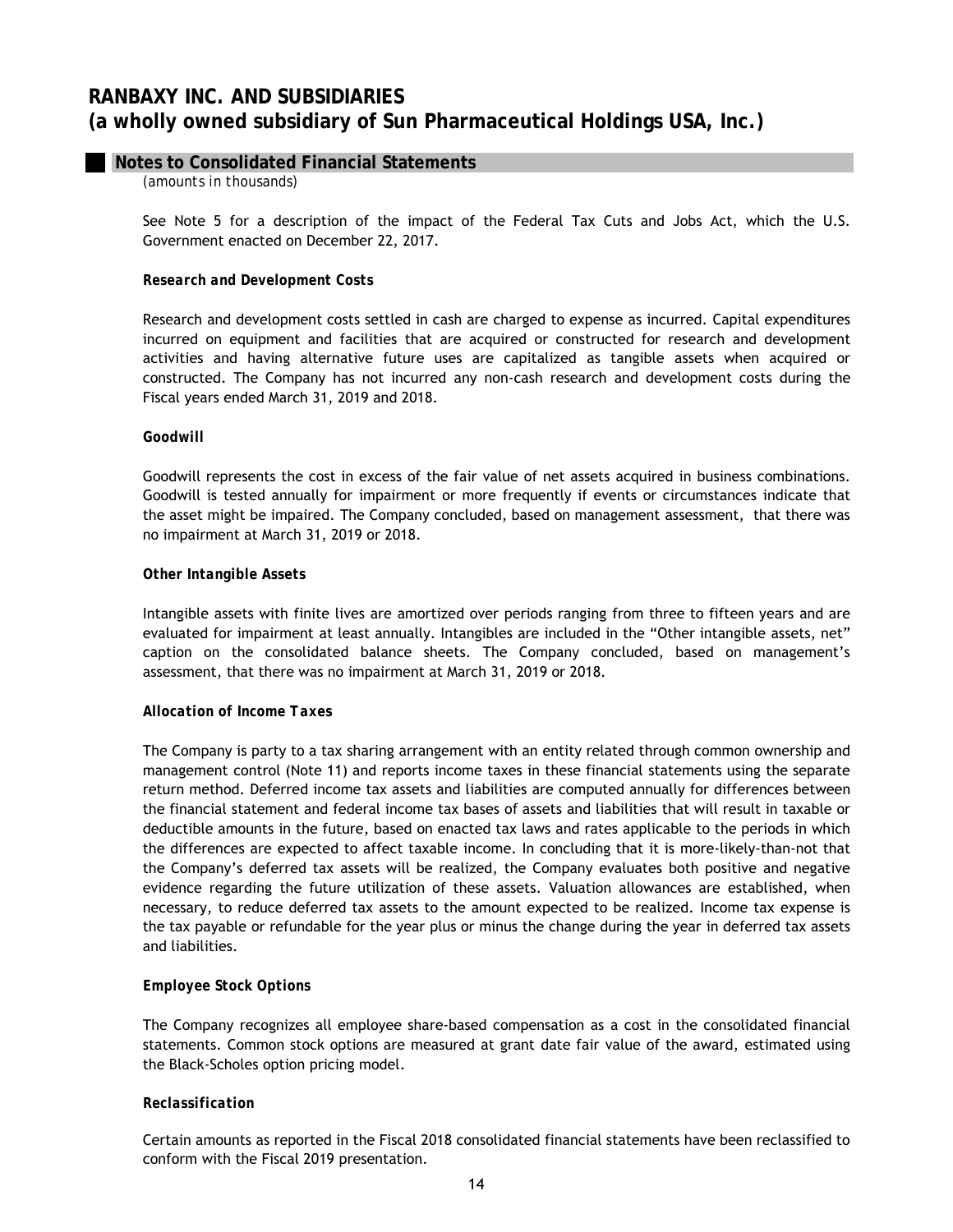### **Notes to Consolidated Financial Statements**

*(amounts in thousands)*

#### *Change in Accounting Principles*

The Financial Accounting Standards Board issued Accounting Standards Update ("ASU") No. 2014-09, *Revenue from Contracts with Customers (Topic 606)*, in May 2014. The standard requires revenue to be recognized when promised goods and services are transferred to customers in amounts that reflect the consideration to which the Company expects to be entitled in exchange for those goods or services. The standard also requires expanded disclosures regarding revenue and contracts with customers. On April 1, 2018, the Company adopted the standard using the modified retrospective method. There was no impact to the timing or amount of revenue recognized as a result of this adoption.

#### *Subsequent Events*

In preparing these financial statements, the Company has evaluated, for potential recognition or disclosure, significant events or transactions that occurred during the period subsequent to March 31, 2019, the most recent consolidated balance sheet presented herein, through July 8, 2019, the date these consolidated financial statements were available to be issued. No significant such events or transactions were identified.

#### **2. ACCOUNTS RECEIVABLE, NET**

Accounts receivable and related valuation allowances are summarized as follows at March 31:

|                                                      | 2019        | 2018 |       |  |
|------------------------------------------------------|-------------|------|-------|--|
| Accounts receivable, gross                           | 10,385      |      | 9,873 |  |
| Valuation allowances                                 |             |      |       |  |
| Chargebacks and shelf stock                          | 5           |      |       |  |
| Direct and indirect rebates (includes administrative |             |      |       |  |
| fees, service fees and related allowances, etc.)     | 632         |      | 269   |  |
| Cash discounts                                       | 214         |      | 222   |  |
| Other concessions                                    | 134         |      | 708   |  |
|                                                      |             |      |       |  |
| Total valuation allowances                           | 985         |      | 1,199 |  |
| Accounts receivable, net                             | \$<br>9,400 | S    | 8.674 |  |

The following table sets forth a summary of the activity in the accounts receivable valuation allowances for the Fiscal year ended March 31:

|                                                                   | 2019 |                   | 2018 |                   |
|-------------------------------------------------------------------|------|-------------------|------|-------------------|
| Beginning balance                                                 | \$   | 1.199             | - \$ | 57                |
| Additions charged to net sales<br>Deductions allowed to customers |      | 4,930<br>(5, 144) |      | 6,423<br>(5, 281) |
| <b>Ending balance</b>                                             | \$   | 985               |      | 1,199             |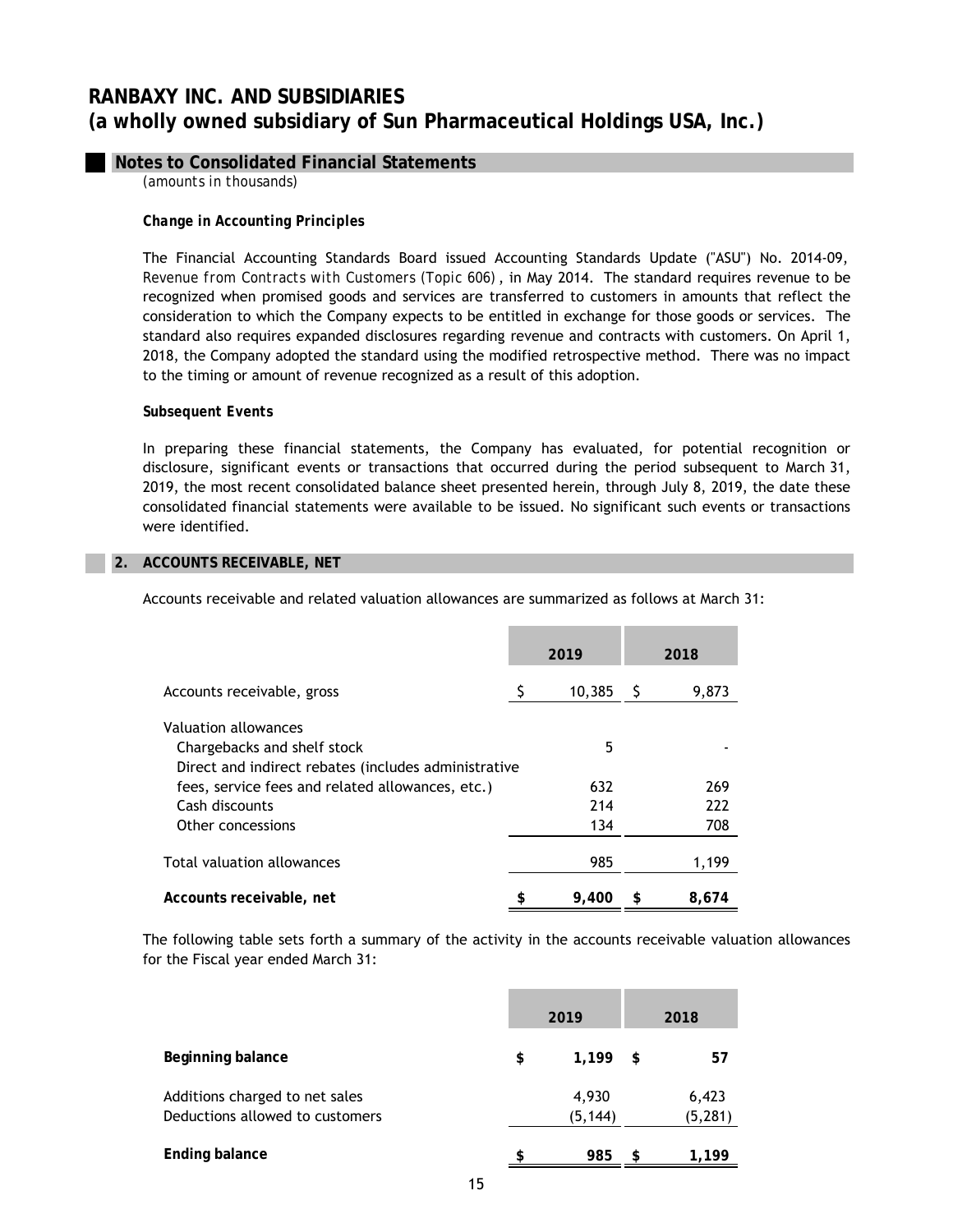### **Notes to Consolidated Financial Statements**

*(amounts in thousands)*

#### **3. INVENTORIES (INCLUDING RELATED PARTY ACTIVITY)**

Inventories consist of the following components at March 31:

|                                         | 2019 |        | 2018   |
|-----------------------------------------|------|--------|--------|
| Raw materials                           | S    | 23,493 | 28,885 |
| Work in process                         |      | 529    | 50     |
| Goods in transit (distributed products) |      | 48,954 | 11,827 |
| Finished goods (Company-owned products) |      | 2,492  | 1,882  |
| Finished goods (distributed products)   |      | 3,269  | 5,294  |
| <b>Total inventory</b>                  | \$   | 78,737 | 47,938 |

The principal components used in the Company's business are active and inactive pharmaceutical ingredients and certain packaging materials. While some of these components are purchased from single sources, the majority of the components have an alternate source of supply available. Because the FDA approval process requires manufacturers to specify their proposed supplier of components in their applications, FDA approval of a new supplier would be required if components were no longer available from the specified suppliers. Also, a major component of the Company's inventory includes purchased finished goods for distribution under various marketing agreements.

#### **4. OTHER INTANGIBLE ASSETS**

Other intangible assets consist of the following amounts at March 31:

|                                          |   | 2019           | 2018 |                |  |
|------------------------------------------|---|----------------|------|----------------|--|
| Patents<br>Less accumulated amortization |   | 5,300<br>4,100 |      | 5,300<br>2,900 |  |
| Other intangible assets, net             | S | 1,200          |      | 2,400          |  |

Patents are amortized ratably over an eight year period, which correspond with the expected periods of future economic benefit.

Estimated annual amortization expense for the year ending March 31, 2020, is \$1,200.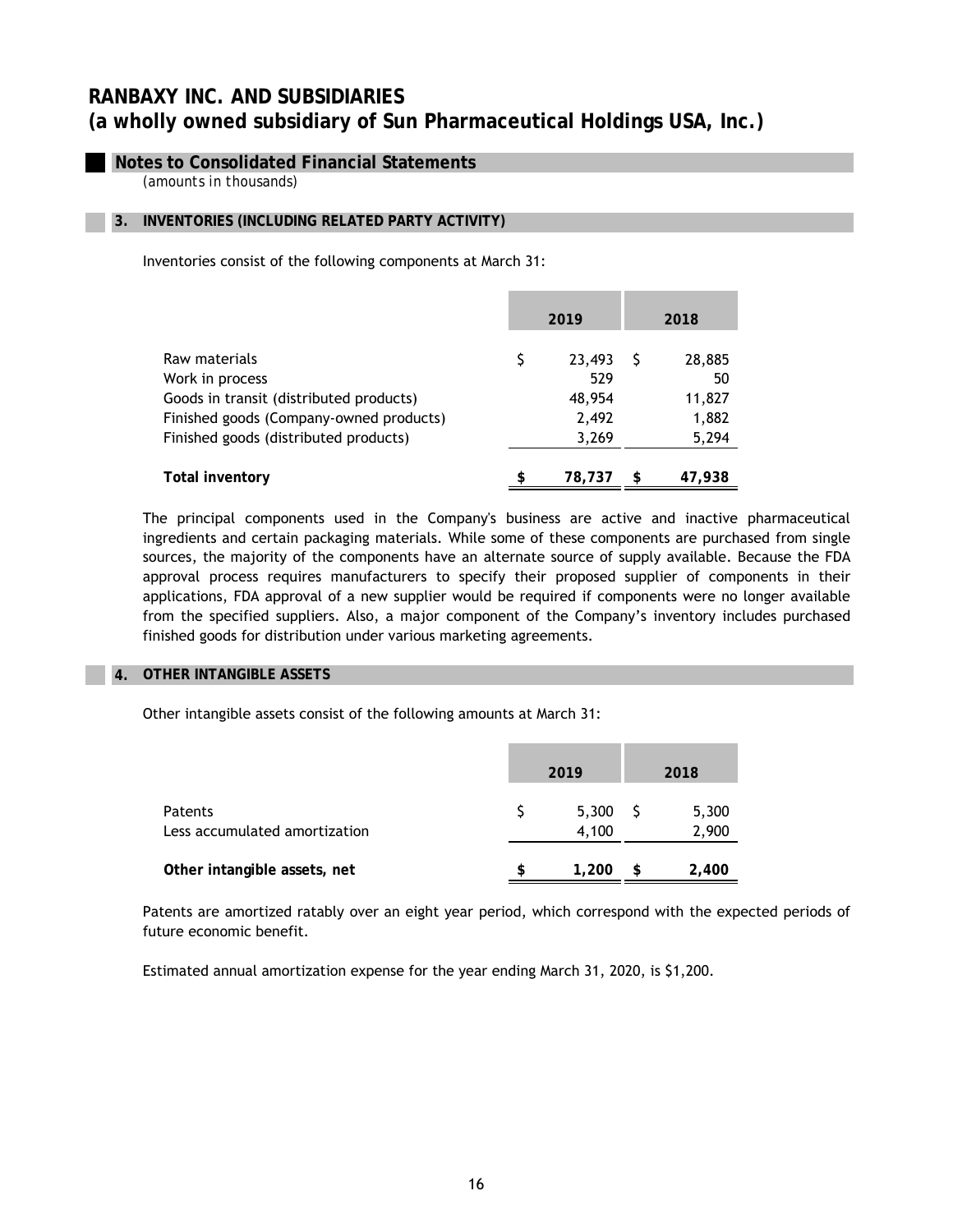### **Notes to Consolidated Financial Statements**

*(amounts in thousands)*

#### **5. INCOME TAXES**

The allocation of income taxes consists of the following components for the year ended March 31:

|                                               | 2019                  | 2018               |
|-----------------------------------------------|-----------------------|--------------------|
| Current benefit<br>Deferred expense (benefit) | $(3,399)$ \$<br>3,872 | (3,719)<br>(3,104) |
| Income tax expense (benefit)                  | 473                   | (6,823)            |

The Tax Cuts and Jobs Act (the "Act") was enacted on December 22, 2017. The Act reduces the U.S. federal corporate tax rate from 35% to 21%, among other provisions. The Company remeasured certain deferred income tax assets and liabilities based on the rates at which they are expected to reverse in the future, which is generally 21%, resulting in an immediate income tax benefit of \$845 in Fiscal 2018.

The allocation of income taxes is different from that which would be obtained by applying the statutory federal income tax rate to income or loss before income taxes. The items causing the difference are summarized as follows for the year ended March 31:

|                                                                                                                                       | 2019 | 2018 |         |
|---------------------------------------------------------------------------------------------------------------------------------------|------|------|---------|
| Federal tax (benefit) at statutory rate<br>(21% for Fiscal 2019, 31.5% for Fiscal 2018)<br>State income taxes, net of federal benefit | 465  |      | (5,646) |
| Remeasurement impact of the Tax Cuts<br>and Jobs Act                                                                                  | ۰    |      | (845)   |
| Other                                                                                                                                 | 6    |      | (334)   |
| Income tax expense (benefit)                                                                                                          |      |      | (6,823) |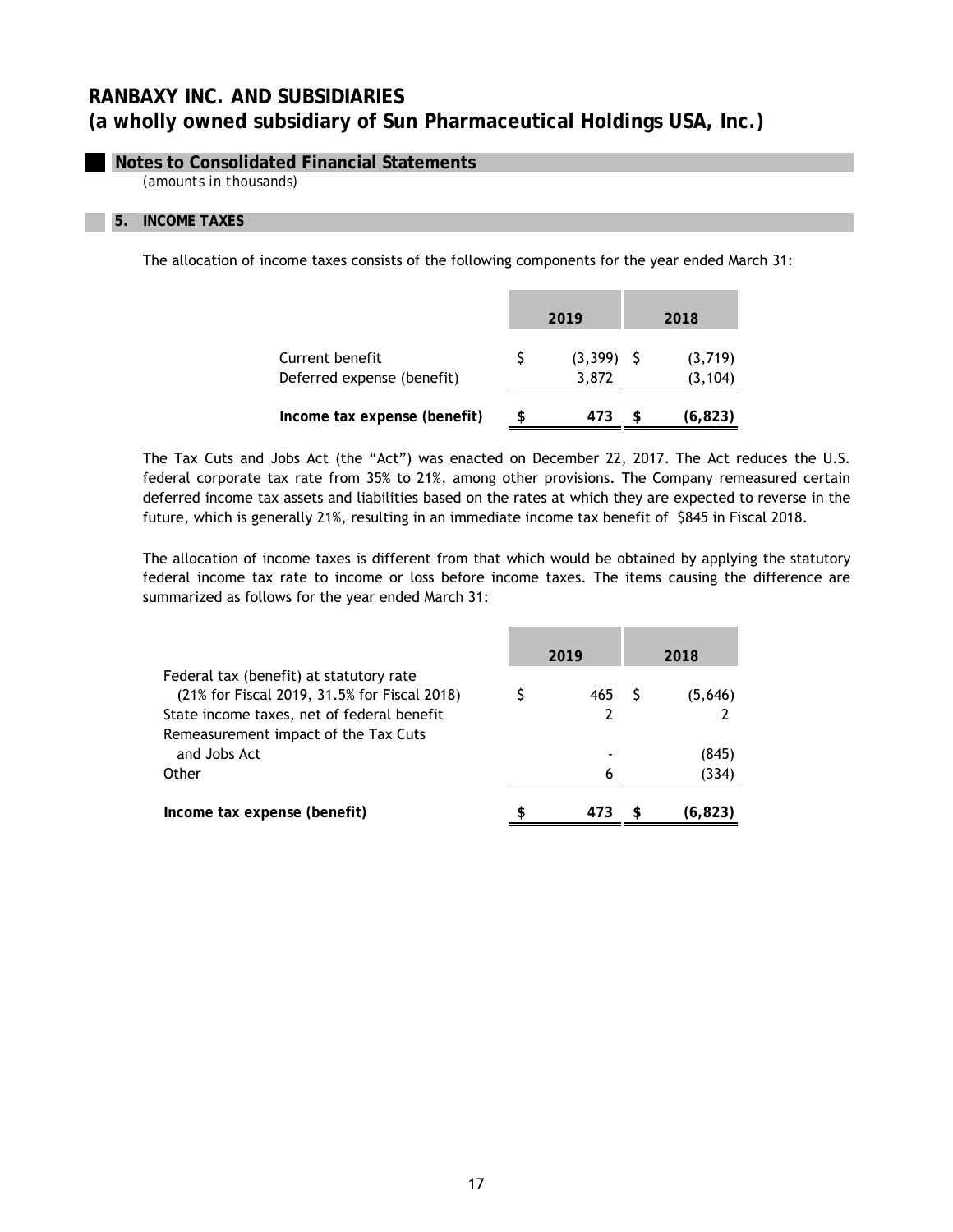### **Notes to Consolidated Financial Statements**

*(amounts in thousands)*

Net deferred income tax assets consist of the following components at March 31:

|                                                                                                                                                | 2019 |                                                 | 2018 |                                        |
|------------------------------------------------------------------------------------------------------------------------------------------------|------|-------------------------------------------------|------|----------------------------------------|
| Deferred tax assets<br>State net operating loss carryforwards (NOLs)<br>Depreciation<br>Intangibles<br>Inventory<br>Accrued expenses and other | \$   | $1,137 \quad$ \$<br>77<br>395<br>4,053<br>1,289 |      | 1,503<br>7,167<br>4,580                |
| Total deferred tax assets                                                                                                                      |      | 6,951                                           |      | 13,250                                 |
| Deferred tax liabilities<br>Investments<br>Prepaid expenses<br>Intangibles<br>Depreciation<br>Other                                            |      | 13,839<br>89<br>938<br>1,715<br>50              |      | 10,062<br>122<br>1,040<br>7,224<br>609 |
| <b>Total deferred tax liabilities</b>                                                                                                          |      | 16,631                                          |      | 19,058                                 |
| Net deferred tax liability                                                                                                                     | \$   | (9,679)                                         | \$   | (5,808)                                |

The Company has a tax sharing arrangement with an entity related through common ownership and management control. The agreement, among other stipulations, states that a consolidated federal income tax return will be filed, and that the related party will pay/receive monies due to/from the Company based on the Company's separate taxable results.

Valuation allowances against deferred income tax assets are provided when, based upon the weight of available evidence, it is more-likely-than-not that some or all of the deferred tax assets will not be realized. There are no such valuation allowances considered necessary as of March 31, 2019 or 2018. Based upon the level of projected future taxable income over the periods in which deferred tax assets are realizable, the Company expects that it is more likely than not that it will realize the benefit of these temporary differences.

The Company analyzed its filing positions in the federal and state jurisdictions where it is required to file income tax returns, for all open tax years (Fiscal 2017 to 2019) in these jurisdictions. The Company believes that no adjustments for unrecognized tax benefits or liabilities are necessary as a result of this analysis. The Company reports interest and penalties attributable to income taxes to the extent they arise, as a component of its operating expenses.

The Internal Revenue Service has concluded an examination of Ranbaxy's Fiscal 2015 tax return. As a result, tax return adjustments resulting in approximately \$82 of additional tax expense were made and included within the Fiscal 2018 tax provision.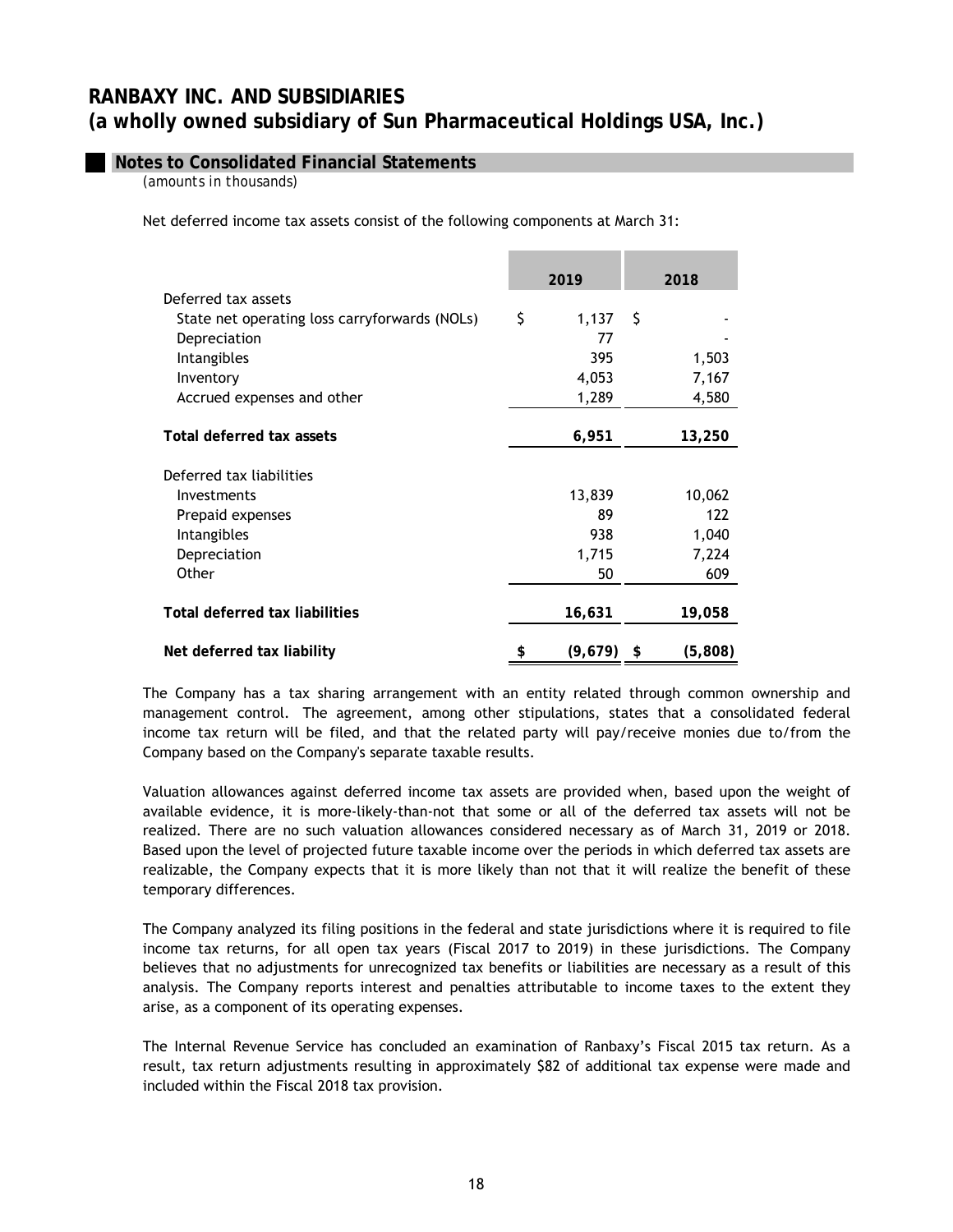### **Notes to Consolidated Financial Statements**

*(amounts in thousands)*

#### **6. LEASES**

The Company rents its facilities in California and various office equipment. These leases are with third parties and are noncancelable. The leases expire through Fiscal 2021. Net rental expense for all operating leases was \$1,165 and \$1,675 in Fiscal 2019 and Fiscal 2018, respectively.

The operating leases require annual future minimum lease payments of \$997 and \$647 in Fiscal 2020 and Fiscal 2021, respectively.

#### **7. RETIREMENT PLAN**

Each entity within the Company maintains a deferred compensation plan qualified under Section 401(k) of the Internal Revenue Code. Under these plans, eligible employees are permitted to contribute up to the maximum allowable amount determined by the Internal Revenue Code. The Company may make discretionary matching and profit sharing contributions under the provisions of these plans. The Company made contributions in the amounts of \$1,165 and \$1,675 to the plans for Fiscal 2019 and Fiscal 2018, respectively.

#### **8. SHARE-BASED COMPENSATION**

The Company's Employee Stock Option Schemes (ESOSs) provides for the grant of common stock options to eligible employees and Directors. The ESOSs are administered by the Compensation Committee (Committee) of the Board of Directors. Options are granted at the discretion of the Committee to selected employees depending upon certain criteria.

|                                          | Year Ended March 31, 2019                       |   |                                 |                                                 |  |  |  |  |
|------------------------------------------|-------------------------------------------------|---|---------------------------------|-------------------------------------------------|--|--|--|--|
|                                          | Number of<br><b>Shares Under</b><br>Outstanding |   | Weighted<br>Average<br>Exercise | Weighted<br>Average<br>Remaining<br>Contractual |  |  |  |  |
|                                          | <b>Options</b>                                  |   | Price                           | Life (years)                                    |  |  |  |  |
| Outstanding at the beginning of the year | 59,365                                          | S | 9.09                            | 1.28                                            |  |  |  |  |
| Forfeited and lapsed during the year     | (59,365)                                        |   | 9.01                            |                                                 |  |  |  |  |
| Outstanding, end of the year             |                                                 |   |                                 |                                                 |  |  |  |  |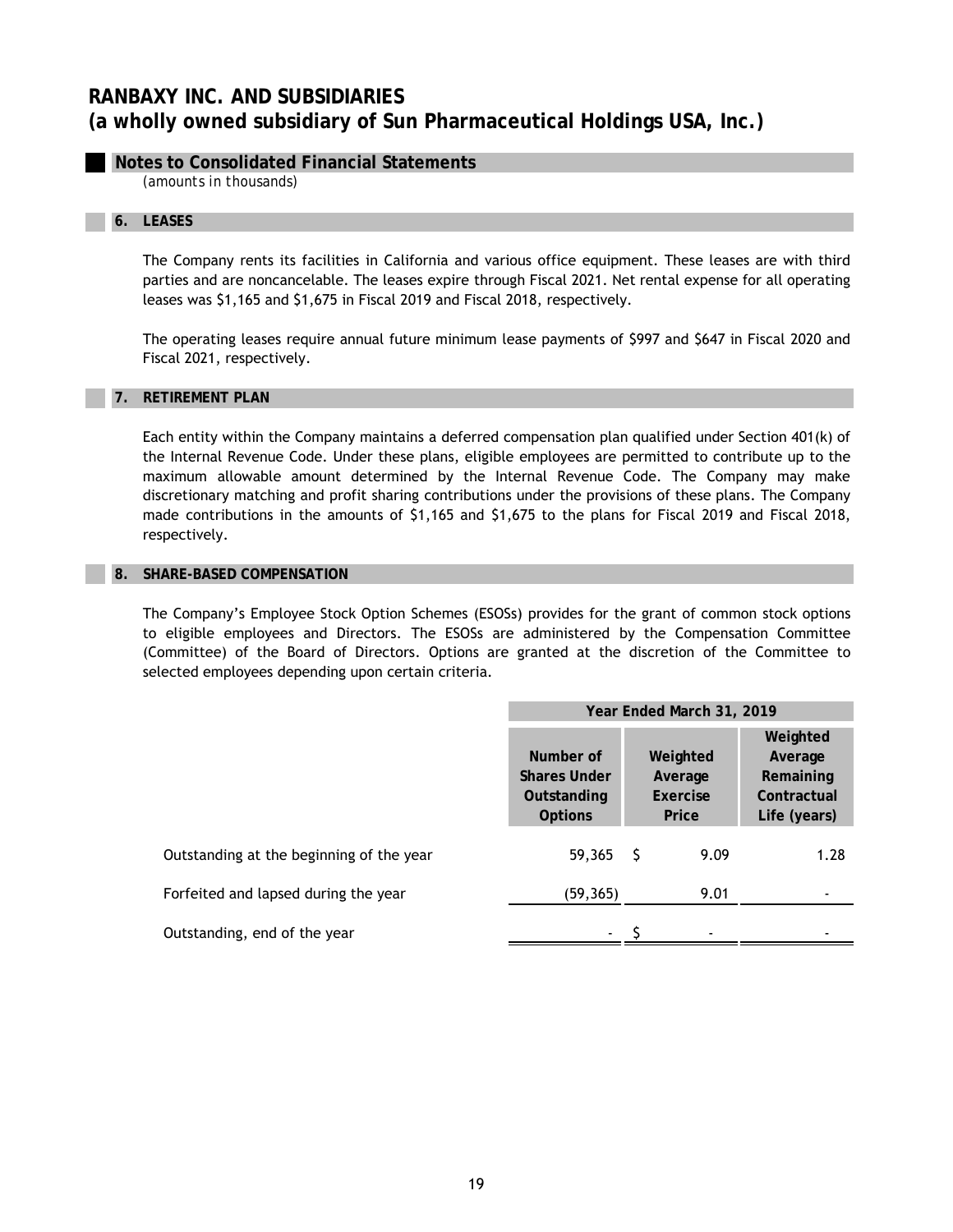### **Notes to Consolidated Financial Statements**

*(amounts in thousands)*

|                                                                   | Year Ended March 31, 2018                                         |     |              |                      |  |  |  |  |
|-------------------------------------------------------------------|-------------------------------------------------------------------|-----|--------------|----------------------|--|--|--|--|
|                                                                   | Number of<br><b>Shares Under</b><br>Outstanding<br><b>Options</b> |     |              |                      |  |  |  |  |
| Outstanding at the beginning of the year                          | 93,686                                                            | - S | 6.99         | Life (years)<br>1.19 |  |  |  |  |
| Forfeited and lapsed during the year<br>Exercised during the year | (1, 870)<br>(32, 451)                                             |     | 9.10<br>3.04 |                      |  |  |  |  |
| Outstanding, end of the year                                      | 59,365                                                            |     | 9.09         | 1.28                 |  |  |  |  |
| Exercisable at the end of the year                                | 59,365                                                            | \$. | 9.09         | 1.28                 |  |  |  |  |

#### **9. SALES CONCENTRATIONS**

#### *Major Customers*

Shipments to seven customers, including two wholesalers, accounted for approximately 73% of Ohm net revenues to third parties for Fiscal 2019. Shipments to five customers, including two wholesalers, accounted for approximately 54% of Ohm net revenues to third parties for Fiscal 2018. Balances due from these customers (gross outstanding amounts) represented approximately 77% and 61% of gross accounts receivable at March 31, 2019 and 2018, respectively. As is typical in the U.S. retail sector, many of the Company's customers are serviced through their designated wholesalers. Of the net sales made to wholesalers, the majority include sales for various customers of the Company that have underlying direct contracts with the Company that are facilitated through such wholesale customers. No other single customer accounted for more than 10% of Ohm net sales for Fiscal 2019 or Fiscal 2018. The loss of any of these customers could have a materially adverse effect on short-term operating results.

InSite performs research and development activities on behalf of Sun Pharmaceuticals Industries Limited, the ultimate parent of the Company. Signature has no customer concentration.

#### *Major Products*

Shipments of five products accounted for 87% and 70% of Ohm net sales to third parties for Fiscal 2019 and Fiscal 2018, respectively.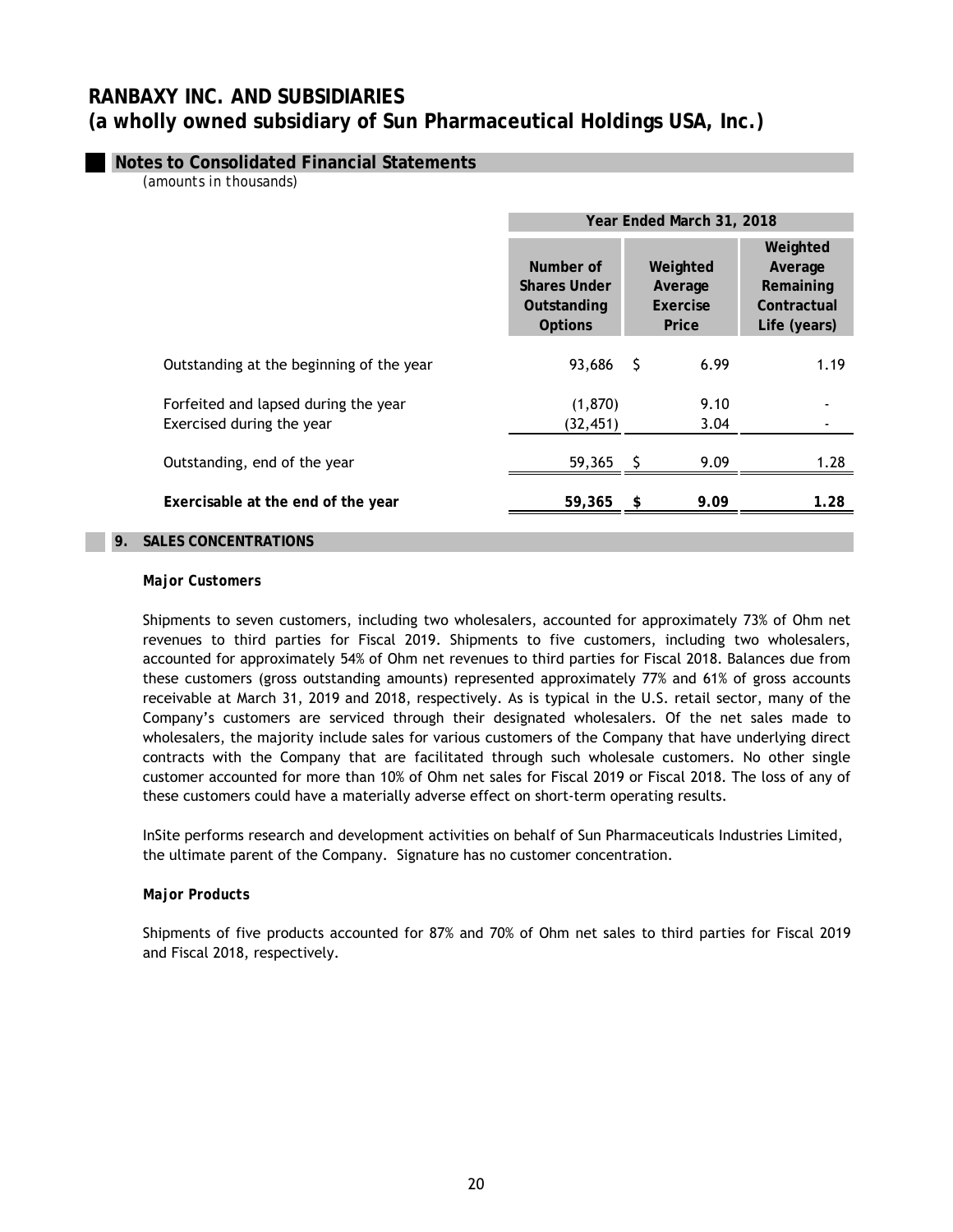#### **Notes to Consolidated Financial Statements**

*(amounts in thousands)*

#### **10. COMMITMENTS, CONTINGENCIES, AND OTHER MATTERS**

#### *Litigation*

The Company is involved in various legal proceedings including product liability, contracts, employment claims, anti-trust and other regulatory matters relating to the conduct of its business. The more significant matters are discussed below. Most of the legal proceedings involve complex issues, which are specific to the case and do not have precedents and hence for a majority of these claims, it is not possible to make a reasonable estimate of the expected financial effect, if any, that will result from ultimate resolution of the proceedings. This is due to a number of factors including: the stage of the proceedings and the overall length and the discovery process; the entitlement of the parties to an action to appeal a decision; the extent of the claims, including the size of any potential class, particularly when damages are not specified or are indeterminate; the possible need for further legal proceedings to establish the appropriate amount of damages, if any; the settlement posture of the other parties to the litigation and any other factors that may have a material effect on the litigation. Management makes an assessment of likely outcome, based on the views of internal legal counsel and in consultation with external legal counsel representing the Company. The Company also believes that disclosure of the amount sought by plaintiffs, generally would not be meaningful because historical evidence indicates that the amounts settled (if any) are significantly different than those claimed by plaintiffs. Some of the legal claims against the Company, if decided against the Company may result in a material impact on consolidated results of operations or cash flows of a given period during which the claim is settled.

#### *Product Liability and Insurance*

The Company currently maintains a product liability insurance policy that provides coverage on a claims made basis and is subject to annual renewal. In addition, the Company maintains policies for property, workers' compensation and officer and directors' liability and other general liability claims. There can be no assurance that the coverage limits of these policies will be adequate to cover the Company's liabilities, should they occur, or that such insurance will be available in the future on acceptable terms or at all.

#### *Regulatory Matters*

All facilities remain in good standing for cGMP compliance for FDA registered drug or device manufacturing operations.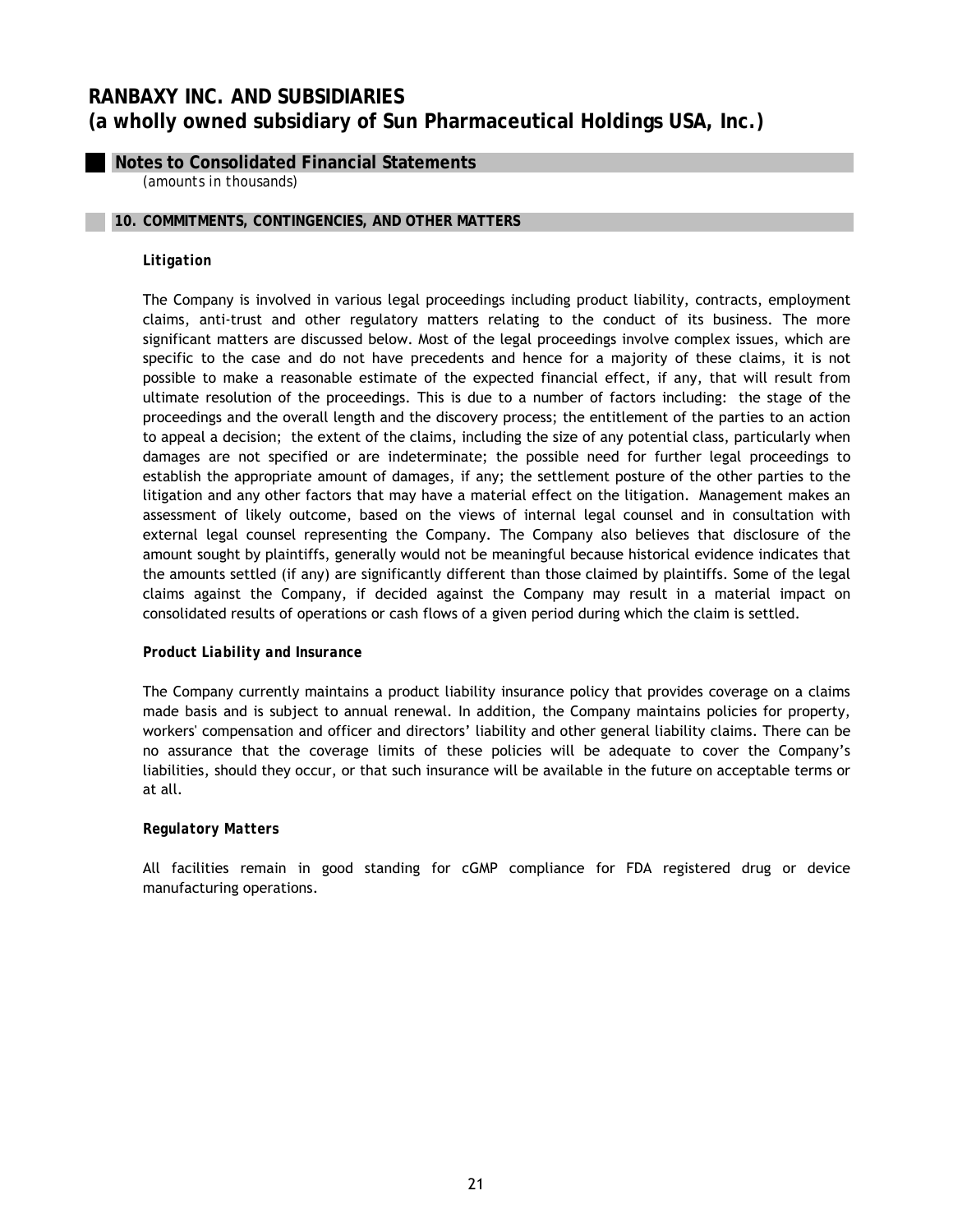### **Notes to Consolidated Financial Statements**

*(amounts in thousands)*

#### **11. RELATED PARTY TRANSACTIONS**

The Company conducts business with entities related through common ownership and management control which involves the selling and purchasing of goods and cross utilization of resources. The following is a summary of the transactions and year end balances with these related entities.

|                                                                     | 2019                   | 2018           |
|---------------------------------------------------------------------|------------------------|----------------|
| Affiliate advances                                                  | 85,314                 | 86,523<br>154  |
| Inventory purchases<br><b>Expenses</b><br>Revenue recognized        | 2,405<br>95<br>108,350 | 263<br>18,275  |
| Allocated income taxes receivable<br>Allocated income taxes payable | 8,500<br>1,386         | 4,946<br>1,229 |
| Allocated income tax expense (benefit)                              | 473                    | (6, 823)       |

. . . . .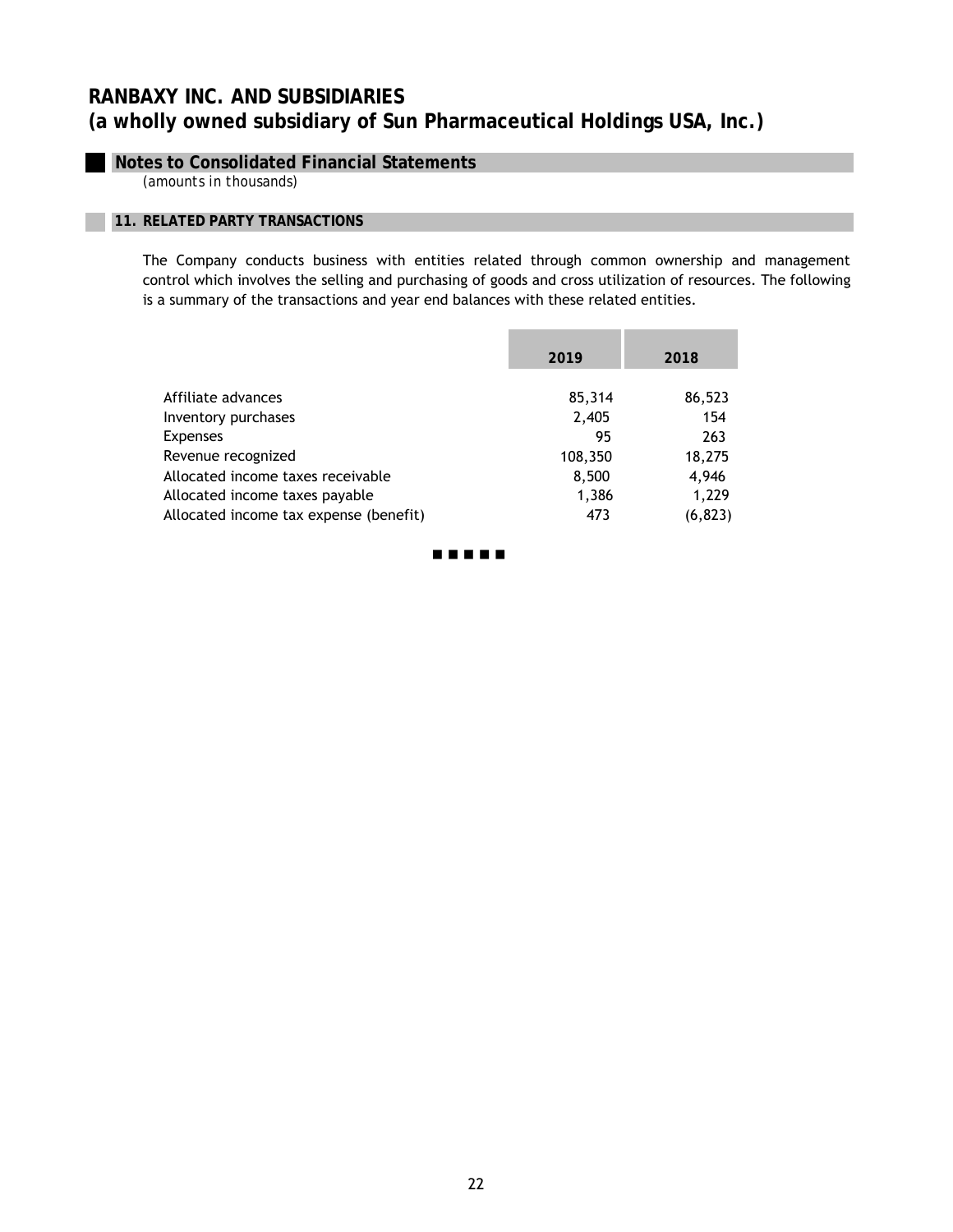

**Rehmann Robson**

1500 W. Big Beaver Road 2nd Floor Troy, MI 48084 Ph: 248.952.5000 Fx: 248.952.5750 rehmann.com

### **INDEPENDENT AUDITORS' REPORT ON CONSOLIDATING SUPPLEMENTARY INFORMATION**

July 8, 2019

 Ranbaxy Inc. and Subsidiaries Board of Directors and Shareholders Princeton, New Jersey

We have audited the consolidated financial statements of *Ranbaxy Inc. and Subsidiaries* as of and for the years ended March 31, 2019 and 2018, and have issued our report thereon dated July 8, 2019, which expressed an unmodified opinion on those consolidated financial statements. Our audit was conducted for the purposes of forming an opinion on the consolidated financial statements as a whole. The accompanying supplemental consolidating and individual entity financial information of Ranbaxy Inc. and Subsidiaries is presented for purposes of additional analysis and is not a required part of the consolidated financial statements. Such information, which is the responsibility of management, was derived from and relates directly to the underlying accounting and other records used to prepare the consolidated financial statements. The information has been subjected to the auditing procedures applied in the audit of the consolidated financial statements and certain additional procedures, including comparing and reconciling such information directly to the underlying accounting and other records used to prepare the consolidated financial statements or to the consolidated financial statements themselves, and other additional procedures in accordance with auditing standards generally accepted in the United States of America. In our opinion, the information is fairly stated in all material respects in relation to the consolidated financial statements as a whole.

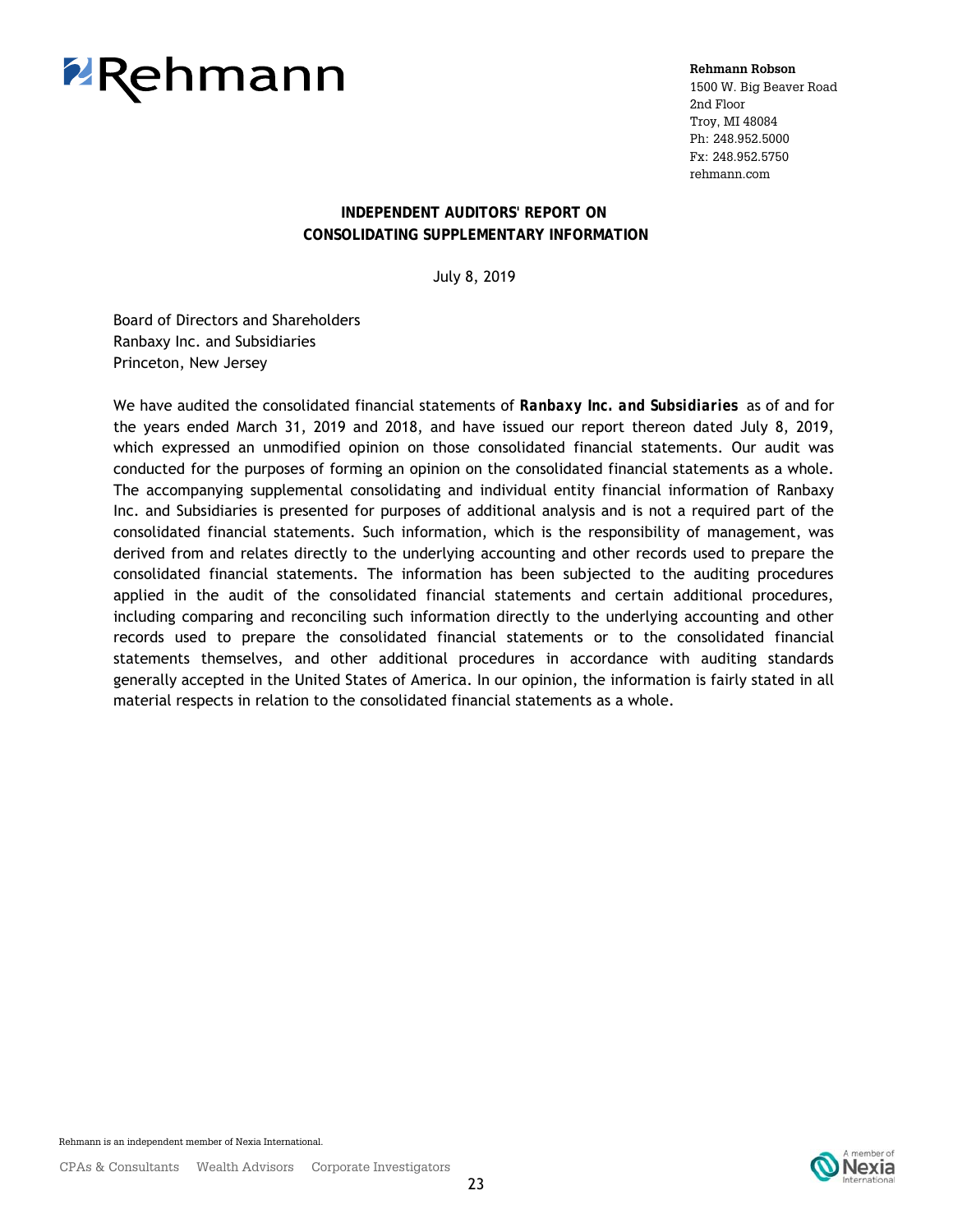**SUPPLEMENTARY INFORMATION FOR THE YEARS ENDED MARCH 31, 2019 AND 2018**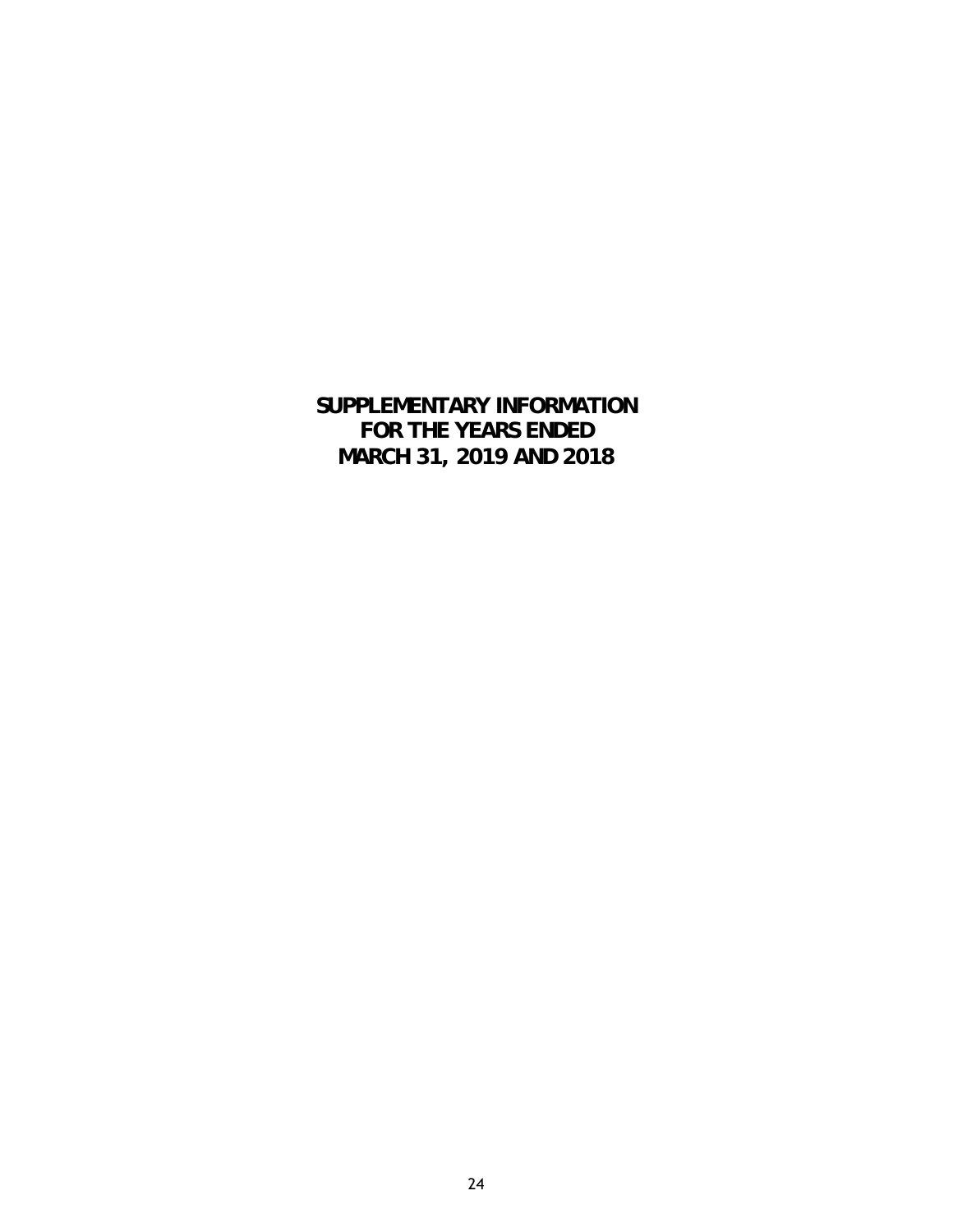**(a wholly owned subsidiary of Sun Pharmaceutical Holdings USA, Inc.)**

### **Consolidating Balance Sheet**

**March 31, 2019** *(amounts in thousands)*

| <b>ASSETS</b>                             | Ranbaxy, | Ohm<br>Laboratories,<br>Inc.<br>Inc. |             |
|-------------------------------------------|----------|--------------------------------------|-------------|
|                                           |          |                                      | Inc.        |
| <b>Current assets</b>                     |          |                                      |             |
| Cash and cash equivalents                 | \$       | \$                                   | \$<br>2,580 |
| Accounts receivable, net                  |          | 9,158                                | 242         |
| Due from affiliated entities              |          |                                      |             |
| Inventories                               |          | 78,674                               |             |
| Prepaid expenses and other assets         |          | 3,065                                | 463         |
| <b>Total current assets</b>               |          | 90,897                               | 3,285       |
| Property, plant and equipment             |          |                                      |             |
| Land                                      |          | 560                                  |             |
| Buildings and improvements                | 4,577    | 75,255                               |             |
| Equipment                                 | 5,372    | 105,519                              | 1,723       |
| Furniture and fixtures                    | 1,384    |                                      | 6           |
| Construction in process                   | 55       | 6,083                                |             |
| <b>Total</b>                              | 11,388   | 187,417                              | 1,729       |
| Less accumulated depreciation             | 2,030    | 115,686                              | 1,580       |
| Net property, plant and equipment         | 9,358    | 71,731                               | 149         |
| Investment in unconsolidated subsidiaries | 69,396   |                                      |             |
| Goodwill                                  |          | 7,414                                | 2,552       |
| Other intangible assets, net              |          |                                      | 1,200       |
| Allocated income tax receivable           | 4,969    | 3,531                                |             |
| <b>Total assets</b>                       | 83,723   | <u>173,573</u>                       | 7,186       |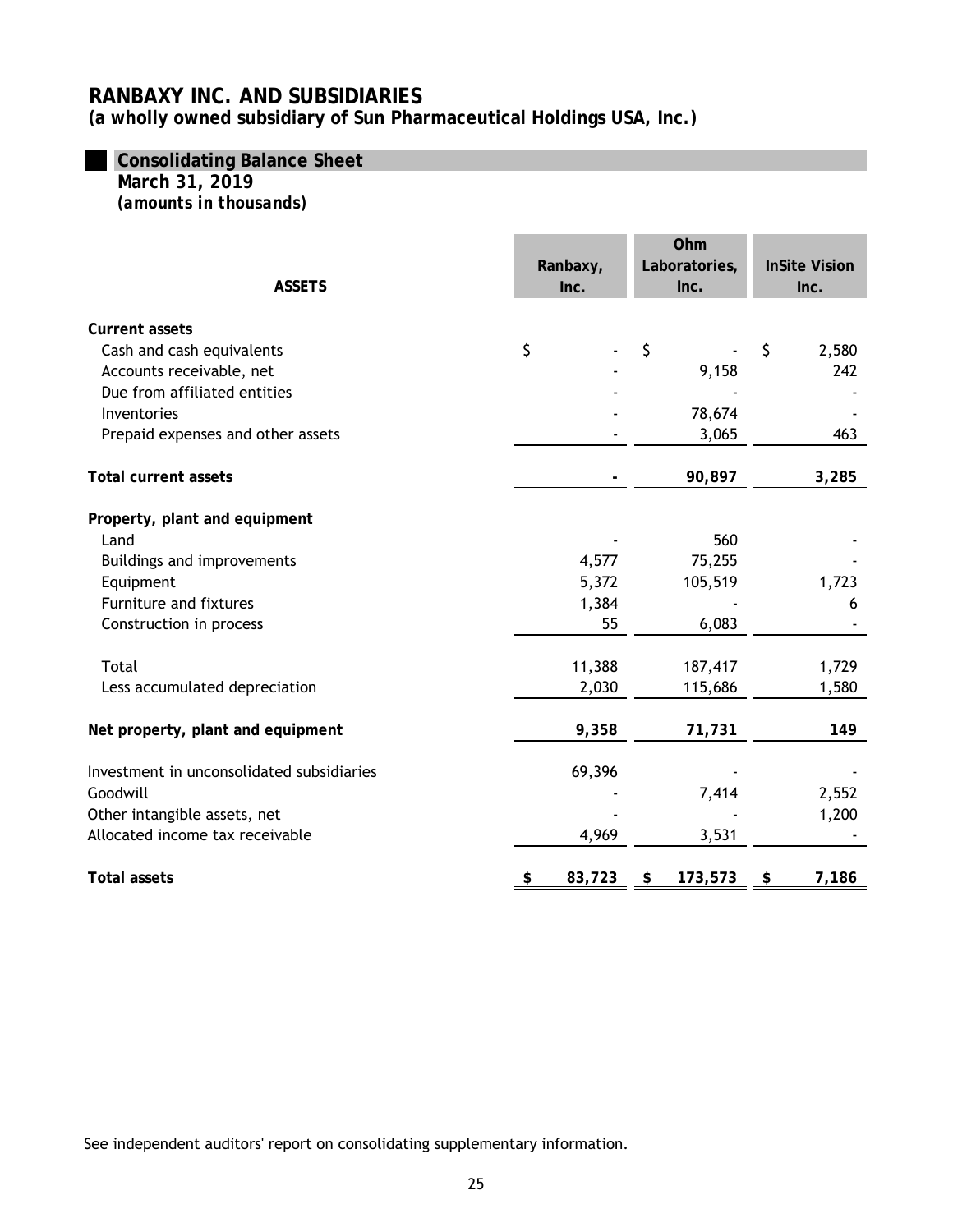**(a wholly owned subsidiary of Sun Pharmaceutical Holdings USA, Inc.)**

### **Consolidating Balance Sheet**

**March 31, 2019** *(amounts in thousands)*

| <b>ASSETS</b>                                      | Ranbaxy<br>Signature |        | Consolidating<br><b>Entries</b> |           |      | Consolidated<br><b>Total</b> |
|----------------------------------------------------|----------------------|--------|---------------------------------|-----------|------|------------------------------|
| <b>Current assets</b><br>Cash and cash equivalents | \$                   | 50     | \$                              |           | \$   | 2,630                        |
| Accounts receivable, net                           |                      |        |                                 |           |      | 9,400                        |
| Due from affiliated entities                       |                      | 10,831 |                                 |           |      | 10,831                       |
| Inventories                                        |                      | 63     |                                 |           |      | 78,737                       |
| Prepaid expenses and other assets                  |                      |        |                                 |           |      | 3,528                        |
| <b>Total current assets</b>                        |                      | 10,944 |                                 |           |      | 105,126                      |
| Property, plant and equipment                      |                      |        |                                 |           |      |                              |
| Land                                               |                      |        |                                 |           |      | 560                          |
| Buildings and improvements                         |                      |        |                                 |           |      | 79,832                       |
| Equipment                                          |                      |        |                                 |           |      | 112,614                      |
| Furniture and fixtures                             |                      |        |                                 |           |      | 1,390                        |
| Construction in process                            |                      |        |                                 |           |      | 6,138                        |
| Total                                              |                      |        |                                 |           |      | 200,534                      |
| Less accumulated depreciation                      |                      |        |                                 |           |      | 119,296                      |
| Net property, plant and equipment                  |                      |        |                                 |           |      | 81,238                       |
| Investment in unconsolidated subsidiaries          |                      |        |                                 | (69, 396) |      |                              |
| Goodwill                                           |                      |        |                                 |           |      | 9,966                        |
| Other intangible assets, net                       |                      |        |                                 |           |      | 1,200                        |
| Allocated income tax receivable                    |                      |        |                                 |           |      | 8,500                        |
| <b>Total assets</b>                                | \$                   | 10,944 | \$                              | (69, 396) | - \$ | 206,030                      |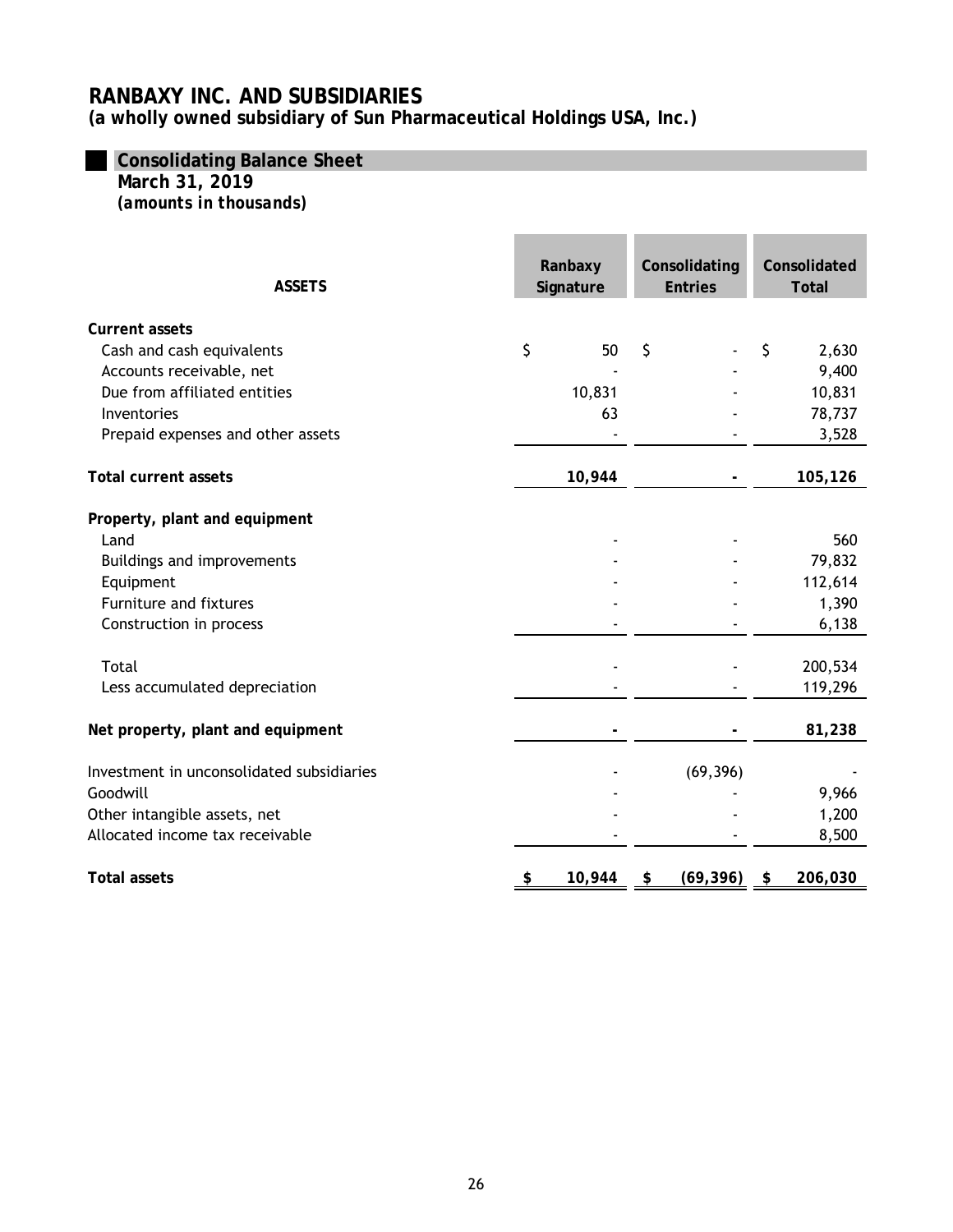**(a wholly owned subsidiary of Sun Pharmaceutical Holdings USA, Inc.)**

**Consolidating Balance Sheet**

**March 31, 2019** *(amounts in thousands)*

| <b>LIABILITIES AND SHAREHOLDERS' EQUITY</b>                                      | Ranbaxy,<br>Inc. |        |                       |                |  |  | Ohm<br>Laboratories,<br>Inc. | <b>InSite Vision</b><br>Inc. |
|----------------------------------------------------------------------------------|------------------|--------|-----------------------|----------------|--|--|------------------------------|------------------------------|
| <b>Current liabilities</b>                                                       |                  |        |                       |                |  |  |                              |                              |
| Accounts payable - trade<br>Accrued expenses                                     | \$               | 5,135  | \$<br>31,304<br>2,841 | \$<br>3,376    |  |  |                              |                              |
| <b>Total current liabilities</b>                                                 |                  | 5,135  | 34,145                | 3,376          |  |  |                              |                              |
| Advances from affiliate / due to related parties<br>Allocated income tax payable |                  |        | 76,461                | 8,853<br>1,386 |  |  |                              |                              |
| Deferred income taxes                                                            |                  | 13,156 | (4, 273)              | 796            |  |  |                              |                              |
| <b>Total liabilities</b>                                                         |                  | 18,291 | 106,333               | 14,411         |  |  |                              |                              |
| Shareholders' equity                                                             |                  |        |                       |                |  |  |                              |                              |
| Controlling interest                                                             |                  |        |                       |                |  |  |                              |                              |
| Common stock                                                                     |                  | 13,000 | 239                   |                |  |  |                              |                              |
| Additional paid-in capital                                                       |                  | 46,893 | 18,453                |                |  |  |                              |                              |
| Retained earnings (accumulated deficit)                                          |                  | 5,539  | 48,548                | (7, 225)       |  |  |                              |                              |
| Total controlling interest                                                       |                  | 65,432 | 67,240                | (7, 225)       |  |  |                              |                              |
| Members' equity                                                                  |                  |        |                       |                |  |  |                              |                              |
| Noncontrolling interest                                                          |                  |        |                       |                |  |  |                              |                              |
| Total shareholders' / members' equity (deficit)                                  |                  | 65,432 | 67,240                | (7, 225)       |  |  |                              |                              |
| Total liabilities and shareholders' equity                                       | \$               | 83,723 | \$<br>173,573         | \$<br>7,186    |  |  |                              |                              |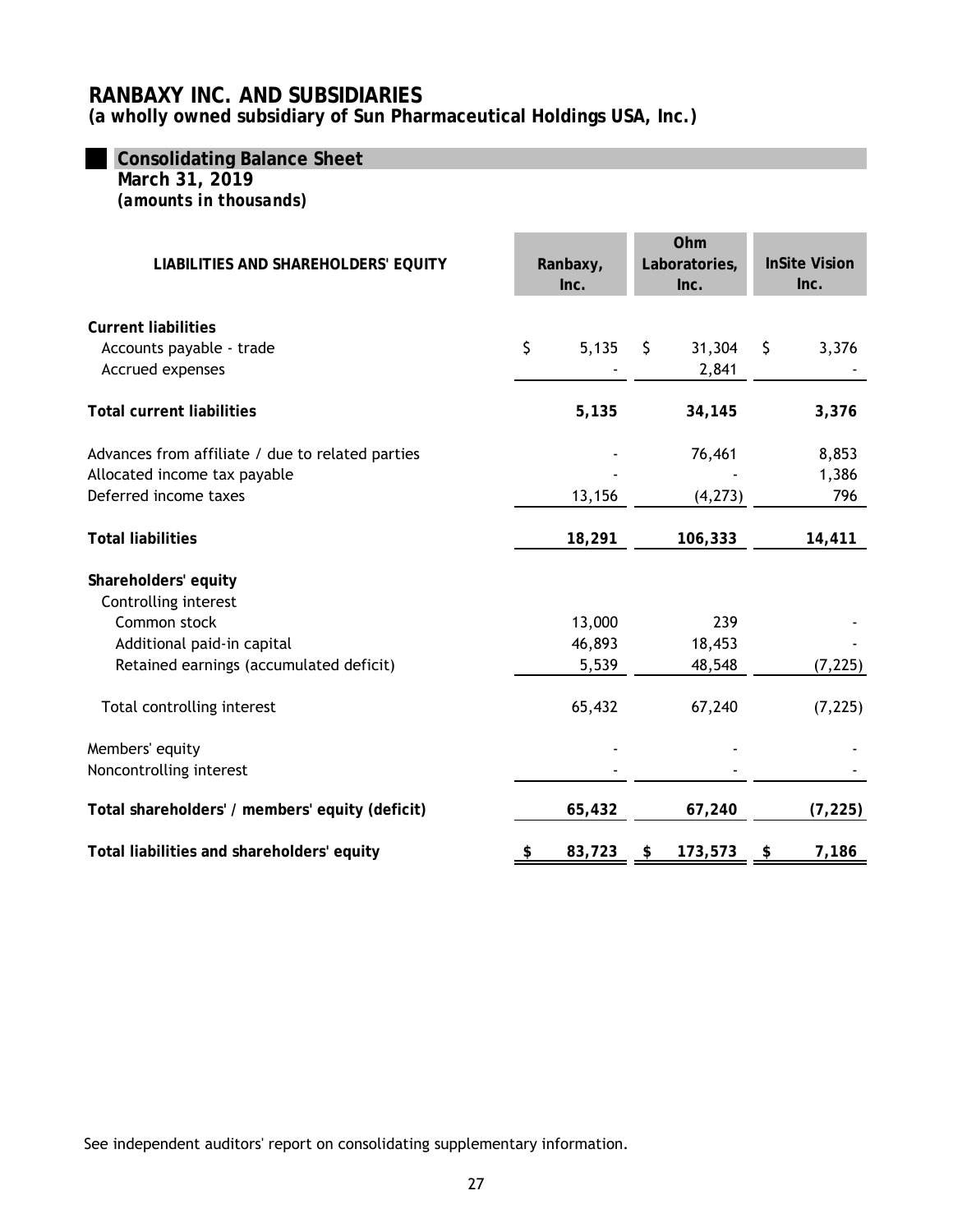**(a wholly owned subsidiary of Sun Pharmaceutical Holdings USA, Inc.)**

**Consolidating Balance Sheet**

**March 31, 2019** *(amounts in thousands)*

| LIABILITIES AND SHAREHOLDERS' EQUITY             | Ranbaxy<br>Signature |        | Consolidating<br><b>Entries</b> |           | Consolidated<br><b>Total</b> |
|--------------------------------------------------|----------------------|--------|---------------------------------|-----------|------------------------------|
| <b>Current liabilities</b>                       |                      |        |                                 |           |                              |
| Accounts payable - trade                         | \$                   |        | \$                              |           | \$<br>39,815                 |
| Accrued expenses                                 |                      |        |                                 |           | 2,841                        |
| <b>Total current liabilities</b>                 |                      |        |                                 |           | 42,656                       |
| Advances from affiliate / due to related parties |                      |        |                                 |           | 85,314                       |
| Allocated income tax payable                     |                      |        |                                 |           | 1,386                        |
| Deferred income taxes                            |                      |        |                                 |           | 9,679                        |
| <b>Total liabilities</b>                         |                      |        |                                 |           | 139,035                      |
| Shareholders' equity                             |                      |        |                                 |           |                              |
| Controlling interest                             |                      |        |                                 |           |                              |
| Common stock                                     |                      |        |                                 | (239)     | 13,000                       |
| Additional paid-in capital                       |                      |        |                                 | (18, 453) | 46,893                       |
| Retained earnings (accumulated deficit)          |                      |        |                                 | (41, 328) | 5,534                        |
| Total controlling interest                       |                      |        |                                 | (60, 020) | 65,427                       |
| Members' equity                                  |                      | 9,376  |                                 | (9,376)   |                              |
| Noncontrolling interest                          |                      | 1,568  |                                 |           | 1,568                        |
| Total shareholders' / members' equity (deficit)  |                      | 10,944 |                                 | (69, 396) | 66,995                       |
| Total liabilities and shareholders' equity       | \$                   | 10,944 | \$                              | (69, 396) | \$<br>206,030                |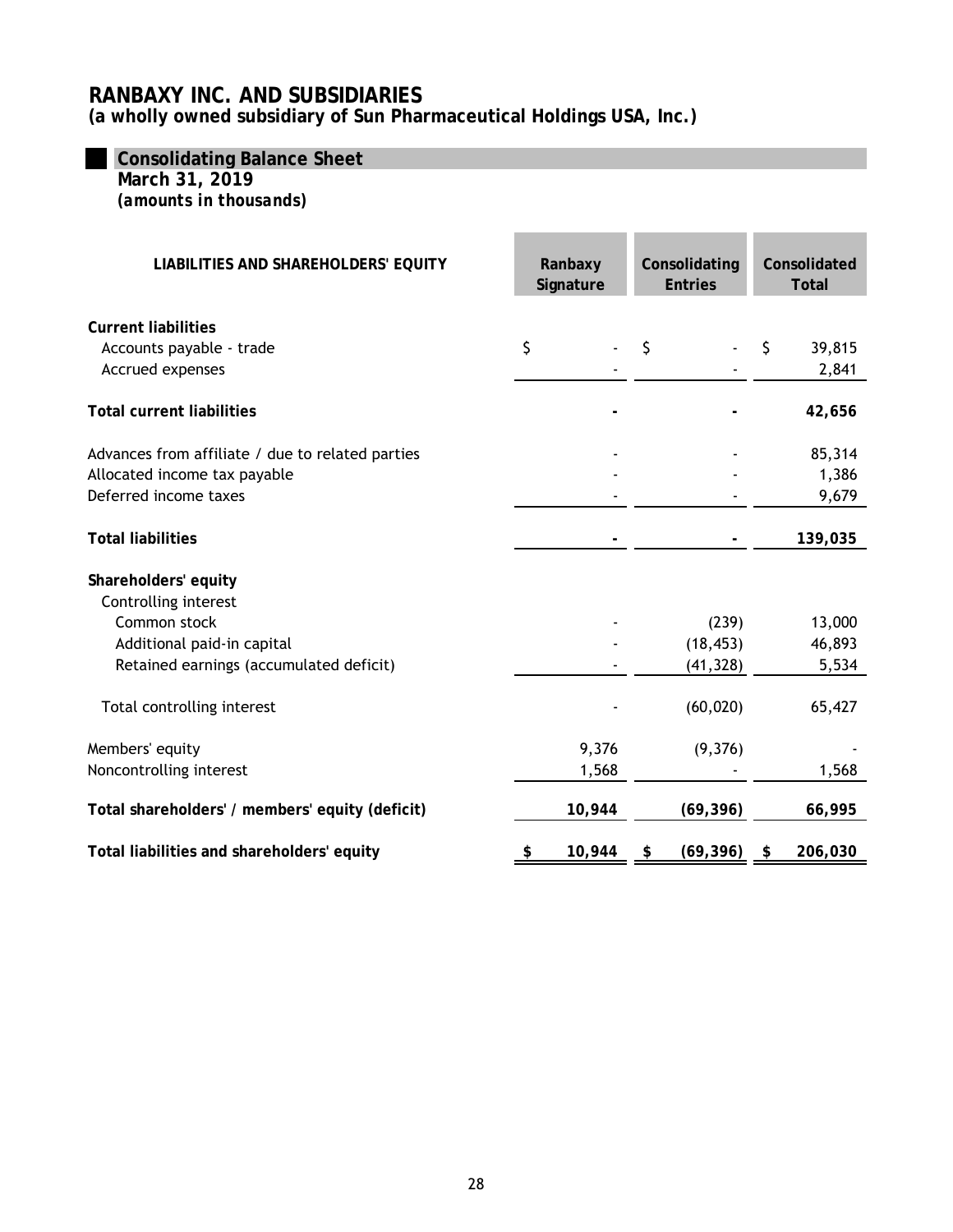**(a wholly owned subsidiary of Sun Pharmaceutical Holdings USA, Inc.)**

### **Consolidating Balance Sheet**

**March 31, 2018** *(amounts in thousands)*

|                                                          |              | Ohm           |                      |
|----------------------------------------------------------|--------------|---------------|----------------------|
|                                                          | Ranbaxy,     | Laboratories, | <b>InSite Vision</b> |
| <b>ASSETS</b>                                            | Inc.         | Inc.          | Inc.                 |
|                                                          |              |               |                      |
| <b>Current assets</b>                                    |              |               |                      |
| Cash and cash equivalents                                | \$           | \$            | \$<br>6,052          |
| Accounts receivable, net<br>Due from affiliated entities |              | 8,412         | 262                  |
|                                                          |              |               | 6,889                |
| Inventories                                              |              | 47,797<br>706 |                      |
| Prepaid expenses and other assets                        |              |               | 592                  |
| <b>Total current assets</b>                              |              | 56,915        | 13,795               |
| Property, plant and equipment                            |              |               |                      |
| Land                                                     |              | 560           |                      |
| Buildings and improvements                               | 4,557        | 73,255        | 679                  |
| Equipment                                                | 4,932        | 89,497        | 2,616                |
| Furniture and fixtures                                   | 1,325        |               |                      |
| Construction in process                                  | 283          | 4,801         |                      |
|                                                          |              |               |                      |
| <b>Total</b>                                             | 11,097       | 168,113       | 3,295                |
| Less accumulated depreciation                            | 1,058        | 102,558       | 2,572                |
| Net property, plant and equipment                        | 10,039       | 65,555        | 723                  |
| Investment in subsidiaries                               | 53,029       |               |                      |
| Goodwill                                                 |              | 7,414         | 2,552                |
| Other intangible assets, net                             |              |               | 2,400                |
| Allocated income tax receivable                          | 630          | 4,316         |                      |
| <b>Total assets</b>                                      | \$<br>63,698 | 134,200<br>\$ | 19,470<br>\$         |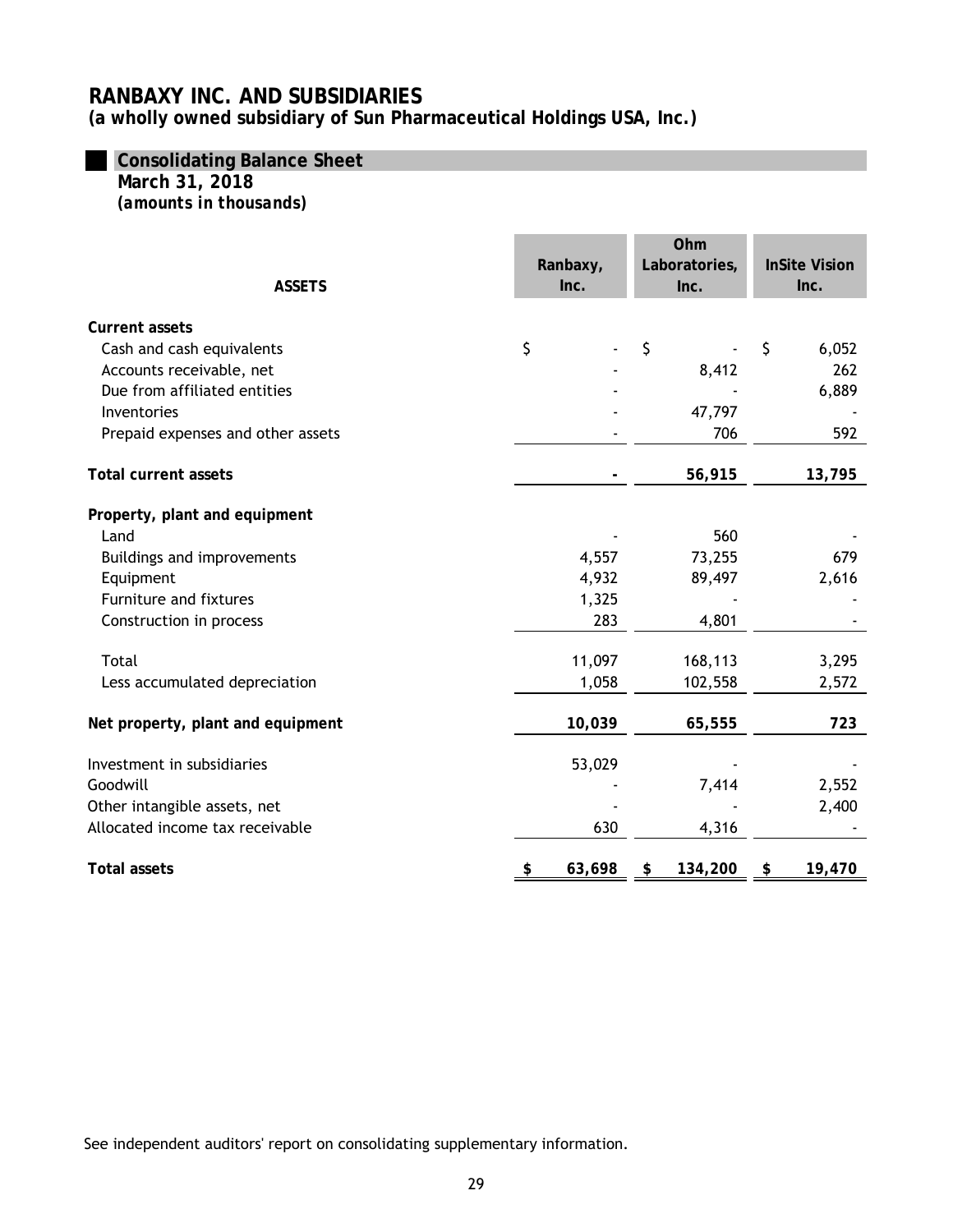**(a wholly owned subsidiary of Sun Pharmaceutical Holdings USA, Inc.)**

### **Consolidating Balance Sheet**

**March 31, 2018** *(amounts in thousands)*

| <b>ASSETS</b>                                      | Ranbaxy<br>Signature |       | Consolidating<br><b>Entries</b> |           | Consolidated<br><b>Total</b> |
|----------------------------------------------------|----------------------|-------|---------------------------------|-----------|------------------------------|
| <b>Current assets</b><br>Cash and cash equivalents | \$                   | 50    | \$                              |           | \$<br>6,102                  |
| Accounts receivable, net                           |                      |       |                                 |           | 8,674                        |
| Due from affiliated entities                       |                      | 7,373 |                                 |           | 14,262                       |
| Inventories                                        |                      | 141   |                                 |           | 47,938                       |
| Prepaid expenses and other assets                  |                      |       |                                 |           | 1,298                        |
| <b>Total current assets</b>                        |                      | 7,564 |                                 |           | 78,274                       |
| Property, plant and equipment                      |                      |       |                                 |           |                              |
| Land                                               |                      |       |                                 |           | 560                          |
| Buildings and improvements                         |                      |       |                                 |           | 78,491                       |
| Equipment                                          |                      |       |                                 |           | 97,045                       |
| Furniture and fixtures                             |                      |       |                                 |           | 1,325                        |
| Construction in process                            |                      |       |                                 |           | 5,084                        |
| Total                                              |                      |       |                                 |           | 182,505                      |
| Less accumulated depreciation                      |                      |       |                                 |           | 106,188                      |
| Net property, plant and equipment                  |                      |       |                                 |           | 76,317                       |
| Investment in subsidiaries                         |                      |       |                                 | (53,029)  |                              |
| Goodwill                                           |                      |       |                                 |           | 9,966                        |
| Other intangible assets, net                       |                      |       |                                 |           | 2,400                        |
| Allocated income tax receivable                    |                      |       |                                 |           | 4,946                        |
| <b>Total assets</b>                                | \$                   | 7,564 | \$                              | (53, 029) | \$<br>171,903                |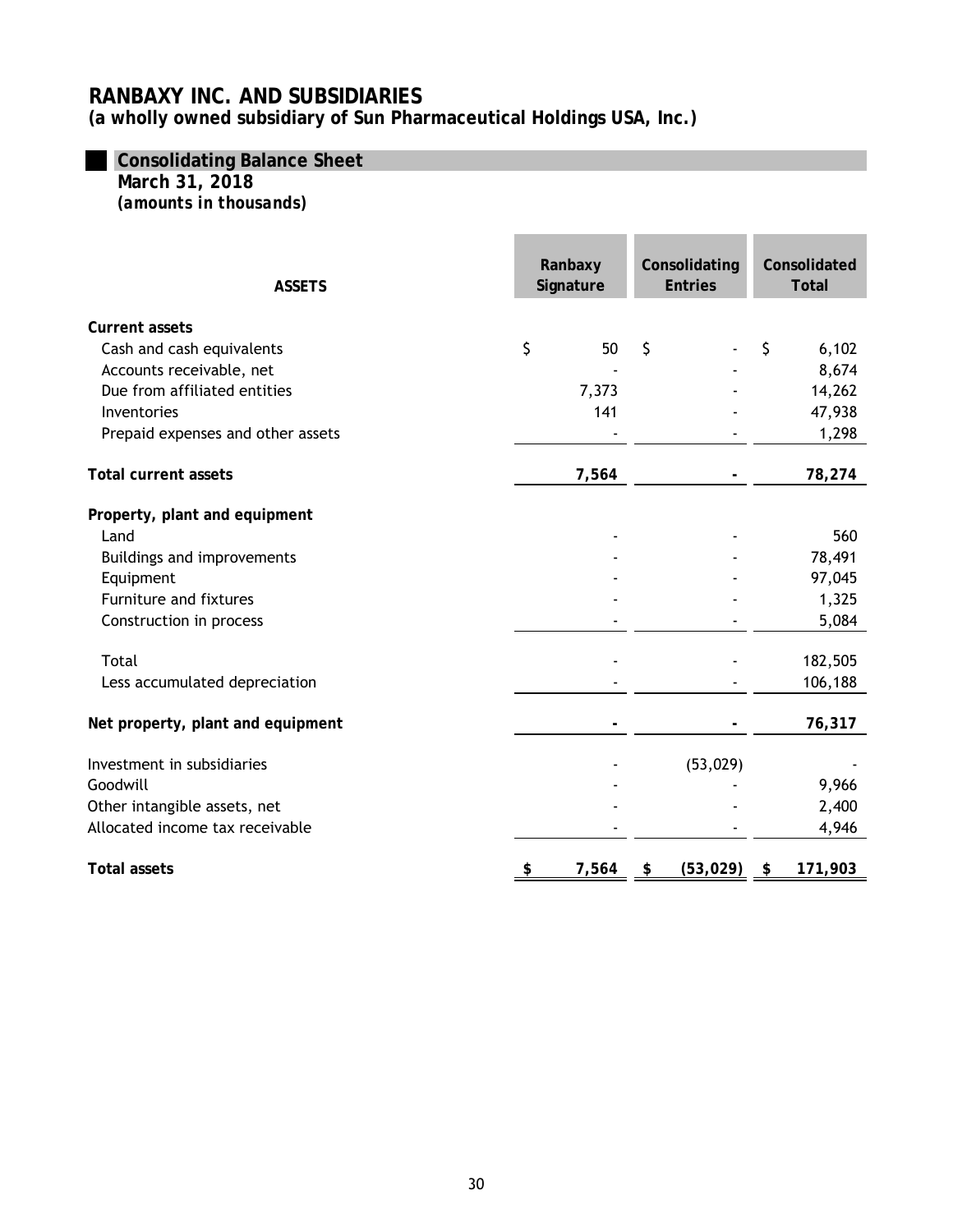**(a wholly owned subsidiary of Sun Pharmaceutical Holdings USA, Inc.)**

**Consolidating Balance Sheet**

**March 31, 2018** *(amounts in thousands)*

| <b>LIABILITIES AND SHAREHOLDERS' EQUITY</b>      | Ranbaxy,<br>Inc. |          | Ohm<br>Laboratories,<br>Inc. |                 | <b>InSite Vision</b><br>Inc. |          |
|--------------------------------------------------|------------------|----------|------------------------------|-----------------|------------------------------|----------|
| <b>Current liabilities</b>                       |                  |          |                              |                 |                              |          |
| Accounts payable - trade<br>Accrued expenses     | \$               | 2,428    | \$                           | 16,908<br>2,134 | \$                           | 3,050    |
| <b>Total current liabilities</b>                 |                  | 2,428    |                              | 19,042          |                              | 3,050    |
| Advances from affiliate / due to related parties |                  |          |                              | 65,207          |                              | 21,316   |
| Allocated income tax payable                     |                  |          |                              |                 |                              | 1,229    |
| Deferred income taxes                            |                  | 9,528    |                              | (4,700)         |                              | 980      |
| <b>Total liabilities</b>                         |                  | 11,956   |                              | 79,549          |                              | 26,575   |
| Shareholders' equity                             |                  |          |                              |                 |                              |          |
| Controlling interest                             |                  |          |                              |                 |                              |          |
| Common stock                                     |                  | 13,000   |                              | 239             |                              |          |
| Additional paid-in capital                       |                  | 46,893   |                              | 18,453          |                              |          |
| Retained earnings (accumulated deficit)          |                  | (8, 151) |                              | 35,959          |                              | (7, 105) |
| Total controlling interest                       |                  | 51,742   |                              | 54,651          |                              | (7, 105) |
| Members' equity                                  |                  |          |                              |                 |                              |          |
| Noncontolling interest                           |                  |          |                              |                 |                              |          |
| Total shareholders' and                          |                  |          |                              |                 |                              |          |
| members' equity (deficit)                        |                  | 51,742   |                              | 54,651          |                              | (7, 105) |
| Total liabilities and shareholders' equity       | \$               | 63,698   | \$                           | 134,200         | \$                           | 19,470   |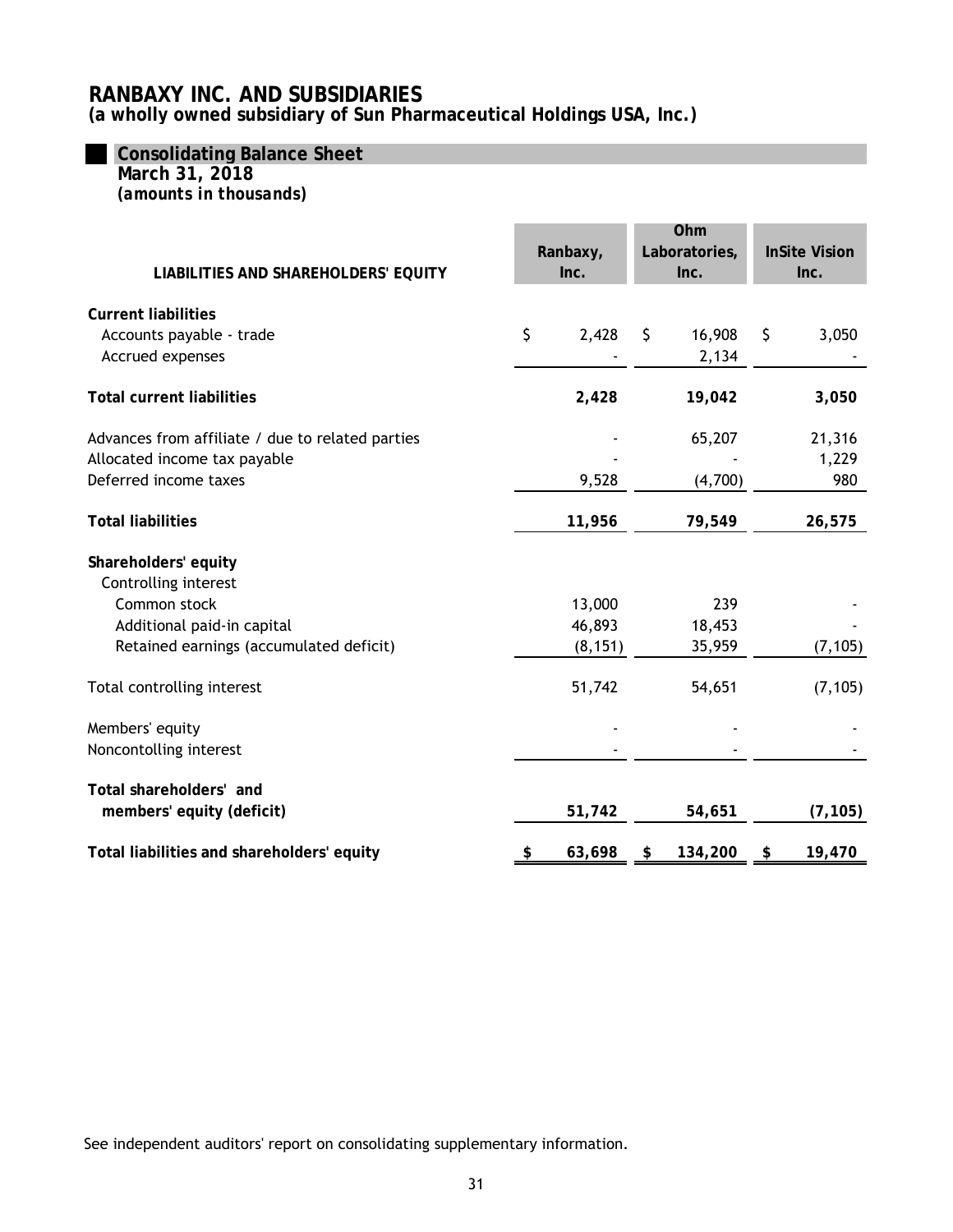**(a wholly owned subsidiary of Sun Pharmaceutical Holdings USA, Inc.)**

**Consolidating Balance Sheet**

**March 31, 2018** *(amounts in thousands)*

| LIABILITIES AND SHAREHOLDERS' EQUITY             | Ranbaxy<br>Signature |       | Ohm<br>Laboratories,<br>Inc. |           | <b>InSite Vision</b><br>Inc. |          |
|--------------------------------------------------|----------------------|-------|------------------------------|-----------|------------------------------|----------|
| <b>Current liabilities</b>                       |                      |       |                              |           |                              |          |
| Accounts payable - trade                         | \$                   |       | \$                           |           | \$                           | 22,386   |
| Accrued expenses                                 |                      |       |                              |           |                              | 2,134    |
| <b>Total current liabilities</b>                 |                      |       |                              |           |                              | 24,520   |
| Advances from affiliate / due to related parties |                      |       |                              |           |                              | 86,523   |
| Allocated income tax payable                     |                      |       |                              |           |                              | 1,229    |
| Deferred income taxes                            |                      |       |                              |           |                              | 5,808    |
| <b>Total liabilities</b>                         |                      |       |                              |           |                              | 118,080  |
| Shareholders' equity                             |                      |       |                              |           |                              |          |
| Controlling interest                             |                      |       |                              |           |                              |          |
| Common stock                                     |                      |       |                              | (239)     |                              | 13,000   |
| Additional paid-in capital                       |                      |       |                              | (18, 453) |                              | 46,893   |
| Retained earnings (accumulated deficit)          |                      |       |                              | (28, 858) |                              | (8, 155) |
| Total controlling interest                       |                      |       |                              | (47, 550) |                              | 51,738   |
| Members' equity                                  |                      | 5,479 |                              | (5, 479)  |                              |          |
| Noncontolling interest                           |                      | 2,085 |                              |           |                              | 2,085    |
| Total shareholders' and                          |                      |       |                              |           |                              |          |
| members' equity (deficit)                        |                      | 7,564 |                              | (53, 029) |                              | 53,823   |
| Total liabilities and shareholders' equity       | \$                   | 7,564 | \$                           | (53, 029) | \$                           | 171,903  |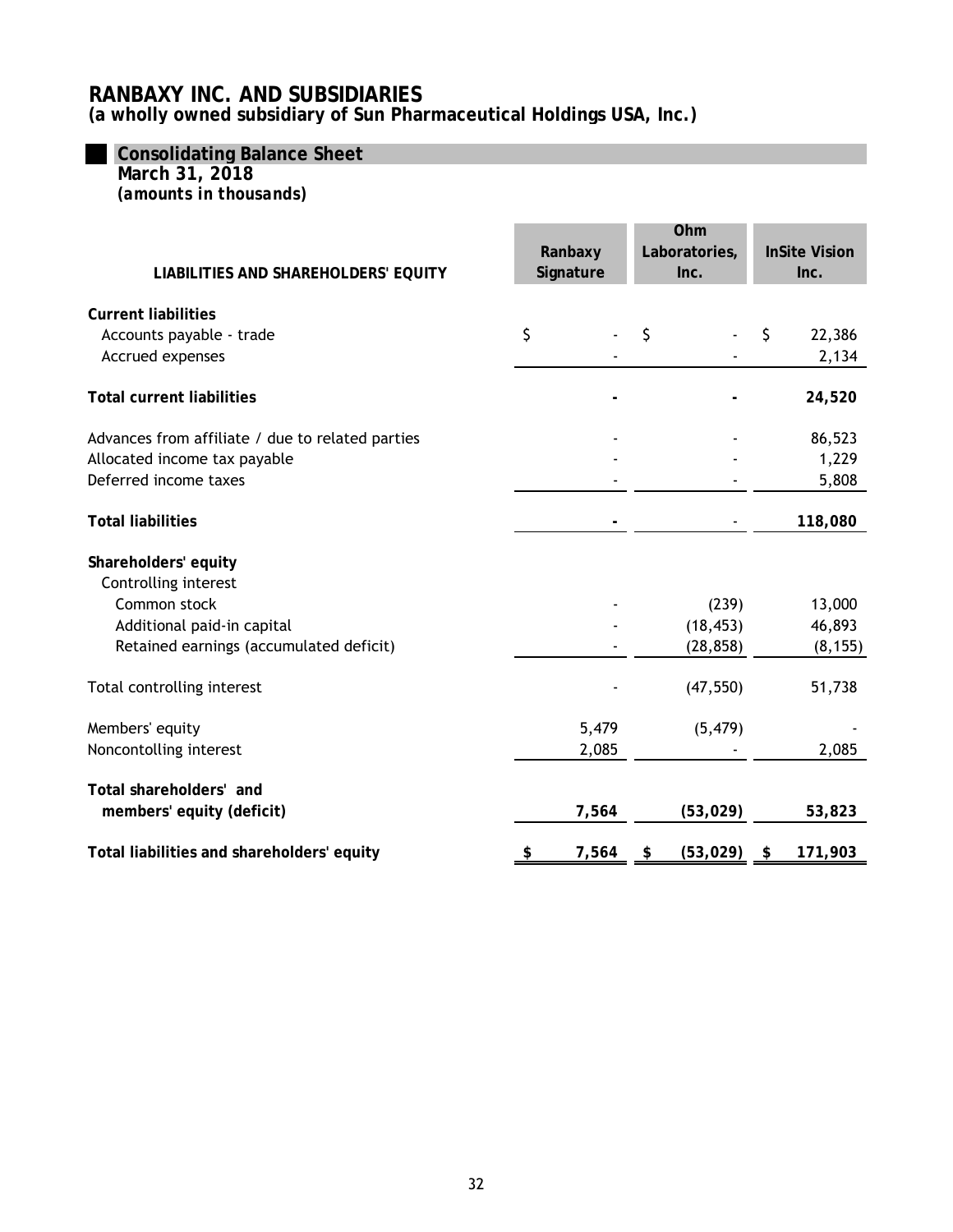**(a wholly owned subsidiary of Sun Pharmaceutical Holdings USA, Inc.)**

### **Consolidating Statement of Operations**

**Year Ended March 31, 2019** *(amounts in thousands)*

|                                |               | Ohm           |                      |
|--------------------------------|---------------|---------------|----------------------|
|                                |               | Laboratories, | <b>InSite Vision</b> |
|                                | Ranbaxy, Inc. | Inc.          | Inc.                 |
| Net sales                      | \$            | \$<br>157,908 | \$                   |
| Research and development       |               |               | 12,561               |
| Royalties                      |               |               | 1,326                |
|                                |               |               |                      |
| <b>Total revenue</b>           |               | 157,908       | 13,887               |
| Cost of goods sold             |               | 144,583       |                      |
| Selling, general and           |               |               |                      |
| administrative expenses        | 3,386         |               | 8,520                |
| Research and development costs |               | 7,418         | 5,344                |
| Loss on disposal of property,  |               |               |                      |
| plant, and equipment           |               | 161           | 171                  |
| <b>Operating income (loss)</b> | (3, 386)      | 5,746         | (148)                |
| Other income                   |               |               |                      |
| Equity in earnings             |               |               |                      |
| from subsidiaries              | 8,311         |               |                      |
| Income (loss) before income    |               |               |                      |
| tax allocaton (benefit)        | 4,925         | 5,746         | (148)                |
| Allocation of income           |               |               |                      |
| taxes (benefit)                | (711)         | 1,212         | (28)                 |
| Net income (loss)              | 5,636         | 4,534         | (120)                |
| Net income attributable to     |               |               |                      |
| noncontrolling interest        |               |               |                      |
| Net income (loss) attributable |               |               |                      |
| to controlling interest        | 5,636<br>\$   | 4,534<br>\$   | (120)<br>\$          |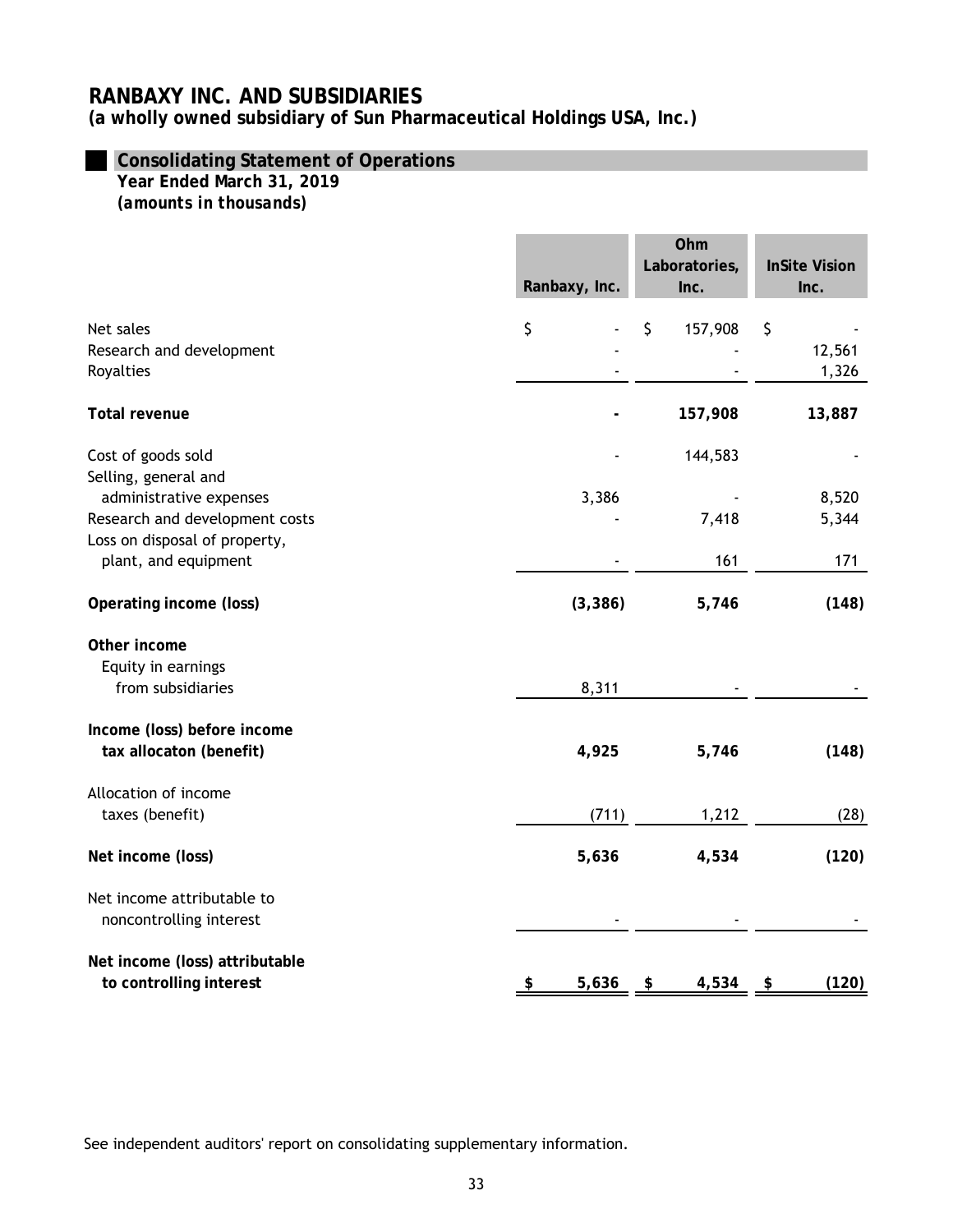**(a wholly owned subsidiary of Sun Pharmaceutical Holdings USA, Inc.)**

### **Consolidating Statement of Operations**

**Year Ended March 31, 2019** *(amounts in thousands)*

|                                                           | Ranbaxy<br>Signature | Consolidating<br><b>Entries</b> | Consolidated<br><b>Total</b>     |
|-----------------------------------------------------------|----------------------|---------------------------------|----------------------------------|
| Net sales<br>Research and development<br>Royalties        | \$<br>9,206          | \$                              | \$<br>167,114<br>12,561<br>1,326 |
| <b>Total revenue</b>                                      | 9,206                |                                 | 181,001                          |
| Cost of goods sold<br>Selling, general and                | 381                  |                                 | 144,964                          |
| administrative expenses<br>Research and development costs | 3,052                |                                 | 14,958<br>12,762                 |
| Loss on disposal of property,<br>plant, and equipment     |                      |                                 | 332                              |
| Operating income (loss)                                   | 5,773                |                                 | 7,985                            |
| Other income<br>Equity in earnings<br>from subsidiaries   |                      | (8, 311)                        |                                  |
| Income (loss) before income                               |                      |                                 |                                  |
| tax allocaton (benefit)                                   | 5,773                | (8, 311)                        | 7,985                            |
| Allocation of income<br>taxes (benefit)                   |                      |                                 | 473                              |
| Net income (loss)                                         | 5,773                | (8, 311)                        | 7,512                            |
| Net income attributable to<br>noncontrolling interest     | 1,876                |                                 | 1,876                            |
| Net income (loss) attributable<br>to controlling interest | 3,897<br>\$          | (8, 311)<br>\$                  | 5,636<br>\$                      |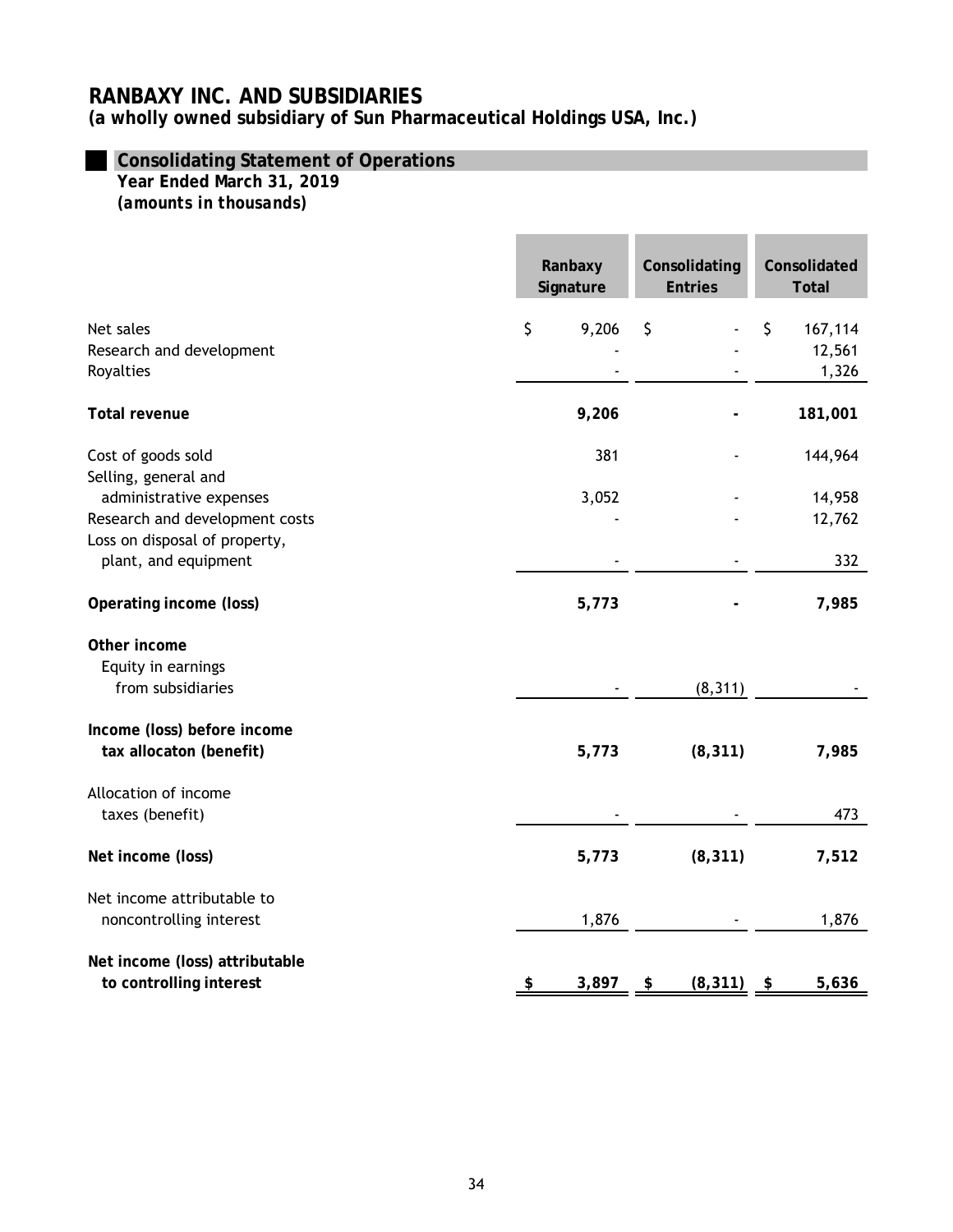**(a wholly owned subsidiary of Sun Pharmaceutical Holdings USA, Inc.)**

### **Consolidating Statement of Operations**

**Year Ended March 31, 2018** *(amounts in thousands)*

|                                                       |                | Ohm                        |                              |
|-------------------------------------------------------|----------------|----------------------------|------------------------------|
|                                                       | Ranbaxy, Inc.  | Laboratories,<br>Inc.      | <b>InSite Vision</b><br>Inc. |
|                                                       |                |                            |                              |
| Net sales                                             | \$             | \$<br>237,904              | \$                           |
| Research and development                              |                |                            | 17,591                       |
| Royalties                                             |                |                            | 684                          |
| <b>Total revenue</b>                                  |                | 237,904                    | 18,275                       |
| Cost of goods sold                                    |                | 246,890                    |                              |
| Selling, general and                                  |                |                            |                              |
| administrative expenses                               | 7,085          |                            | 9,929                        |
| Research and development costs<br>Gain on disposal of |                | 6,891                      | 4,890                        |
| property, plant, and equipment                        |                | (118)                      |                              |
| Operating income (loss)                               | (7,085)        | (15, 759)                  | 3,456                        |
| Other (expense) income                                |                |                            |                              |
| Equity in earnings (losses)                           |                |                            |                              |
| from unconsolidated subsidiaries                      | (4, 382)       |                            |                              |
| Interest income                                       | 1,466          |                            |                              |
| Other income (expense), net                           | (2,916)        |                            |                              |
| Income (loss) before income tax                       |                |                            |                              |
| allocaton (benefit)                                   | (10,001)       | (15, 759)                  | 3,456                        |
| Allocation of income taxes (benefit)                  | (3, 210)       | (4,749)                    | 1,136                        |
| Net income (loss)                                     | (6, 791)       | (11, 010)                  | 2,320                        |
| Net income attributable to                            |                |                            |                              |
| noncontrolling interest                               |                |                            |                              |
| Net income (loss) attributable                        |                |                            |                              |
| to controlling interest                               | \$<br>(6, 791) | (11, 010)<br>$\mathcal{S}$ | 2,320<br>\$                  |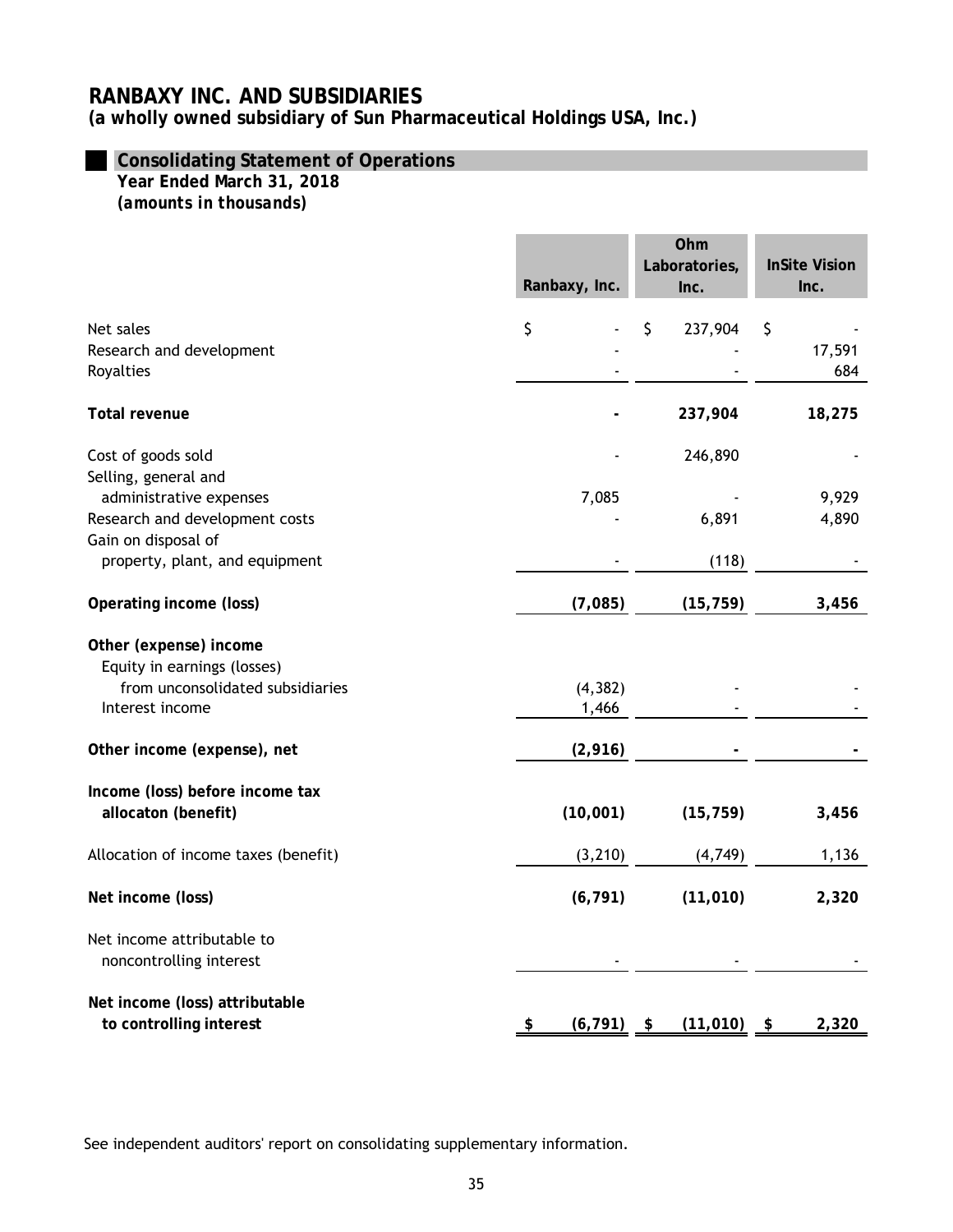**(a wholly owned subsidiary of Sun Pharmaceutical Holdings USA, Inc.)**

### **Consolidating Statement of Operations**

**Year Ended March 31, 2018** *(amounts in thousands)*

|                                                                                                              | Ranbaxy<br>Signature | Consolidating<br><b>Entries</b> | Consolidated<br><b>Total</b>   |
|--------------------------------------------------------------------------------------------------------------|----------------------|---------------------------------|--------------------------------|
| Net sales<br>Research and development<br>Royalties                                                           | \$<br>8,142          | \$                              | \$<br>246,046<br>17,591<br>684 |
| <b>Total revenue</b>                                                                                         | 8,142                |                                 | 264,321                        |
| Cost of goods sold<br>Selling, general and                                                                   | 254                  |                                 | 247,144                        |
| administrative expenses<br>Research and development costs<br>Gain on disposal of                             | 1,507                |                                 | 18,521<br>11,781               |
| property, plant, and equipment                                                                               |                      |                                 | (118)                          |
| Operating income (loss)                                                                                      | 6,381                |                                 | (13,007)                       |
| Other (expense) income<br>Equity in earnings (losses)<br>from unconsolidated subsidiaries<br>Interest income |                      | 4,382                           | 1,466                          |
| Other income (expense), net                                                                                  |                      | 4,382                           | 1,466                          |
| Income (loss) before income tax<br>allocaton (benefit)                                                       | 6,381                | 4,382                           | (11, 541)                      |
| Allocation of income taxes (benefit)                                                                         |                      |                                 | (6, 823)                       |
| Net income (loss)                                                                                            | 6,381                | 4,382                           | (4, 718)                       |
| Net income attributable to<br>noncontrolling interest                                                        | 2,074                |                                 | 2,074                          |
| Net income (loss) attributable<br>to controlling interest                                                    | 4,307<br>\$          | 4,382<br>\$                     | (6, 792)<br>\$                 |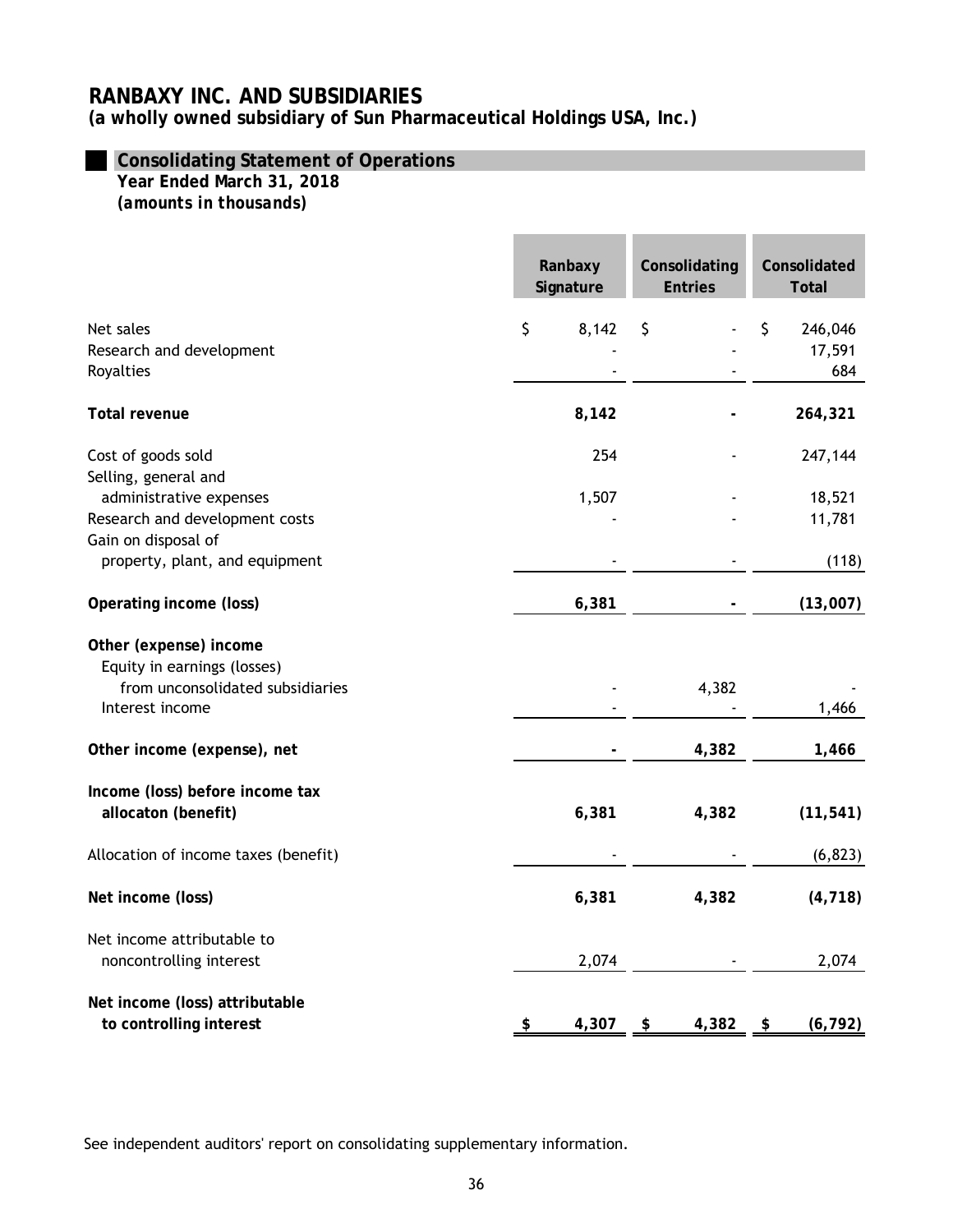**(a wholly owned subsidiary of Sun Pharmaceutical Holdings USA, Inc.)**

### **Consolidating Statement of Shareholders' Equity**

*(in thousands except share data)*

|                             | Ranbaxy,<br>Inc. |    | Ohm<br>Laboratories,<br>Inc. | <b>InSite</b><br><b>Vision</b><br>Inc. | Ranbaxy<br>Signature | Consolidating /<br>Eliminating<br><b>Entries</b> |           | Consolidated<br><b>Total</b> |
|-----------------------------|------------------|----|------------------------------|----------------------------------------|----------------------|--------------------------------------------------|-----------|------------------------------|
| Balances,<br>April 1, 2017  | \$57,994         | \$ | 65,661                       | \$ (9, 425)                            | \$1,736              | \$                                               | (57, 411) | \$<br>58,555                 |
| Net loss                    | (6, 791)         |    | (11, 010)                    | 2,320                                  | 6,381                |                                                  | 4,382     | (4, 718)                     |
| <b>Distributions</b>        |                  |    |                              |                                        | (553)                |                                                  |           | (553)                        |
| Share-based<br>compensation | 539              |    |                              |                                        |                      |                                                  |           | 539                          |
| Balances,<br>March 31, 2018 | 51,742           |    | 54,651                       | (7, 105)                               | 7,564                |                                                  | (53, 029) | 53,823                       |
| Net income                  | 5,636            |    | 4,534                        | (120)                                  | 5,773                |                                                  | (8, 311)  | 7,512                        |
| Contributions               | 8,054            |    | 8,055                        |                                        |                      |                                                  | (8,056)   | 8,053                        |
| <b>Distributions</b>        |                  |    |                              |                                        | (2, 393)             |                                                  |           | (2, 393)                     |
| Balances,<br>March 31, 2019 | \$65,432         | \$ |                              | $67,240$ \$ $(7,225)$ \$ 10,944        |                      | \$                                               | (69, 396) | \$<br>66,995                 |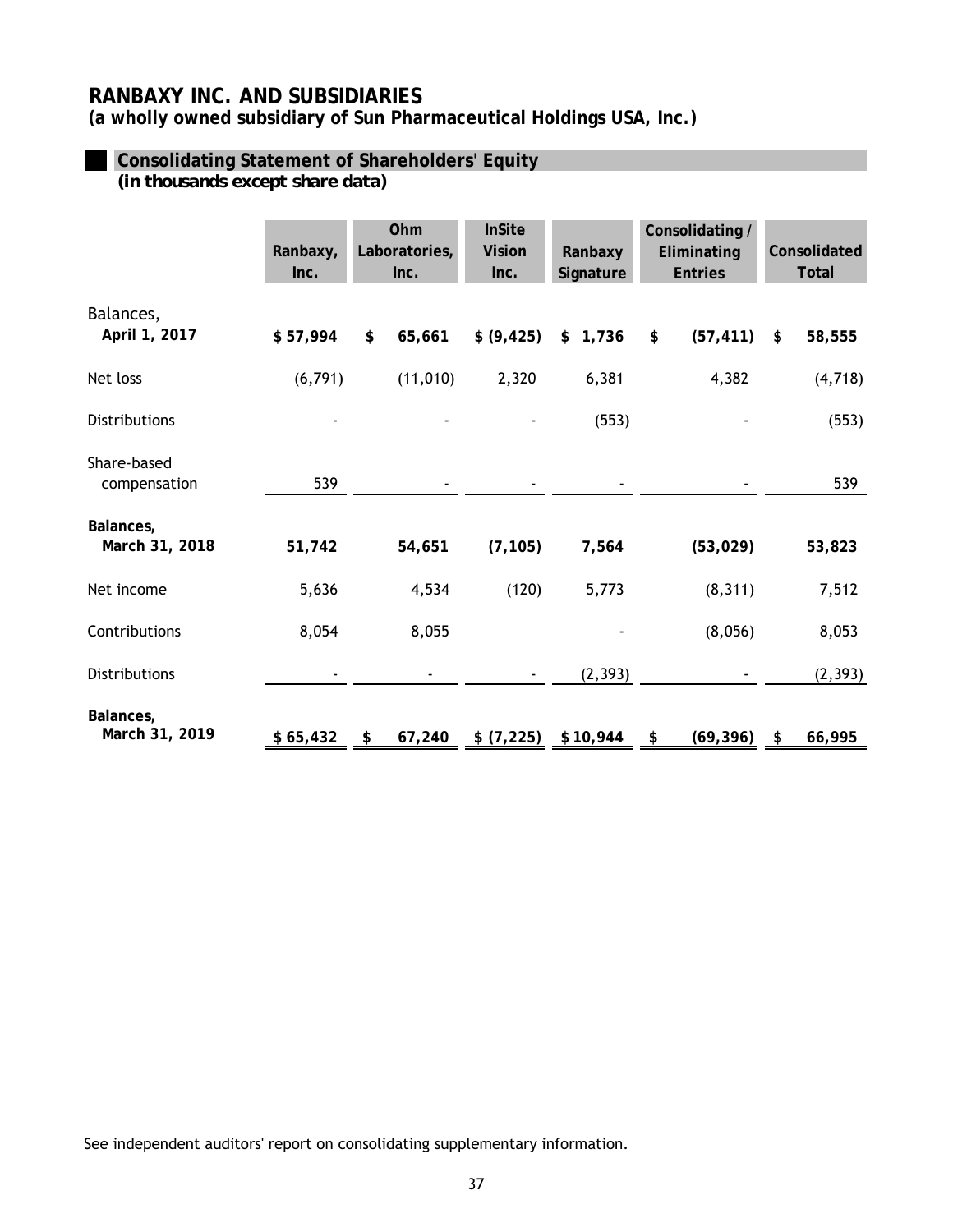**(a wholly owned subsidiary of Sun Pharmaceutical Holdings USA, Inc.)**

### **Consolidating Statement of Cash Flows**

**Year Ended March 31, 2019** *(in thousands)*

|                                                                                                                                    | Ranbaxy, Inc.     | Ohm<br>Laboratories,<br>Inc. | <b>InSite Vision</b><br>Inc. |
|------------------------------------------------------------------------------------------------------------------------------------|-------------------|------------------------------|------------------------------|
| Cash flows from operating activities<br>Net income (loss)<br>Adjustments to reconcile net income<br>(loss) to net cash provided by | \$<br>5,636       | \$<br>4,534                  | \$<br>(120)                  |
| (used in) operating activities<br>Depreciation                                                                                     | 972               | 6,727                        | 310                          |
| Amortization<br>Equity in earnings from unconsolidated subsidiaries<br>Loss on disposal of property, plant, and equipment          | (8, 311)          | 160                          | 1,200<br>171                 |
| Deferred income taxes (benefit)<br>Changes in operating assets and liabilities<br>which (used) provided cash                       | 3,629             | 427                          | (184)                        |
| Accounts receivable<br>Due from / to related parties<br>Inventories                                                                |                   | (746)<br>11,254<br>(30, 877) | 20<br>(5, 574)               |
| Allocated income tax receivable / payable<br>Prepaid expenses and other assets<br>Accounts payable                                 | (4, 340)<br>2,707 | 785<br>(2, 359)<br>14,396    | 157<br>129<br>326            |
| Accrued expenses                                                                                                                   |                   | 707                          |                              |
| Net cash provided by (used in) operating activities<br>Cash flows from investing activities                                        | 293               | 5,008                        | (3, 565)                     |
| Purchases and construction of<br>property, plant and equipment<br>Proceeds on disposal of                                          | (293)             | (5, 108)                     |                              |
| property, plant, and equipment                                                                                                     |                   | 100                          | 93                           |
| Net cash (used in) provided by investing activities                                                                                | (293)             | (5,008)                      | 93                           |
| Cash used in financing activities<br>Distributions                                                                                 |                   |                              |                              |
| Net decrease in cash and cash equivalents                                                                                          |                   |                              | (3, 472)                     |
| Cash and cash equivalents, beginning of year                                                                                       |                   |                              | 6,052                        |
| Cash and cash equivalents, end of year                                                                                             |                   |                              | 2,580                        |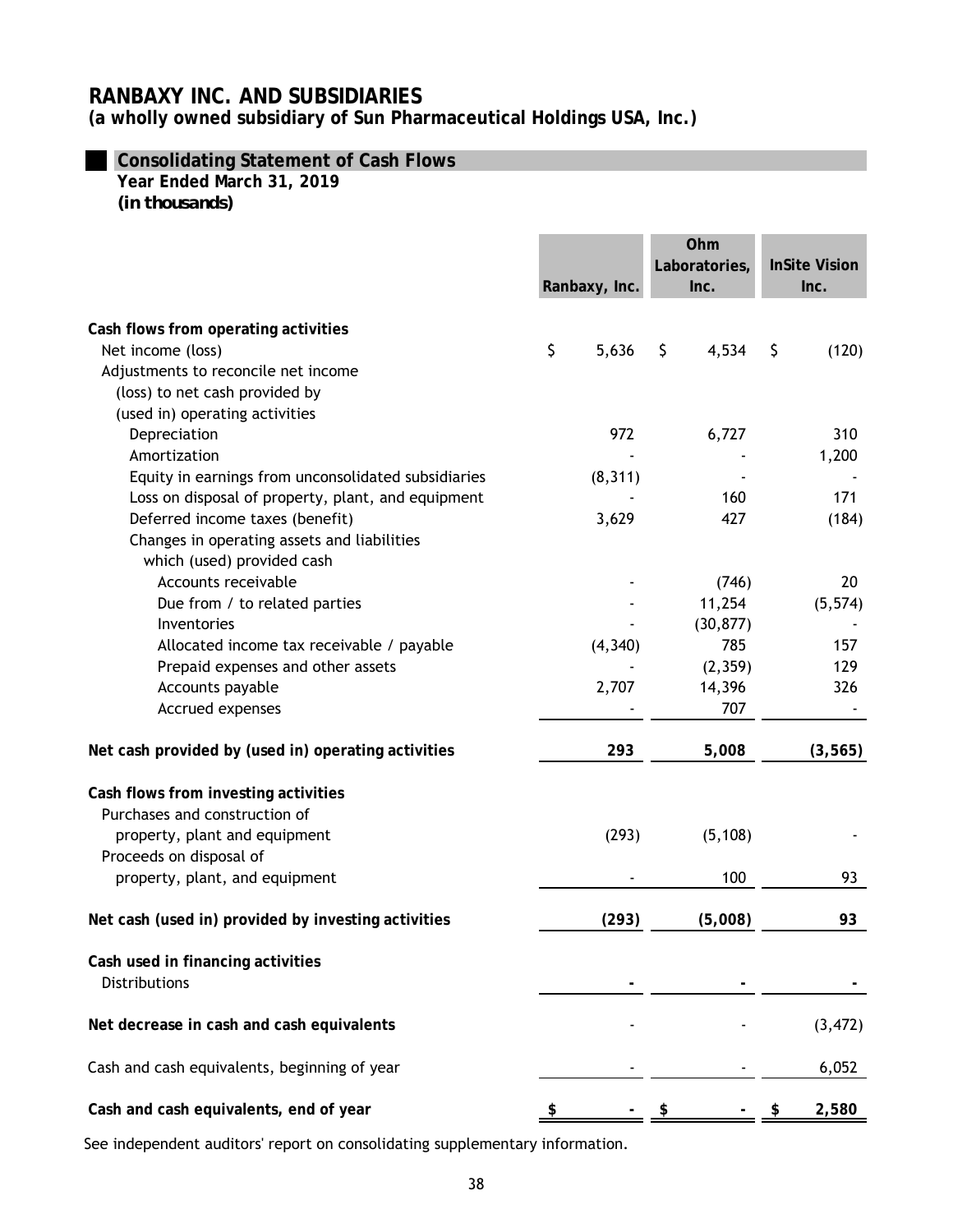**(a wholly owned subsidiary of Sun Pharmaceutical Holdings USA, Inc.)**

### **Consolidating Statement of Cash Flows**

**Year Ended March 31, 2019** *(in thousands)*

|                                                     | Ranbaxy<br>Signature | Consolidating<br><b>Entries</b> | Consolidated<br><b>Total</b> |
|-----------------------------------------------------|----------------------|---------------------------------|------------------------------|
| Cash flows from operating activities                |                      |                                 |                              |
| Net income (loss)                                   | \$<br>5,773          | \$<br>$(8,311)$ \$              | 7,512                        |
| Adjustments to reconcile net income                 |                      |                                 |                              |
| (loss) to net cash provided by                      |                      |                                 |                              |
| (used in) operating activities                      |                      |                                 |                              |
| Depreciation                                        |                      |                                 | 8,009                        |
| Amortization                                        |                      |                                 | 1,200                        |
| Equity in earnings from unconsolidated subsidiaries |                      | 8,311                           |                              |
| Loss on disposal of property, plant, and equipment  |                      |                                 | 331                          |
| Deferred income taxes (benefit)                     |                      |                                 | 3,872                        |
| Changes in operating assets and liabilities         |                      |                                 |                              |
| which (used) provided cash                          |                      |                                 |                              |
| Accounts receivable                                 |                      |                                 | (726)                        |
| Due from / to related parties                       | (3, 458)             |                                 | 2,222                        |
| Inventories                                         | 78                   |                                 | (30, 799)                    |
| Allocated income tax receivable / payable           |                      |                                 | (3, 398)                     |
| Prepaid expenses and other assets                   |                      |                                 | (2, 230)                     |
| Accounts payable                                    |                      |                                 | 17,429                       |
| Accrued expenses                                    |                      |                                 | 707                          |
| Net cash provided by (used in) operating activities | 2,393                |                                 | 4,129                        |
| Cash flows from investing activities                |                      |                                 |                              |
| Purchases and construction of                       |                      |                                 |                              |
| property, plant and equipment                       |                      |                                 | (5,401)                      |
| Proceeds on disposal of                             |                      |                                 |                              |
| property, plant, and equipment                      |                      |                                 | 193                          |
| Net cash (used in) provided by investing activities |                      |                                 | (5, 208)                     |
| Cash used in financing activities                   |                      |                                 |                              |
| Distributions                                       | (2, 393)             |                                 | (2, 393)                     |
| Net decrease in cash and cash equivalents           |                      |                                 | (3, 472)                     |
| Cash and cash equivalents, beginning of year        | 50                   |                                 | 6,102                        |
| Cash and cash equivalents, end of year              | \$<br>50             | \$                              | \$<br>2,630                  |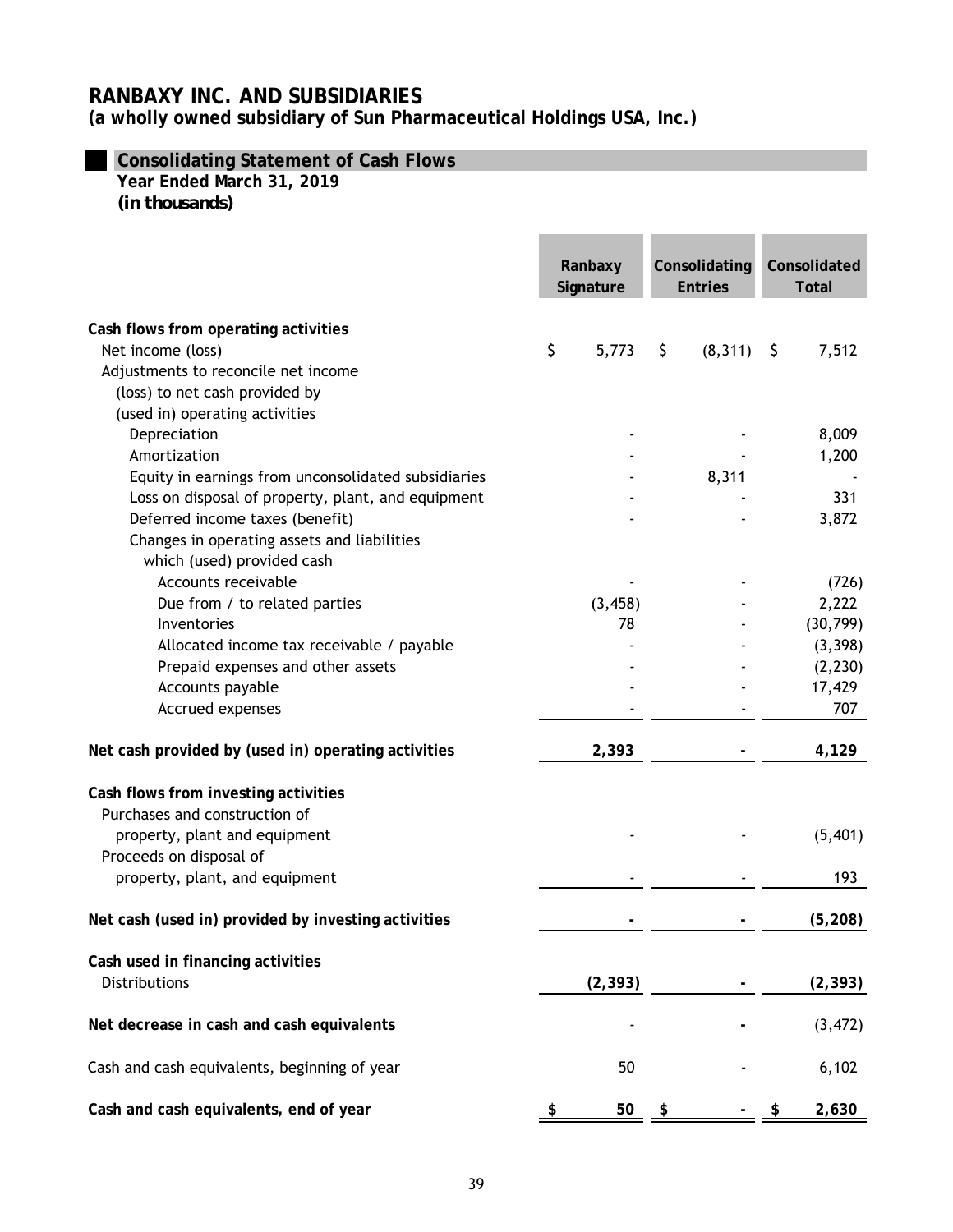**(a wholly owned subsidiary of Sun Pharmaceutical Holdings USA, Inc.)**

### **Consolidating Statement of Cash Flows**

**Year Ended March 31, 2018**

*(in thousands)* 

|                                                                                                                                    | Ranbaxy,<br>Inc. | Ohm<br>Laboratories,<br>Inc. | <b>InSite Vision</b><br>Inc. |
|------------------------------------------------------------------------------------------------------------------------------------|------------------|------------------------------|------------------------------|
| Cash flows from operating activities<br>Net (loss) income<br>Adjustments to reconcile net (loss)<br>income to net cash provided by | \$<br>(6, 791)   | (11, 010)<br>\$              | 2,320<br>-\$                 |
| (used in) operating activities<br>Depreciation                                                                                     | 1,030            | 7,700                        | 406                          |
| Amortization                                                                                                                       |                  |                              | 1,200                        |
| Equity in losses from unconsolidated subsidiaries                                                                                  | 4,382            |                              |                              |
| Gain on disposal of property, plant, and equipment                                                                                 |                  | (118)                        |                              |
| Deferred income taxes (benefit)                                                                                                    | (2,580)          | (431)                        | (93)                         |
| Share-based compensation                                                                                                           | 539              |                              |                              |
| Changes in operating assets and liabilities<br>which (used) provided cash                                                          |                  |                              |                              |
| Accounts receivable                                                                                                                |                  | (3,265)                      | 107                          |
| Due from / to related parties                                                                                                      |                  | 34,276                       | (4, 524)                     |
| Inventories                                                                                                                        |                  | (12, 605)                    |                              |
| Allocated income tax receivable / payable                                                                                          | 1,380            | (4, 316)                     | 1,229                        |
| Prepaid expenses and other assets                                                                                                  |                  | (305)                        | (47)                         |
| Accounts payable                                                                                                                   | 3,844            | (7, 192)                     | (220)                        |
| Accrued expenses                                                                                                                   | (1, 912)         |                              |                              |
| Net cash provided by (used in) operating activities                                                                                | (108)            | 2,734                        | 378                          |
| Cash flows from investing activities                                                                                               |                  |                              |                              |
| Purchases and construction of                                                                                                      |                  |                              |                              |
| property, plant and equipment                                                                                                      | (134)            | (2,854)                      | (47)                         |
| Proceeds on disposal of                                                                                                            |                  |                              |                              |
| property, plant, and equipment                                                                                                     |                  | 120                          |                              |
| Net cash used in investing activities                                                                                              | (134)            | (2, 734)                     | (47)                         |
| Cash used in financing activities<br>Distributions                                                                                 |                  |                              |                              |
| Net (decrease) increase in cash and cash equivalents                                                                               | (242)            |                              | 331                          |
| Cash and cash equivalents, beginning of year                                                                                       | 242              |                              | 5,721                        |
| Cash and cash equivalents, end of year                                                                                             |                  |                              | 6,052                        |